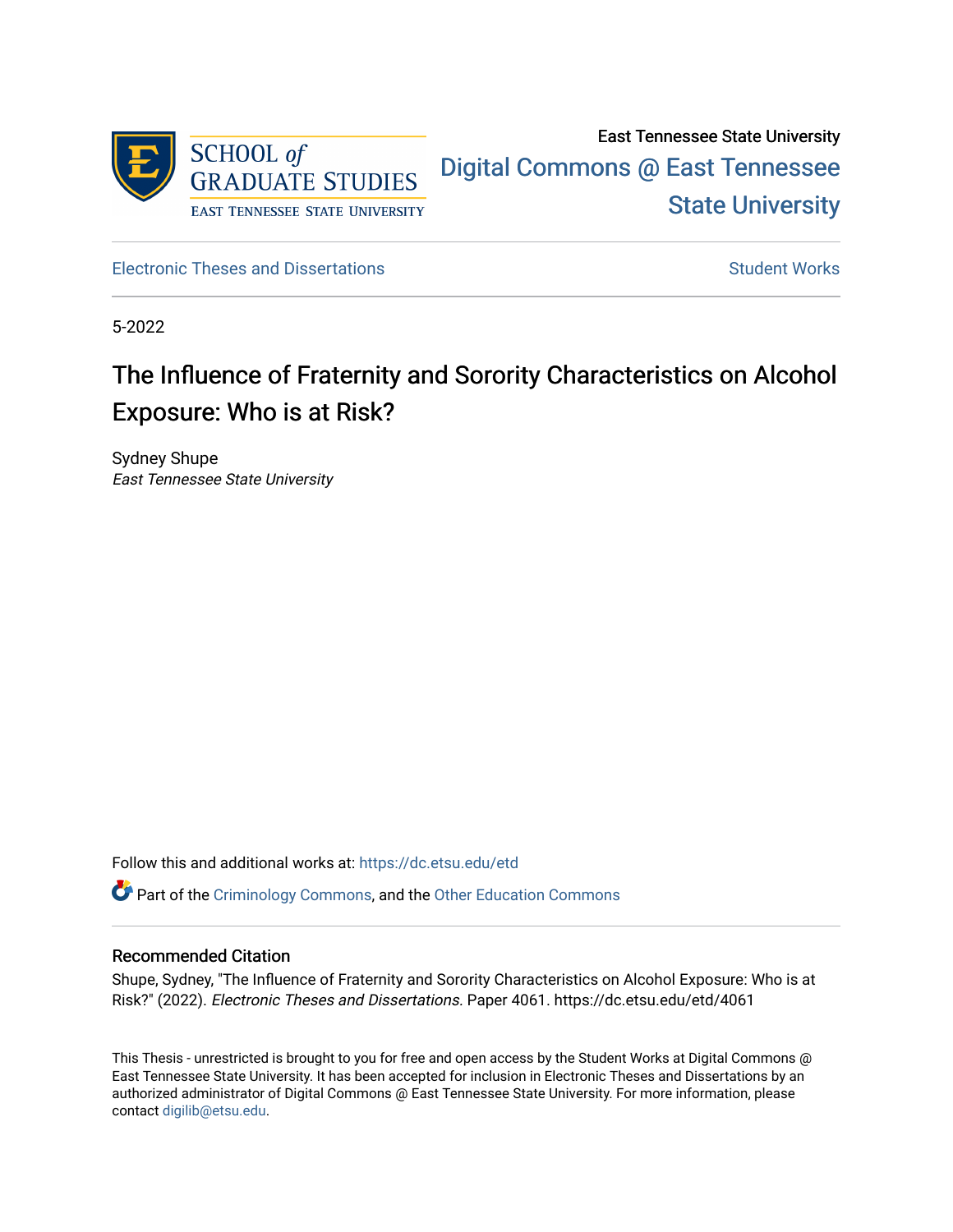The Influence of Fraternity and Sorority Characteristics on Alcohol Exposure: Who is at Risk?

\_\_\_\_\_\_\_\_\_\_\_\_\_\_\_\_\_\_\_\_\_\_\_\_

A thesis

presented to

the faculty of the Department of Criminal Justice and Criminology

East Tennessee State University

In partial fulfillment

of the requirements for the degree

Master of Arts in Criminal Justice and Criminology \_\_\_\_\_\_\_\_\_\_\_\_\_\_\_\_\_\_\_\_\_\_\_\_

by

Sydney Shupe

May 2022

\_\_\_\_\_\_\_\_\_\_\_\_\_\_\_\_\_\_\_\_\_

Bradley Edwards, Ed.D., Chair

Dustin Osborne, Ph.D.

Chris Rush, Ph.D.

Keywords: Greek organization, alcohol exposure, fraternity, sorority, college campus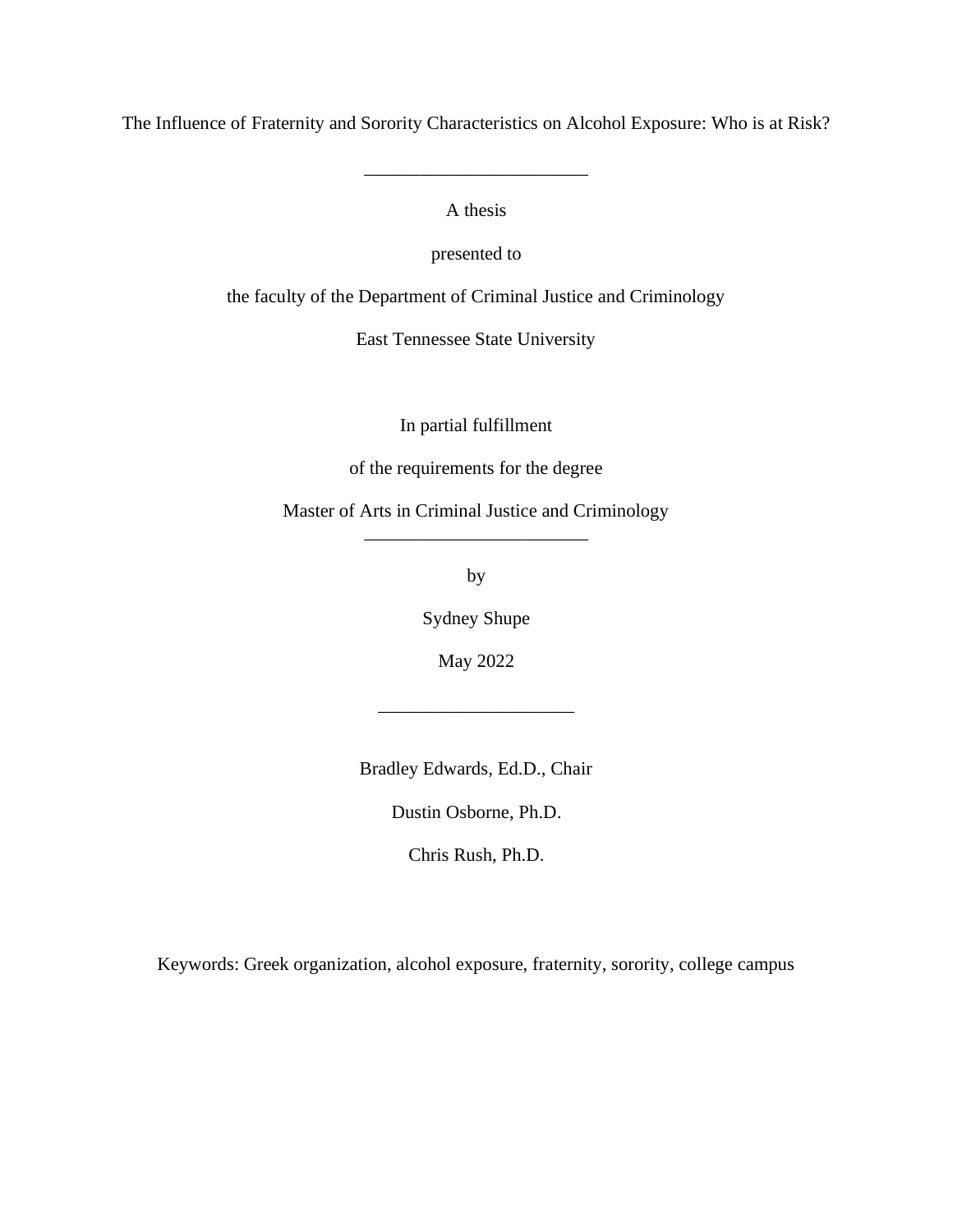# ABSTRACT

<span id="page-2-0"></span>The Influence of Fraternity and Sorority Characteristics on Alcohol Exposure: Who is at Risk?

by

# Sydney Shupe

Fraternity and sorority membership has been among the highest contributing factors linked to increased exposure to alcohol consumption among college students. Many have argued that this association persists as a result of the drinking sub-culture among Greek organizations, and report that finding effective methods to minimize alcohol consumption among college students is critical. Using self-reported data from fraternity and sorority members at East Tennessee State University (n=107) the link between observed alcohol consumption and demographic characteristics of the individual Greek member and the Greek organization was examined through a quantitative lens. It was hypothesized that the demographic characteristics of the individual Greek member and the characteristics of the Greek organization would affect observed alcohol consumption. The results reveal no statistical significance for many of the hypotheses, however the data revealed significant findings when the living status of a Greek organization member and the link to observed alcohol consumption.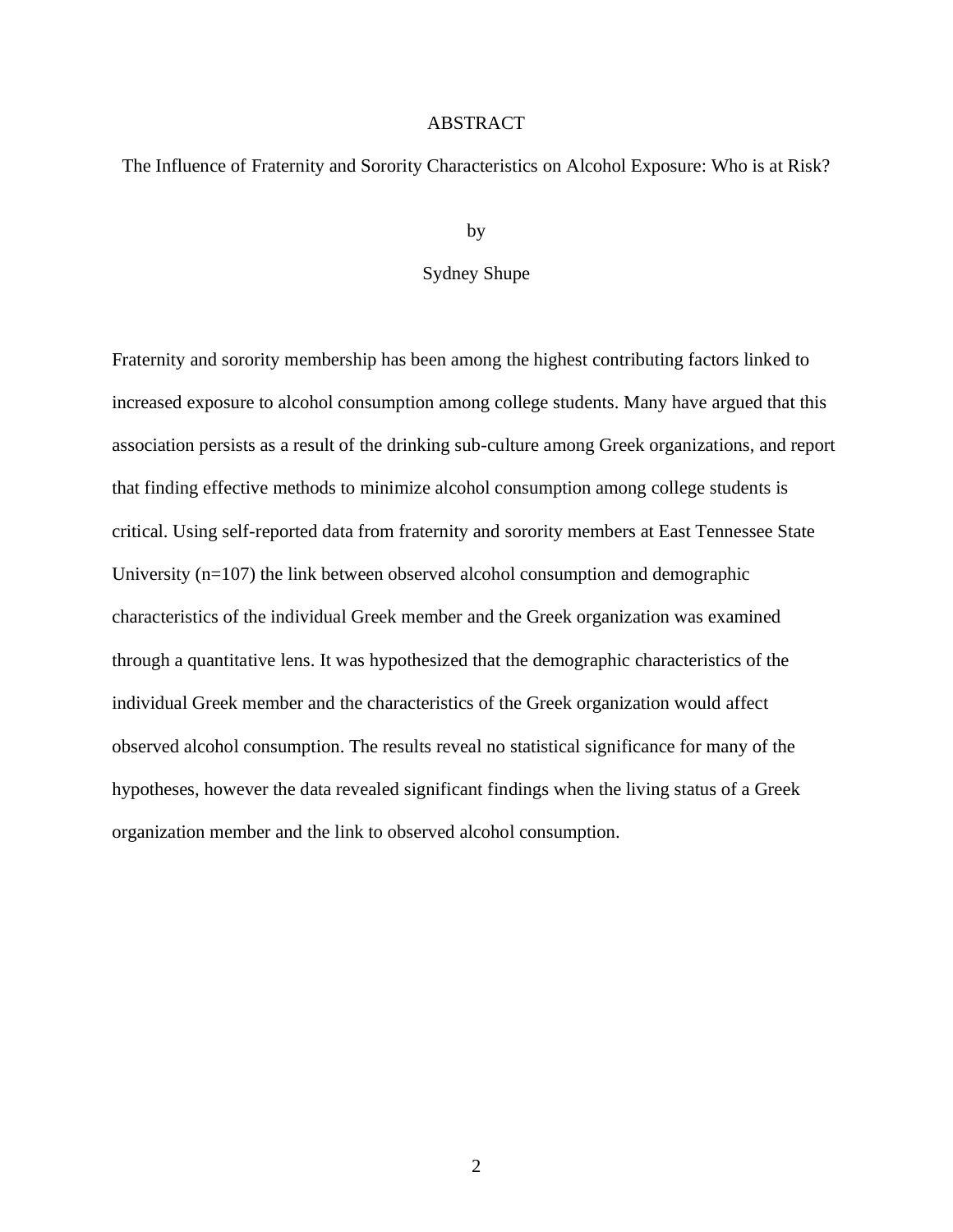# ACKNOWLEDGEMENTS

<span id="page-3-0"></span>First and foremost, I would like to thank my mom for her constant love and support which has been so crucial to my success. She has taught me that no task is too big to accomplish, if I set my mind to it, I can achieve anything. To the rest of my family, and my late grandmother, I love making you all proud. Next, I would like to thank my closest friends for their unwavering support throughout my academic career. Thank you to Dr. Maggie Darden, of the Office of Fraternity and Sorority Life, and Dylan Fields a fellow Graduate Assistant, for providing me encouragement and guidance throughout my time in graduate school, especially while writing this thesis. To Dr. Bradley Edwards, I could not have accomplished this thesis without your guidance and mentorship. Without your encouragement and support, I would not have accomplished as much as I have to this day. Thank you for believing in me, reminding me exactly what I am capable of, and for encouraging me to pursue a master's degree. I would also like to thank my committee, Dr. Chris Rush and Dr. Dustin Osborne, for providing preeminent advice and being available whenever I needed them.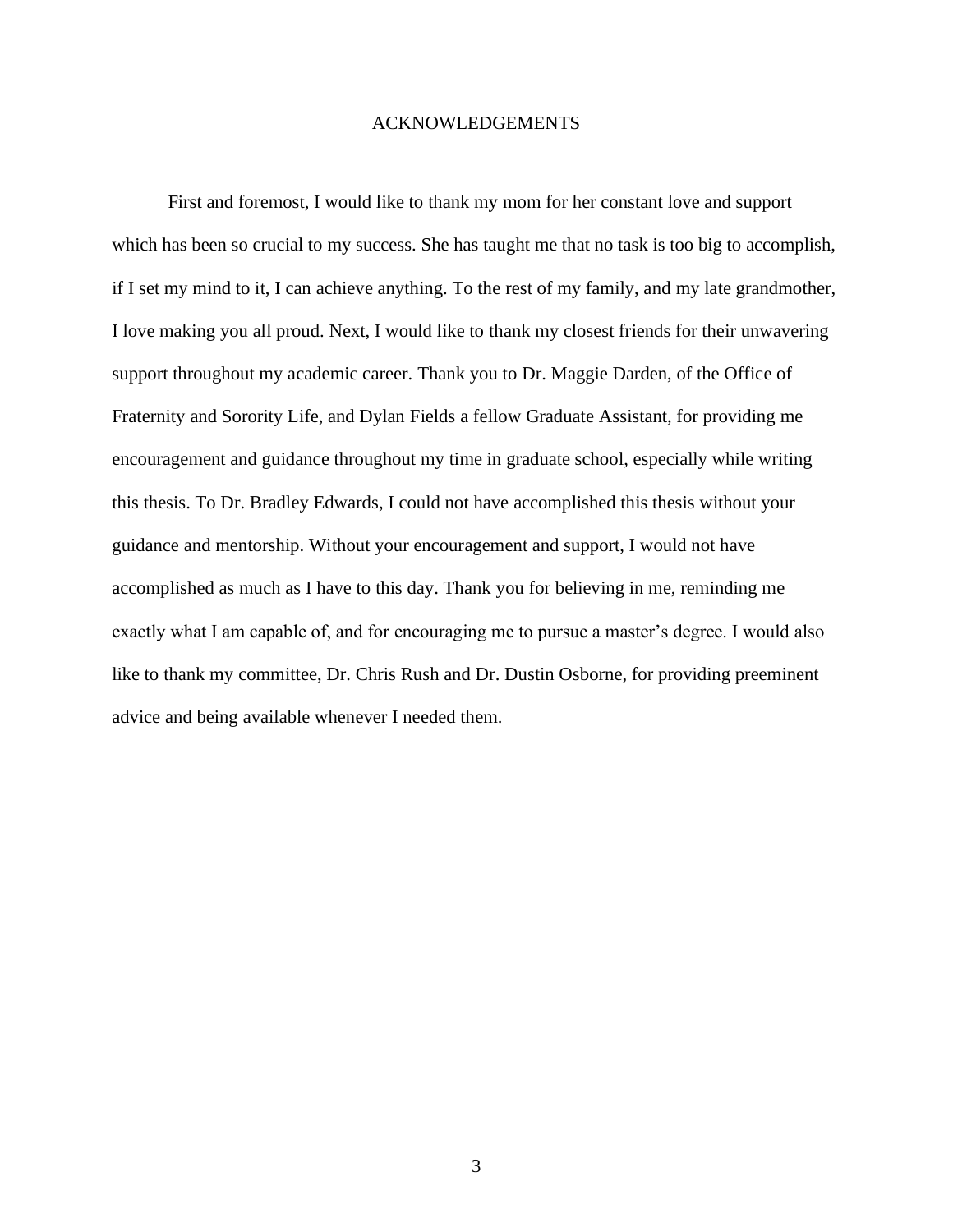# TABLE OF CONTENTS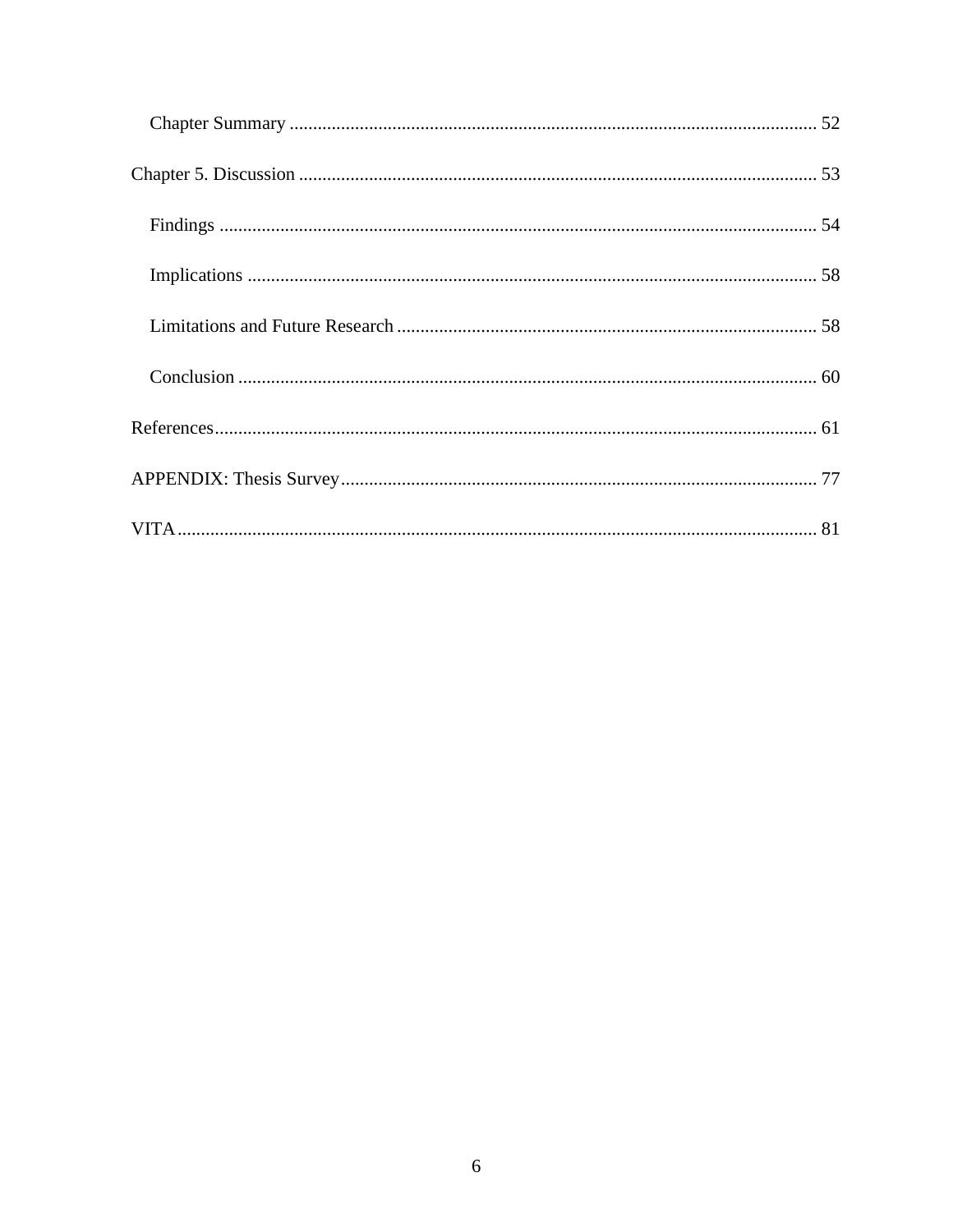# **LIST OF TABLES**

<span id="page-7-0"></span>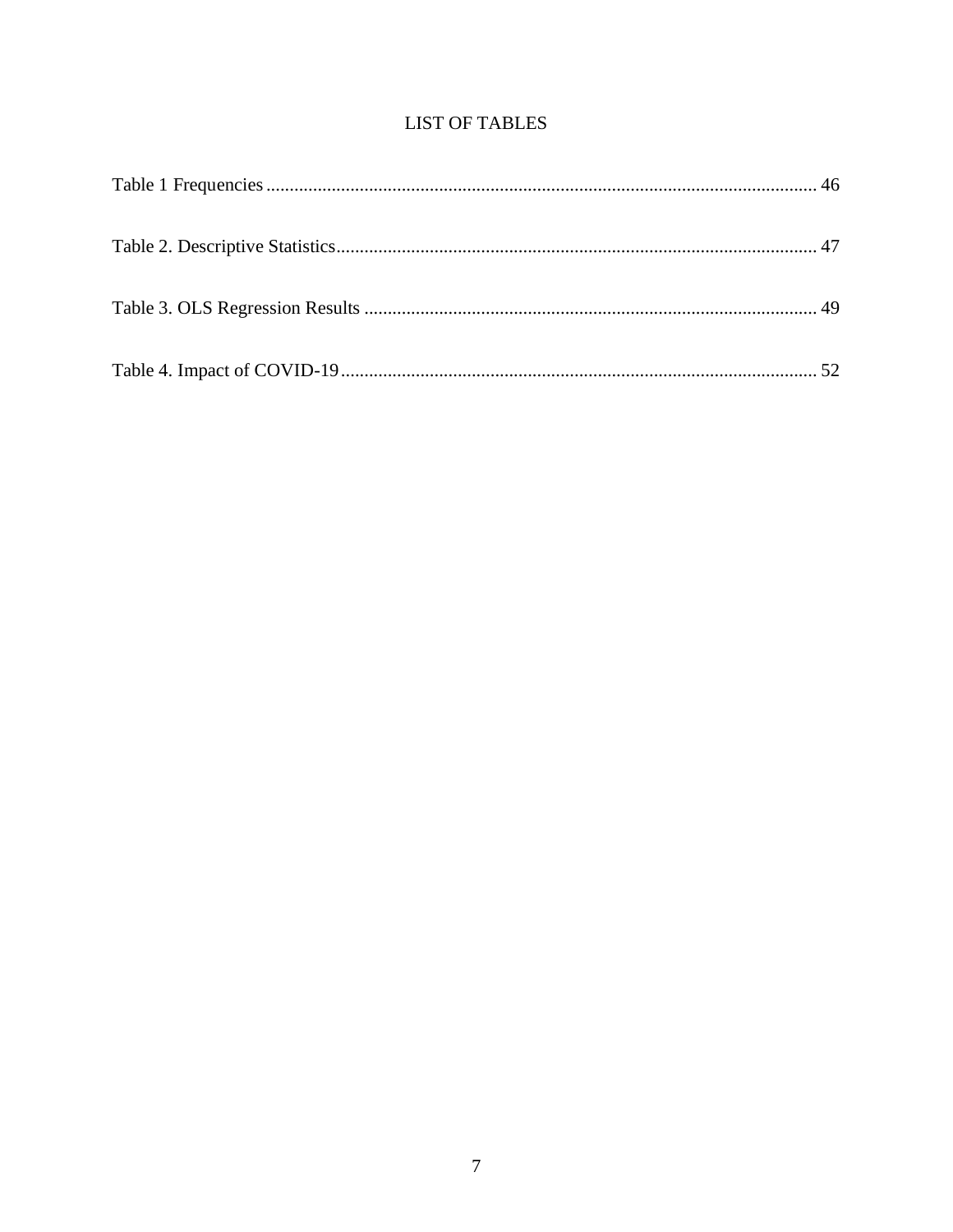#### **Chapter 1. Introduction**

<span id="page-8-0"></span>College is an exciting time of new experiences, friendships and making memories but unfortunately for many it is also a time where harmful and underage drinking occurs. About 80 percent of college students consume alcohol to some degree, while an estimated 50 percent of those students engage in binge drinking (NIAAA, 2021). The National Institute on Alcohol Abuse and Alcoholism (NIAAA) indicated that students see drinking while in college as an important part of the college experience and often tend to form excessive drinking habits that the college environment inhibits. The college environment, including the limited interaction with parents or adults, unstructured time, lack of enforcement regarding drinking laws and the availability of alcohol can intensify the issues surrounding alcohol use of college students (O'Conner, 2018). While there are many reasons college students consume alcohol, college is the first time in an individual's life that guardianship is limited, especially for those who move into college dorms or off-campus living. No one is parenting their actions; therefore, they are entering into adulthood and drinking is an adult activity. More specifically, the first six weeks of freshman year are a particularly vulnerable time for alcohol related incidence and consequences to occur, 33 percent of freshman students consume alcohol within the first six weeks (Wetty et al., 2019). This can be a result of student expectations and the social pressures at the start of the semester (NIAAA, 2021).

Excessive alcohol use is prohibited in colleges and universities. Although the legal age to buy and consume alcohol is 21, the legislation bans underage drinking in many forms. Some colleges go much further and prohibit the consumption of alcohol on campus, otherwise known as having a "dry campus" Additionally violations of the alcohol laws on a campus can subject the violator with discipline from the school along with legal consequences. Although these laws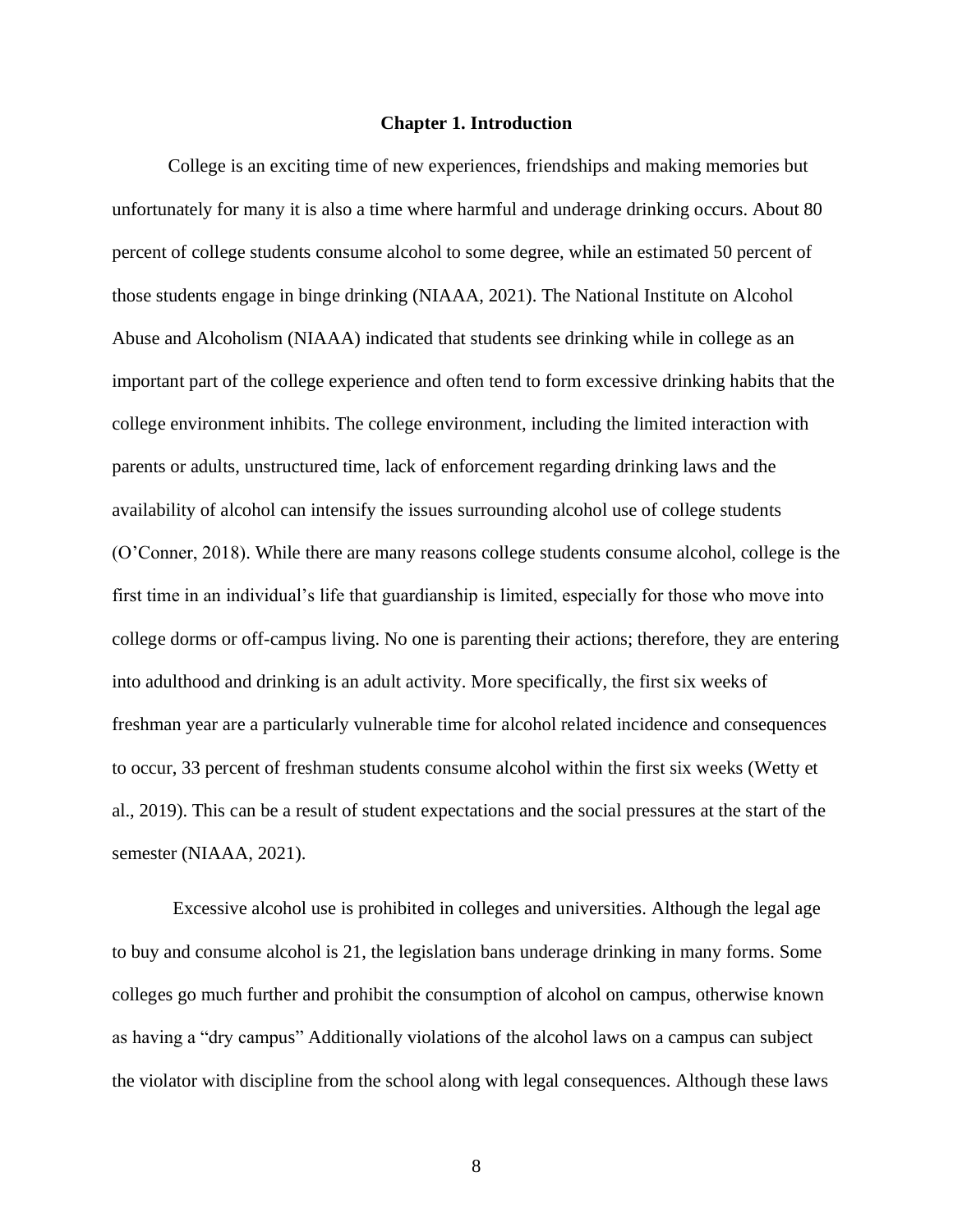are well-intentioned, many college students experience the effects of alcohol misuse regardless of prohibition or other school policies that are put in place to control or counteract the negative consequences surrounding alcohol use. In recent years, alcohol related fatalities, assaults, arrest, and serious injuries on college campuses have sparked a developing interest surrounding what factors increase the likelihood of alcohol consumption.

While there are many reasons college students drink, there are equally as many consequences associated with abusive college drinking that not only affect college students but their families and the community. Death, injury, assault, sexual abuse, unsafe sex, academic problems, poor class attendance, hangovers, alcohol abuse and dependency, drunk driving, suicide attempts, health issues and potentially police involvement could all occur because of actions made while under the influence of alcohol (NIAAA, 2021). Stemming from epidemiological data from a variety of sources, Hingson and colleagues (2002) found that more than 1,400 college students die each year because of alcohol-related events, primarily car accidents, over 2 million college students drive under influence of alcohol or ride with a drinking driver. Moreover, most undergraduate students are unaware of the harmful effects of alcohol, the majority are unaware of the long-term consequences that heavy episodic drinking can cause; major liver problems, heart attacks, high blood pressure, irregular heartbeats, and cancer of the liver, throat, esophagus, colon, and rectum (Radcliffe, 2019).

Turrisi and colleagues (2006) suggest that some groups of college students are at an increased risk compared to others of over-consuming alcohol and experiencing increased problems because of alcohol consumption. Research shows that Greek-letter social organizations, otherwise known as fraternities and sororities, are at the greatest risk for heavy drinking and alcohol related problems (Borsari et al., 2009). There are a variety of studies that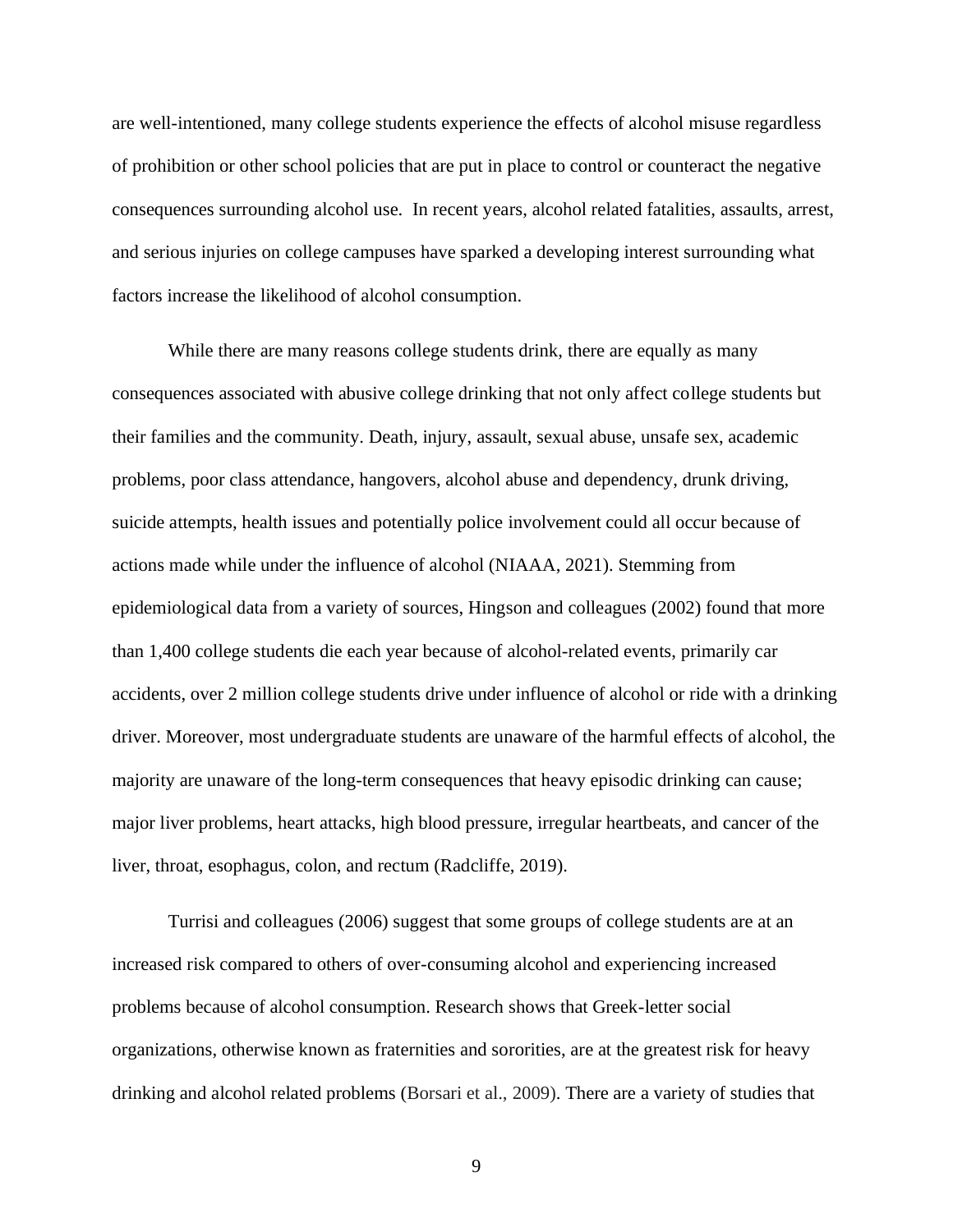point to the correlation of Greek letter organizations and alcohol related problems, many of which focus on membership in a Greek organization and how it contributes to drinking behaviors in college, such as drinking frequency, motivations to drink and culture of Greek Life.

# <span id="page-10-0"></span>**The Current Study**

As noted, the prevalence of alcohol on college campuses is notable, specifically the relationship between Greek organizations and alcohol use. While the original intention of Greek organizations has been academic clubs, the subculture has evolved into a predictive factor for increased alcohol consumption among college individuals. According to researchers, finding effective methods to minimize alcohol consumption among college students is critical (Moore et al., 2005). By identifying potential new variables, new insights into the efficacy of educational programs can lead to new, chapter-focused treatment approaches and interventions for fraternity alcohol misuse.

In this study the demographics specific to individuals in Greek letter organizations and the characteristics of the organization itself is examined at a *mid-sized university in the Appalachian region of the United States.* There is a clear correlation in alcohol prevenance on college campuses and an undeniable relationship between excessive alcohol use among individuals who are affiliated with Greek organizations. Additional research is needed in the context of alcohol use by fraternities and sororities, as alcohol continues to play a prominent role within these organizations posing a significant health risk to its members. The goal of the present research is to examine characteristics specific to a Greek organization and the members to determine predictive factors that will aid in the development of alcohol specific policy and programming that aims to reduce the misuse and abuse of alcohol among Greek organizations.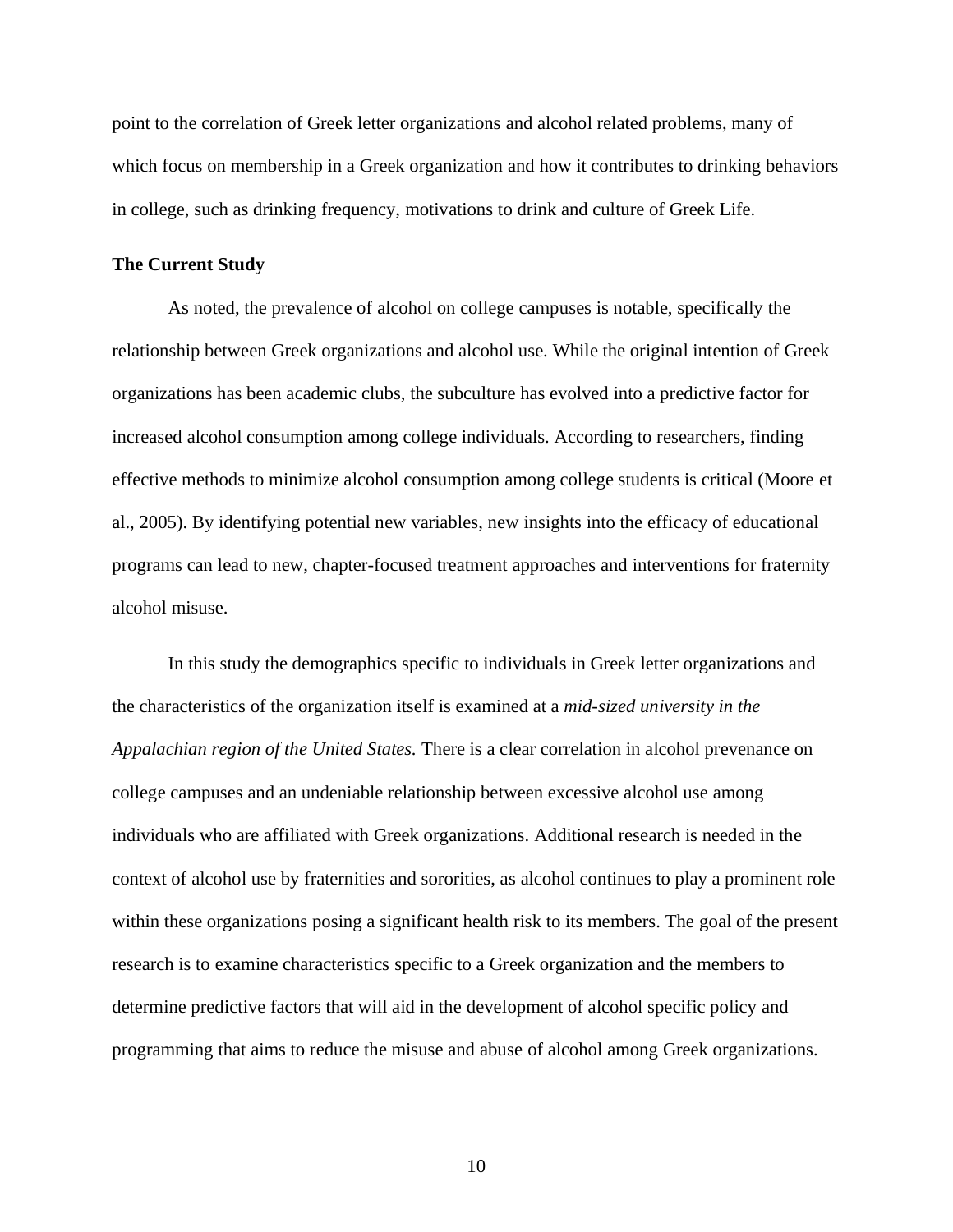# <span id="page-11-0"></span>**Definition of Terms**

**Alcohol Culture.** The general trend of college students' consumption of alcohol defining the students' social experience, which often leads to heavy and drinking. (Miller, 2020) **Binge drinking.** The National Institute on Alcohol Abuse and Alcoholism (NIAAA, 2021) defines binge drinking as "a pattern of drinking alcohol that brings blood alcohol concentrati0on (BAC) tot 0.08 percent- or 0.08 grams of alcohol per deciliter- or higher. For a typical adult, this pattern corresponds to consuming 5 or more drinks (male), or 4 or more drinks (female), in about 2 hours.

**Chapter**. Chapter is a term that describes the local group of the larger national organization, which has its own Greek name (Fraternity & Sorority terminology).

**Fraternity**. A group of male college student who share a mutual purpose building a friendship (IFC, 2019).

**Greek Organizations.** Social organizations, known as a fraternities and sororities, at colleges and universities (Whipple & Sullivan, 1998).

**Interfratemity Council (IFC).** Campus level governing body for the North American Interfraternity Conference for 73 (inter)national fraternities (IFC, 2019)

Leader. In the context of this study, a leader is referred to as a student involved in fraternity or sorority life who holds or has held a position within the organization. Generally, those holding these positions in an organization will have been elected to the role by their peers. A leader may also include a person serving in any leadership role on a governing council, such as the Interfraternity Council, Panhellenic Council, or National Pan-Hellenic Council, which are also student-led organizations that govern the fraternities and sororities. (Miller, 2020)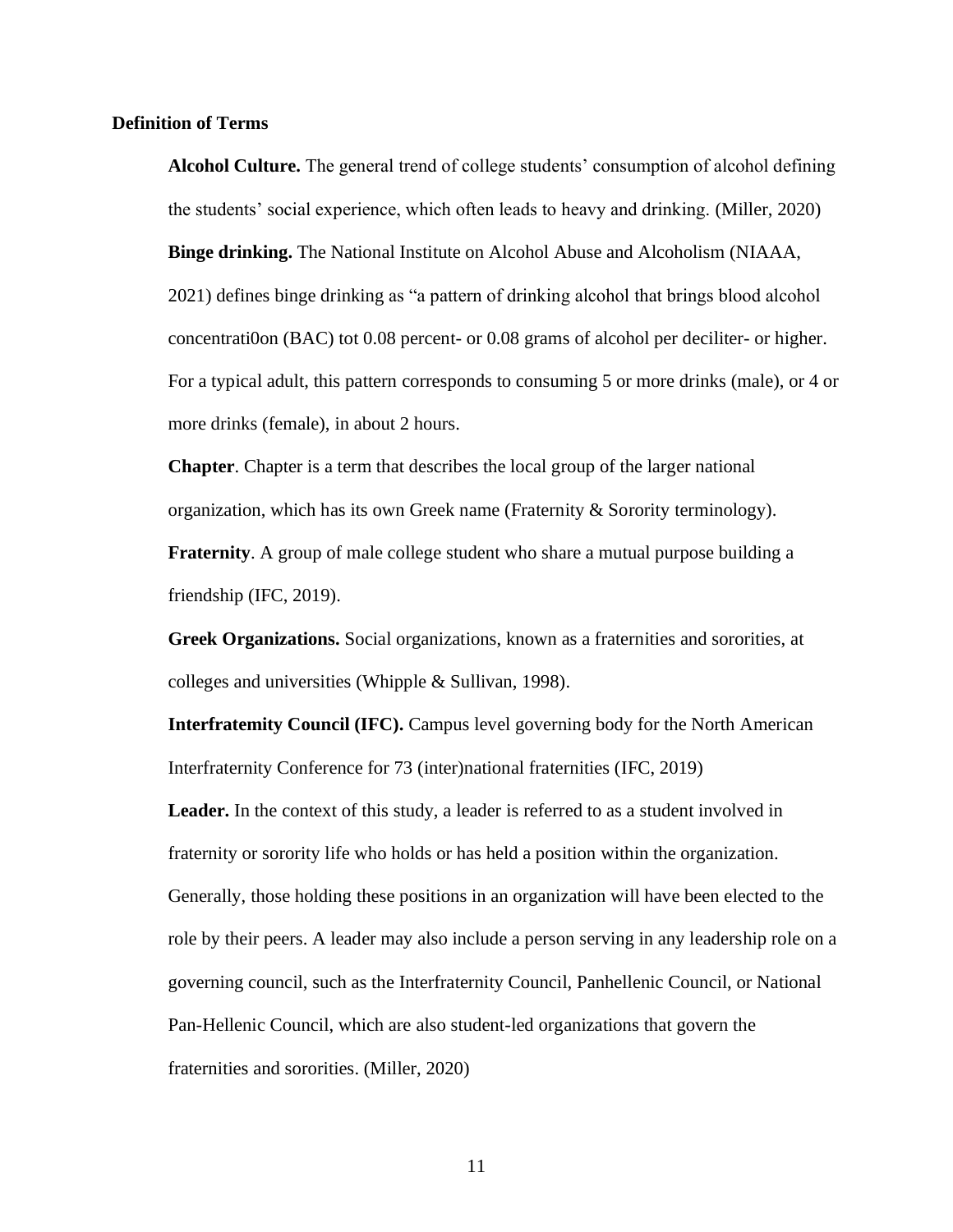**National Pan-Hellenic Council (NPHC).** Nine international Greek letter fraternities and sororities that are historically African American (NPHC, 2020).

**Panhellenic Conference (PHC).** Umbrella organization for 26 Greek-letter (inter)national women' s sororities (National Panhellenic Conference). **Sorority:** A society for female students who attend a university (Webster's New World Dictionary, 2004).

# <span id="page-12-0"></span>**Chapter Summary**

Chapter One presents a brief overview of the issues and challenges associated with alcohol use. Noting that there are many changes that occur as an individual enters college years, pointing to the shift in lifestyle types. First year students are at an increased risk of the negative effects of alcohol, however all college students are at an increased risk in comparison to their counterparts who are not enrolled in college. While college students are among those who are consuming an increased quantity of alcohol at an increased rate, there are specific groups that are at a higher risk than their peers. Those who are members of Greek organizations are among those who are at the highest risk of over-consumption along with the negative effects associated with alcohol use. This chapter presents a brief overview of the issues and challenges associated with alcohol use by members of Greek organizations on a college campus.

Chapter Two provides a comprehensive review of the research specific to alcohol use on college campuses along with alcohol use among Greek organizations. Specifically, how individual, and environmental characteristics of fraternities/sororities and their members play a role in drinking motivations and facilitate alcohol consumption. The literature review will discuss the prevalence of alcohol on a college campus, how the pandemic played a role in the prevalence of alcohol on a college campus, the subculture of alcohol prevalence among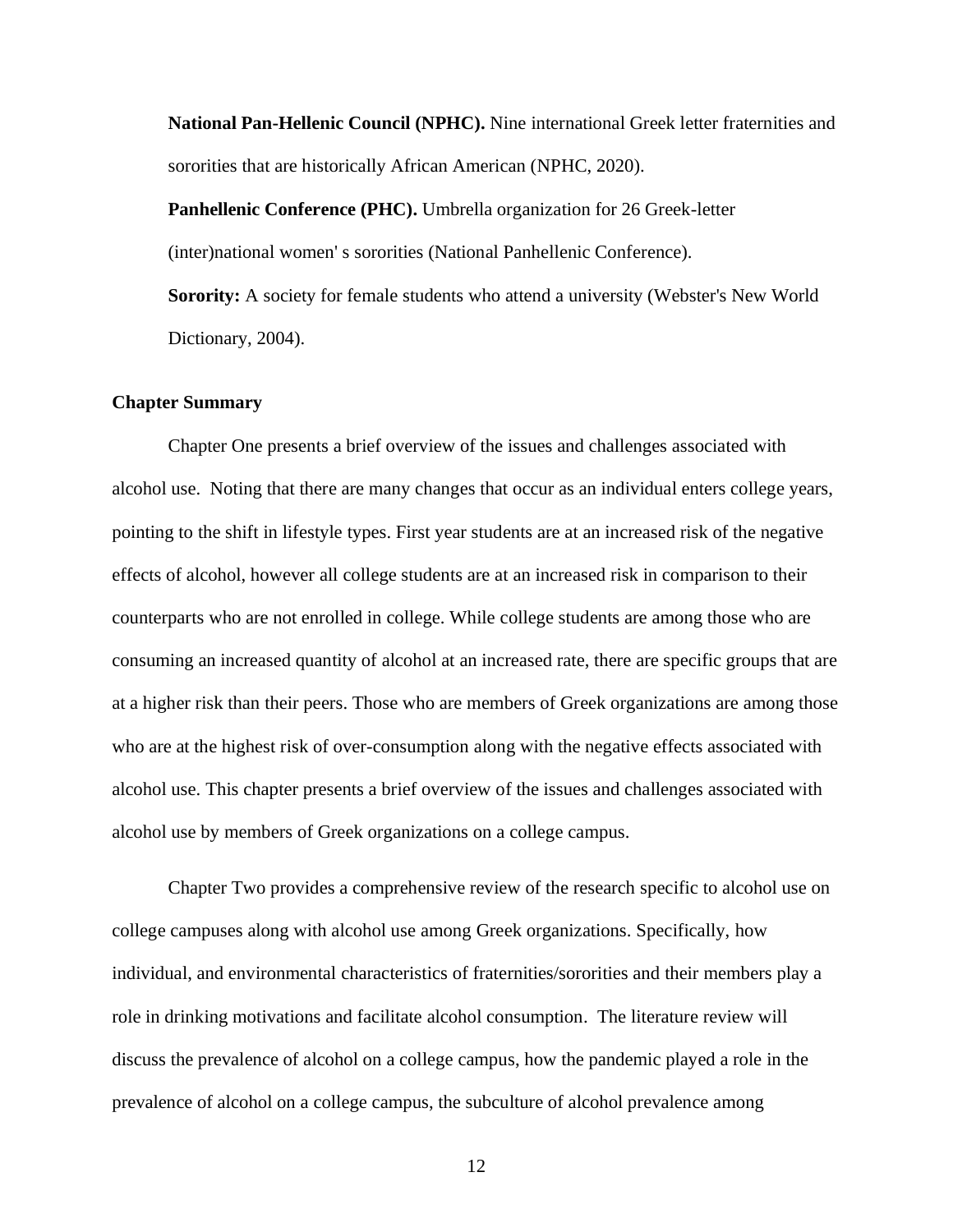fraternities/sororities and the existing research that points to the reasons as to why this subculture is more at risk.

Chapter Three offers breakdown of the methodology that will be beneficial in determining the results of the study and provides the framework for the study. This chapter will describe the procedures used in the study such as the sample selection, design, instrumentation, data collection, and provide an explanation of the procedures used in analyzing the data. Lastly, chapter three will explain the limitations of the study.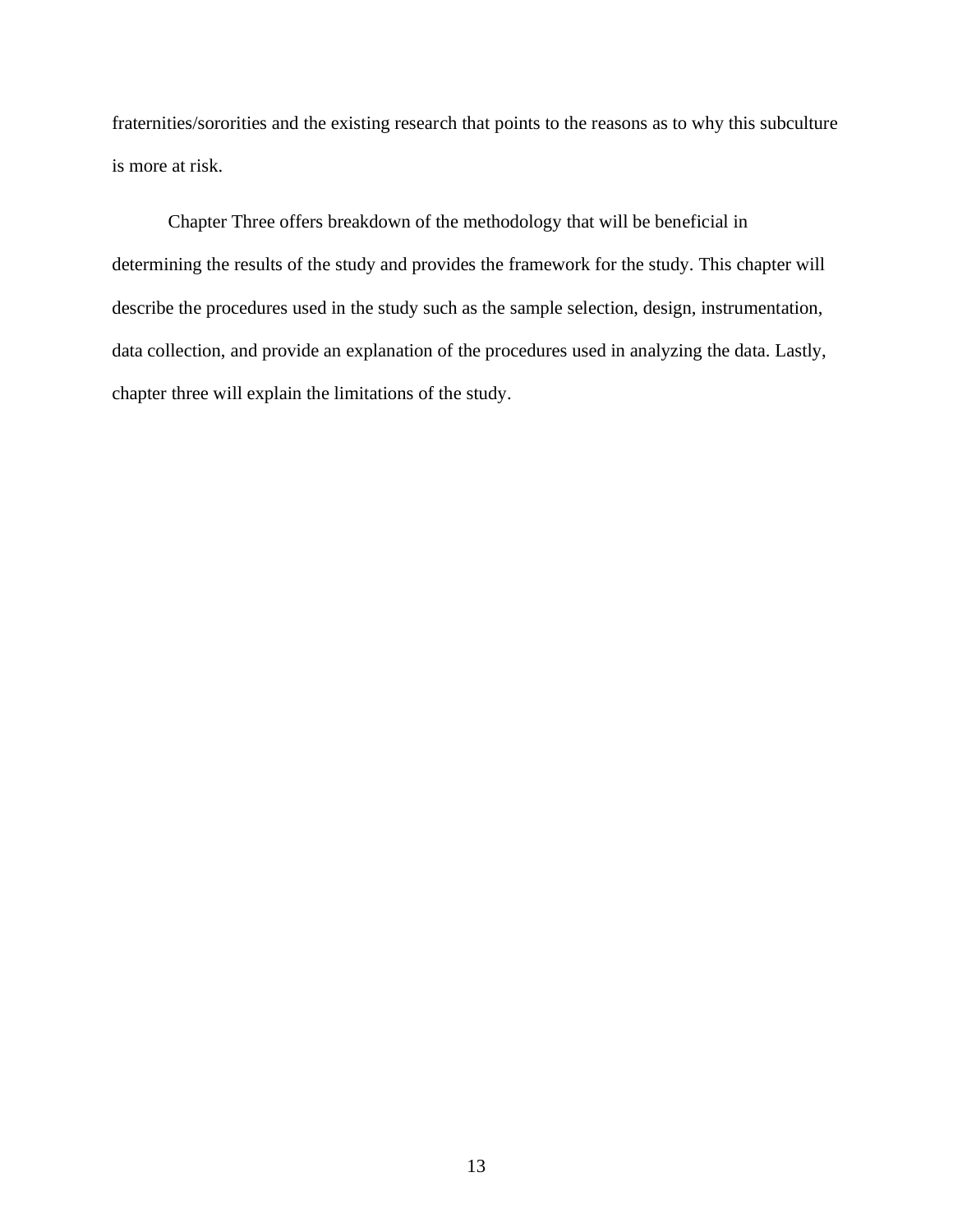# **Chapter 2. Literature Review**

<span id="page-14-0"></span>Students across college campuses view their time at school as a period when heavy drinking is the norm (White  $\&$  Hingson, 2013). The prevalence of drinking on college campuses is certainly present although research has suggested there are a variety of factors that may increase the prevalence. While considerable research has been conducted on alcohol consumption among Greek organizations, this research has been limited in several ways. For example, much of the research on alcohol focuses on college students and populations within the student body, with Greek life being a variable that is often a predictor of alcohol consumption (White & Hingson, 2013), without looking internally at the organizational characteristics.

The studies on Greek letter organizations that focus on internal factors are typically increasingly narrow, such as only looking at a specific variable (e.g., consequences, moral development, dependency issues) that develop because of alcohol consumption. While this research is important, the demographics of individual Greek members and chapters are equally important in further developing the current research. The current research is lacking the detail of other important factors such as differing between individual characteristics (gender, race/ethnicity) while also looking at the classification of the organization (social, academic, or religious) or council affiliation (National Panhellenic council, Pan-Hellenic, Inter-fraternal council). Past research examines Greek letter organizations, without considering demographic characteristics that were previously mentioned. These specific demographic factors: gender, race/ethnicity, classification, and affiliation, can provide a unique perspective while they are also important to include as characteristics that are vital in determining predictive factors of a Greek members alcohol consumption.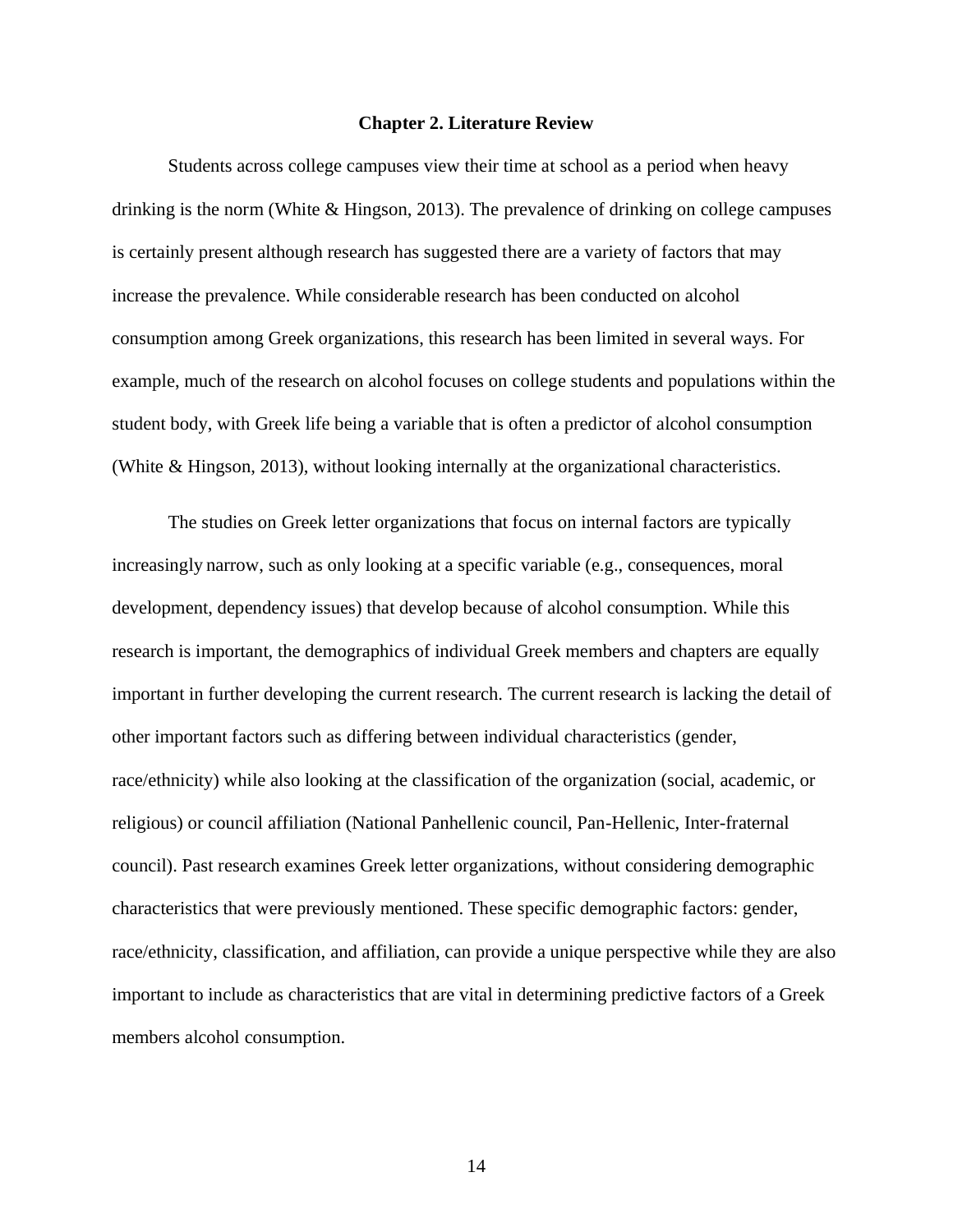# <span id="page-15-0"></span>**Alcohol Prevalence on College Campuses**

College students are in an exploratory stage of development, which contributes to increasing levels of substance use such as alcohol (Davis et al., 2018). Individual, environmental, and demographic factors have all been linked to a higher risk of alcohol use and abuse. Individual characteristics such as age, year in college, having a job, cognition (drinking intentions), perceived norms, participation in athletics or Greek organizations (Iconis, 2014) and peer influence (Windle et al., 2017) impact the prevalence of alcohol use. Environmental factors such as type of residence, college size (Iconis, 2014), unsupervised freedom (Kaynack et al., 2013), and increased access or exposure to alcohol (Garnier-Dysktra et al., 2012) also influence the likelihood that a student will consume alcohol. Arria et al. (2017) suggest that some college students have a history of alcohol use prior to college enrollment, and others begin to experiment while in school.

# <span id="page-15-1"></span>**Individual Characteristics**

The prevalence of high episodic drinking in early adulthood was revealed in a World Health Organization (WHO: 2018) status report on alcohol and health. Globally the report indicated that increased drinking is lower in the 15-19 age group, and increased heavy drinking is higher in the 20-24 age group when compared to the overall population. It is worth noting that the legal age to drink varies from across the world. Regardless of when they first begin to drink, data shows that college students have higher levels of alcohol use and a drinking culture (Bravo et al., 2017; Piacentini & Banister, 2009). Although the World Health Organization does not directly compare the United States to other countries, the National Survey on Drug use and Health (NSDUH, 2019) reported similar findings; approximately 2.6 million people aged 18-25 one out of every ten had an alcohol disorder. According to the 2019 National Survey on Drug use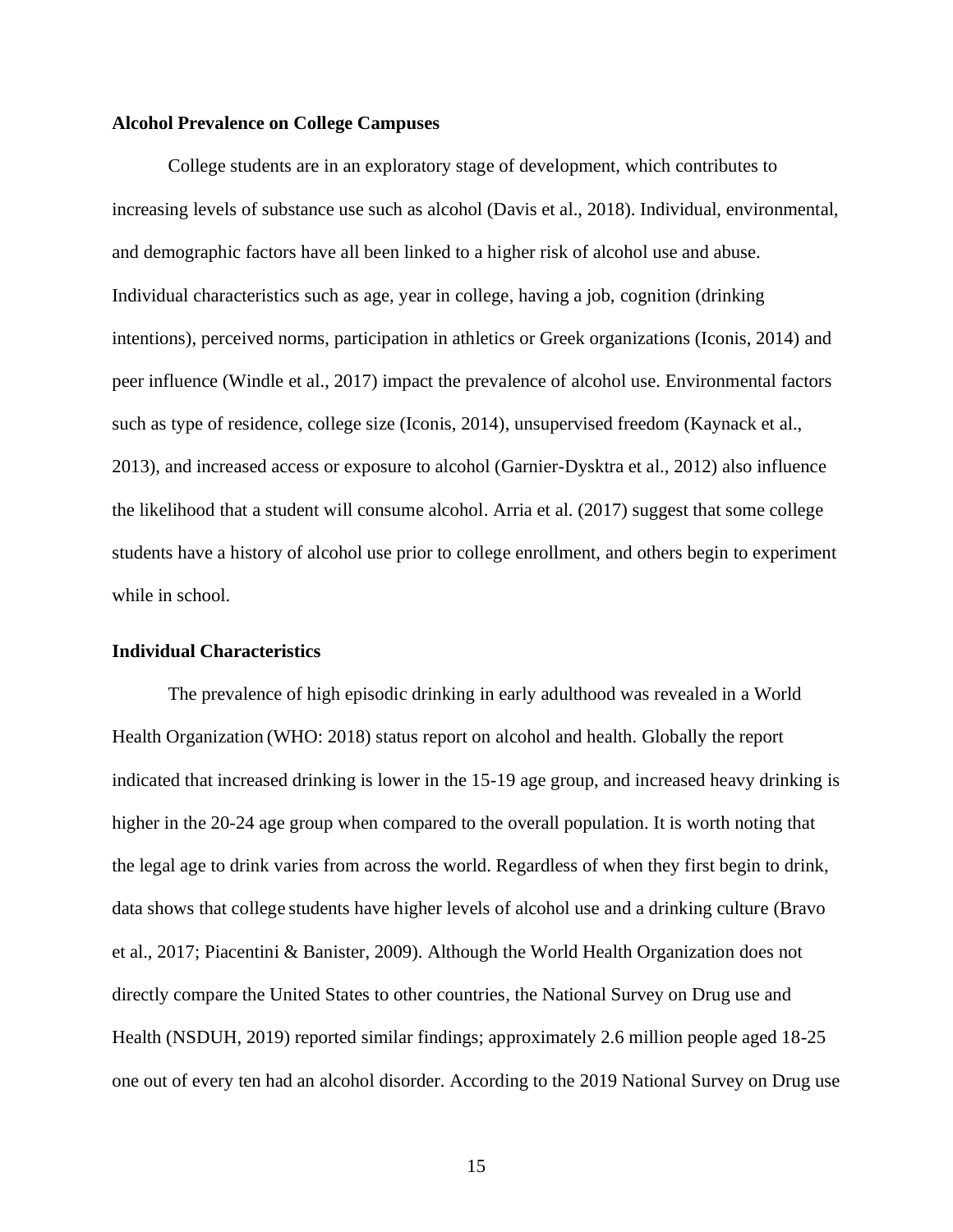and Health (NSDUH, 2019) presented by the Substance Abuse and Mental Health Service Administration, 52.5 percent of full-time college students ages 18-22 drank alcohol in the past month compared to 44.0 percent of others the same age that were not enrolled in college. The NSDUH also found that 33.0 percent of college students in the same age range reported binge drinking in the past month compared with 27.7 percent of non-college students the same age. Furthermore, 38% of college students reported being drunk in the past 30 days compared to the 24% of non-college peers (WHO; 2018) Thus, it appears that college-aged students are more prone to consume alcohol than other ages, and at an increased rate in comparison to their noncollege peers.

Not only do college students drink more than other ages and their non-college peers, but they also seem to drink to excess. Haworth-Hoeppner et al. (1989) used a sample of first year college students to undertake a two-year longitudinal study assessing college student's adherence to the NIAAA (2021) standards (five and four drinks for men and women). Findings revealed 65.6% of first year college students exceeded the NIAAA limit for both weekly and daily drinking. In their study of incoming freshman, Boekeloo, Novik, and Bush (2001) found that the occurrence of drinking to get drunk- defined as the premeditates, purposeful consumption of alcohol with the intent to reach a state of intoxication- was most common among incoming freshmen. Demayo (2017) suggest that a first-time freshman is more vulnerable to the negative effects and consequences of alcohol, while upperclassmen, juniors, and seniors, are more likely to engage in drinking more often because the ease of getting the alcohol.

Given that college years are marked by social activity, peer use is one of the strongest predictors of adolescent alcohol use. Leppel (2006) suggested that working while in college may decrease the opportunity to drink because individuals have limited opportunity to drink as well as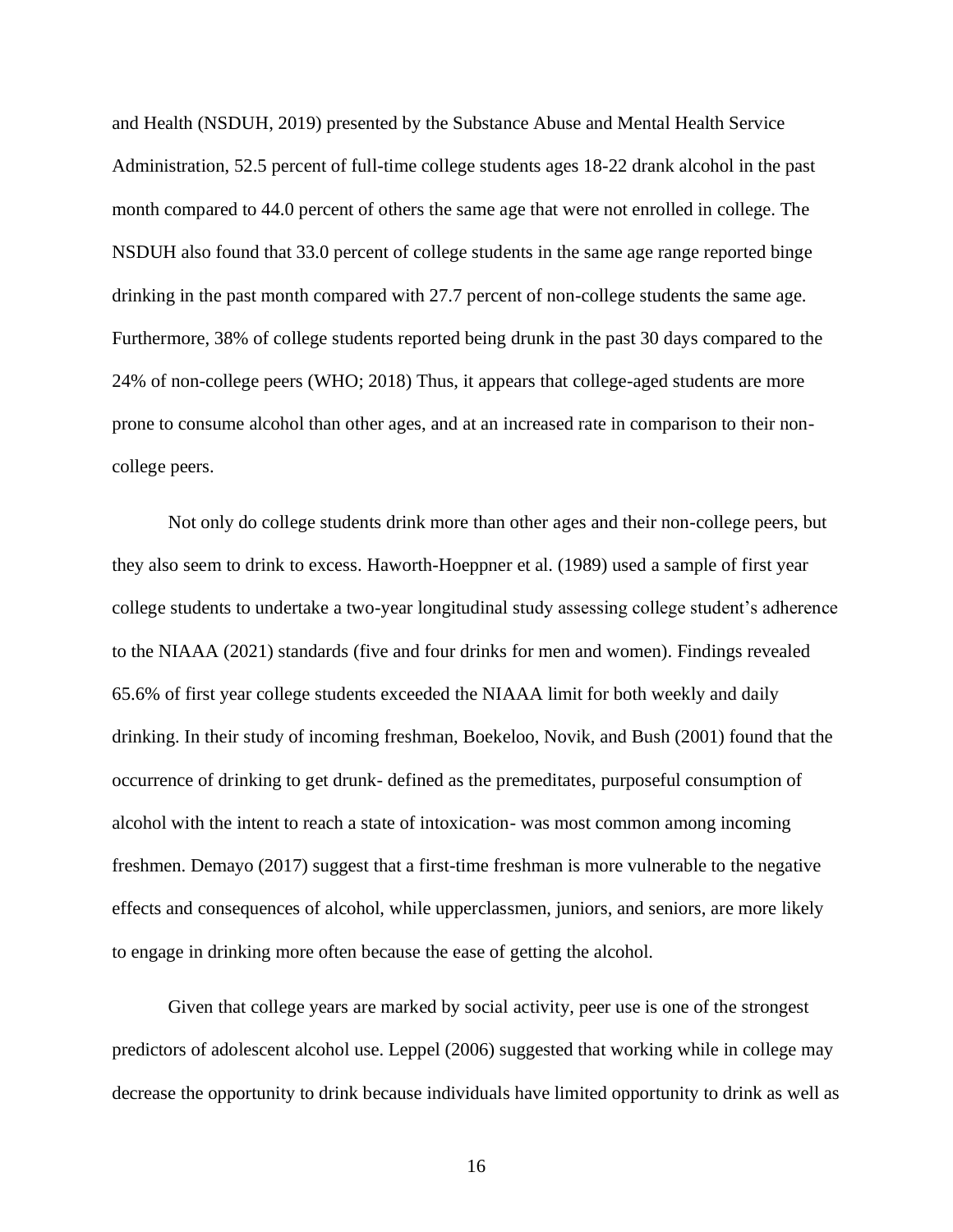not being associated with their college peers. More recent research shows that the likelihood of having a job is a predictor increased drinking in college students, about 70% of college students have a job while attending school (Rollins, 2021). Burch et al. (2021) findings suggested there is a positive correlation between working and alcohol use among employed, full time undergraduate college students. Butler and colleagues (2010) found that men are more vulnerable to work stress induced drinking.

There are significant differences in drinking habits based on the gender of students, amount of alcohol consumption and factors that influence them to drink. According to several studies, men report higher levels of alcohol intake than women, however men consumed fourteen drinks per week on average compared to seven drinks per week for women (Koebler, 2013; Popvska, 2012) These studies revealed that 60% of men and 64% of women exceed weekly limits. More specifically, Windle et al. (2017) suggest white males are identified as those who have the highest risk of consuming an increased amount of alcohol, more often than their counterparts. While males drink more often, Harrell and Karim (2008) suggested males' frequency of drinking is attributed to the desire of "feeling high," whereas females' drinking behaviors were attributed to coping with depressive symptoms. Similarly, Demayo (2017) suggest that females more often than males used alcohol as a stress relief and confidence booster. Considering the results, there is some evidence of gender convergence in drinking behaviors, and widespread alcohol consumption among college students and its implications needs additional examination.

Clarke et al. (2013) found that while there are significantly different drinking patterns and problems based on gender, women experience more problems and men drink more often, there are little to no differences in alcohol use and problems related to drinking when it comes to black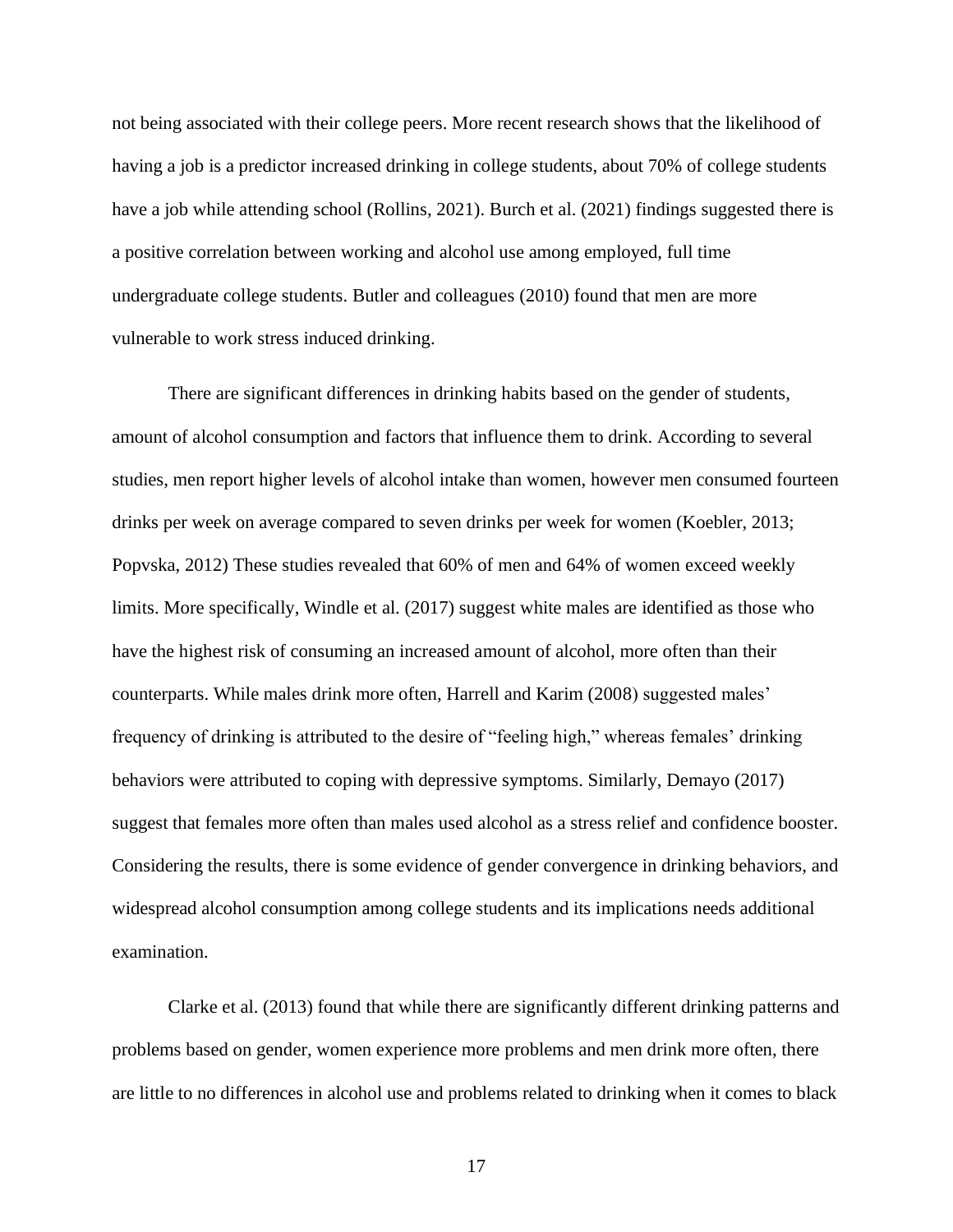and white college students, regardless of gender. Although McCabe et al. (2005) report that data consistently show Caucasian students report the highest prevalence of heavy drinking followed by Hispanic and black students. Brawner (2015) rereports that African American college students do not have comparable levels of alcohol use or abuse than their white peers. According to McCabe et al. (2019), the link between perceived drinking norms among college students and level of alcohol use was not as strong among minority ethnicities that it was among white students, implying that minority ethnicities do not consume alcohol at levels that are comparable to white students.

# <span id="page-18-0"></span>**Environmental Factors**

Consequently, several researchers consider alcohol consumption among college students to be normative behavior. Student drinking can be affected by factors related to specific college environments. Many of the traditional ways that college students meet new people or socialize involve alcohol consumption. The alcohol culture on a college campus can influence and direct students to drink to "fit in" or to make friends. According to Iconis (2014) fitting in is the most compelling reason college students' drink. Being in college is directly related to heavy alcohol use (McCabe et al., 2005).

College marks a time when many youths first get a chance to experience with alcohol, and others go from experimentation to frequent use. Not only are college years a period of unsupervised freedom but also a time where there is an increase in responsibility and stress which leads to an increased use of alcohol. Ross and DeJong (2008) indicate that many individuals entering college are expecting to drink heavily, and campus environments tend to facilitate that choice by allowing for easy access to alcohol, marketing or advertising high risk drinking and weak enforcement from institutions. Students who live on campus in residence halls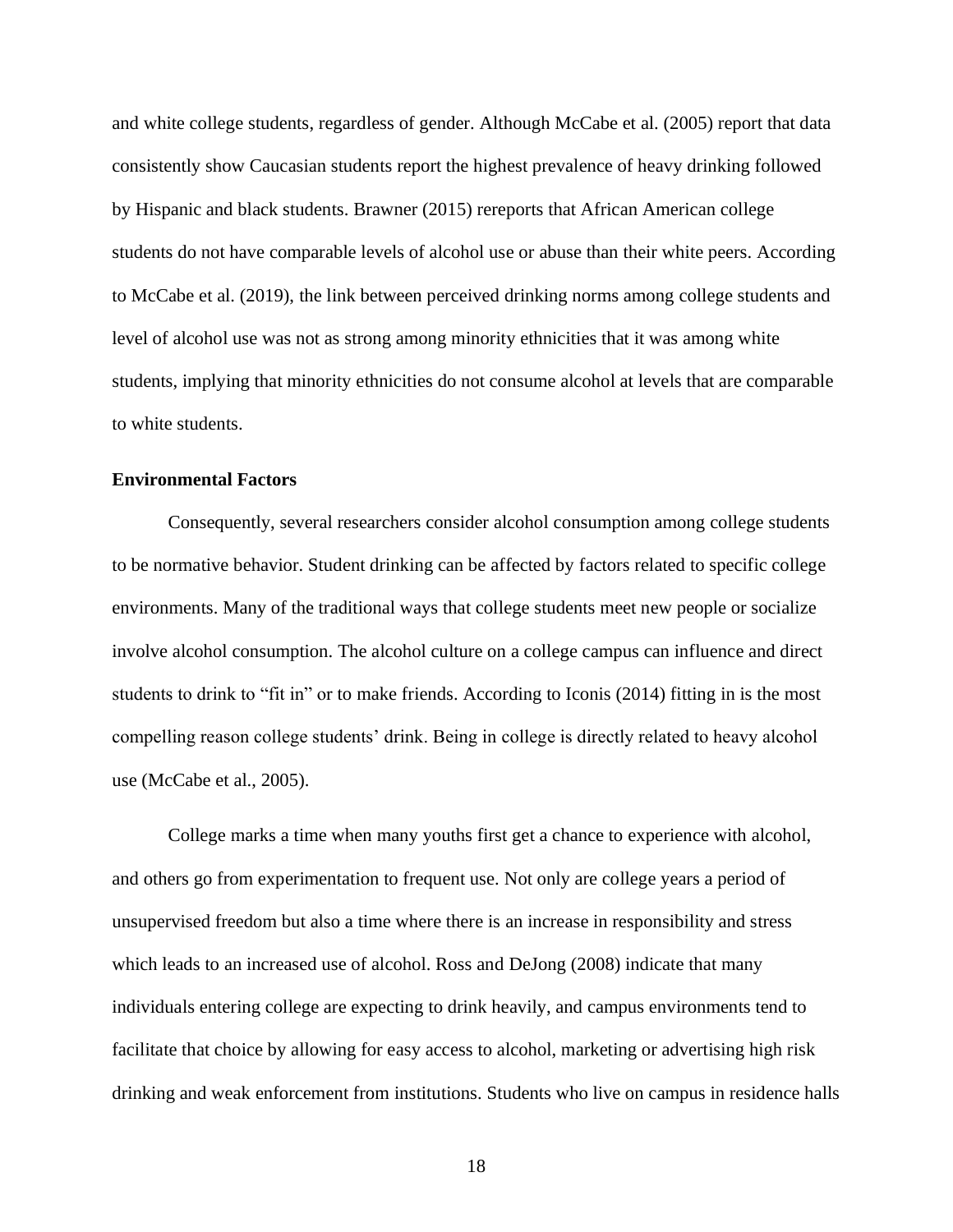use alcohol more often than students who live with their parents. Overall, the campus environment establishes alcohol related behavior patterns, specifically in the fall semester due to holidays, academic breaks and special campus events that are all times of greater risk.

Furthermore, alcohol use and abuse on a college campus can be influenced by the college environment, particularly the availability of alcohol and type of institution. Iconis (2014) notes that "party schools" have a reputation for being an institution where students can abuse alcohol with no repercussion. Abusing alcohol is also known to occur during 21<sup>st</sup> birthday celebrations, spring break, athletic events or tailgating, holidays, and "pre-gaming" events on college campuses. Foster (2010) discusses institutional traditions that involve excessive alcohol consumption, for example the University of Virginia is known for their "Fourth Year Fifth" where college seniors consume a fifth of liquor for the last home football game. Overall, drinking appears to be engrained in the culture of college in the United States (Wechsler et al., 2002; Iconis, 2014).

According to the National Institute on Alcohol Abuse and Alcoholism (2021), students who are attending colleges with Greek Life organizations or strong athletic programs are inclined to drink at an increased level and more often than other types of schools. Forse (2021) reported that social, enhancement, coping and conformity are all strong predictors of alcohol use in college students while positive reinforcement and team/ group, and sport related motivators are common in student athletes. Yagoda (2016) elaborated on the specific aspects of college life that attribute to alcohol use: drinking goes hand in hand with college sports (pre-gaming, and partying after the game) and Greek life is built around college drinking culture and tends to recruit individuals who already have an established drinking culture consequently condoning heavy drinking. Meilman et al. (1999) looked at athletic involvement and Greek involvement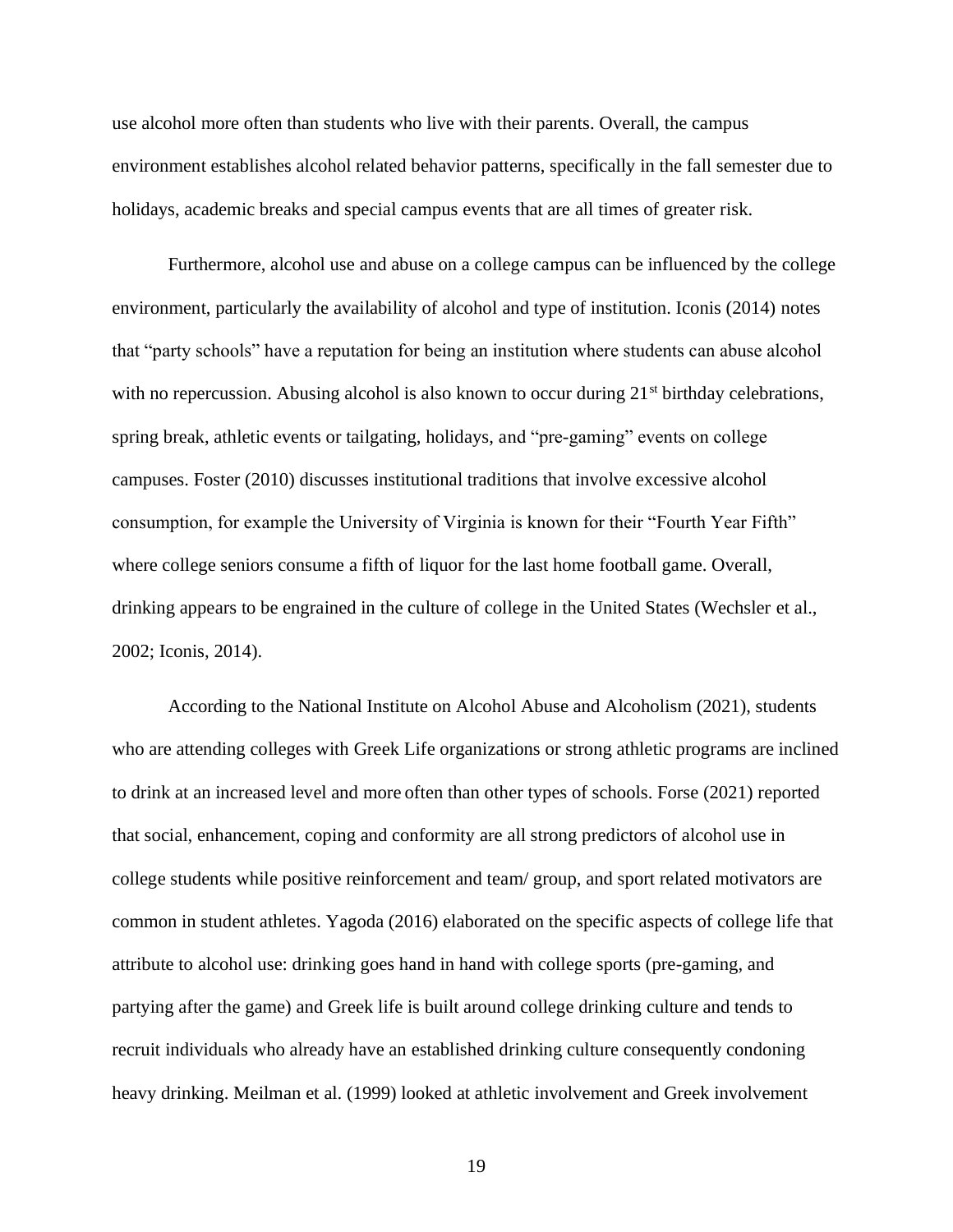simultaneously and found that those who participated in both consumed the most alcohol, although those who are Greek life members were more involved with alcohol consumption than athletes. Not only are Greek affiliated students more likely to drink, but they seem to be more likely to drink excessively. Those in college who are members of fraternities and sororities, Greek letter organizations, tend to be the heaviest drinkers (Wechsler et al., 2000; Wechsler et al., 2002). Findings from Wechsler et al. (2002) indicate that peer pressure for college students can be notably more intense for college students who are involved in the Greek life subculture. Chauvin (2011) found that Greek members are at a greater risk for abusing alcohol than their counterparts, this is attributed to the social norms surrounding alcohol use within the organization. Peer and social influences become the means throughout college, therefore students form of social norms allowing them to embrace standards that are compatible with their peers. Greek students stand out in the collegiate atmosphere because they see overuse of alcohol as a norm more than other students.

While there are a variety of studies that are focused on individual, environmental and demographic factors associated with the alcohol use of college students, additional research is necessary to identify direct factors associated with alcohol consumption of college students, specific to the target audience. To address the concerns of alcohol use on college campuses, understanding why college students abuse or misuse alcohol is the first step in creating effective policy and programming to combat this issue. According to Helle et al. (2021) college students are open to a wide variety of approaches concerning their alcohol use although Calnan and Davoren (2021) found that students were skeptical or ambivalent about the potential efficacy of alcohol prevention programming. In a systematic review of alcohol education programs, Calverley, Petress and Blitvich (2020) suggest that some have the compacity to be effective,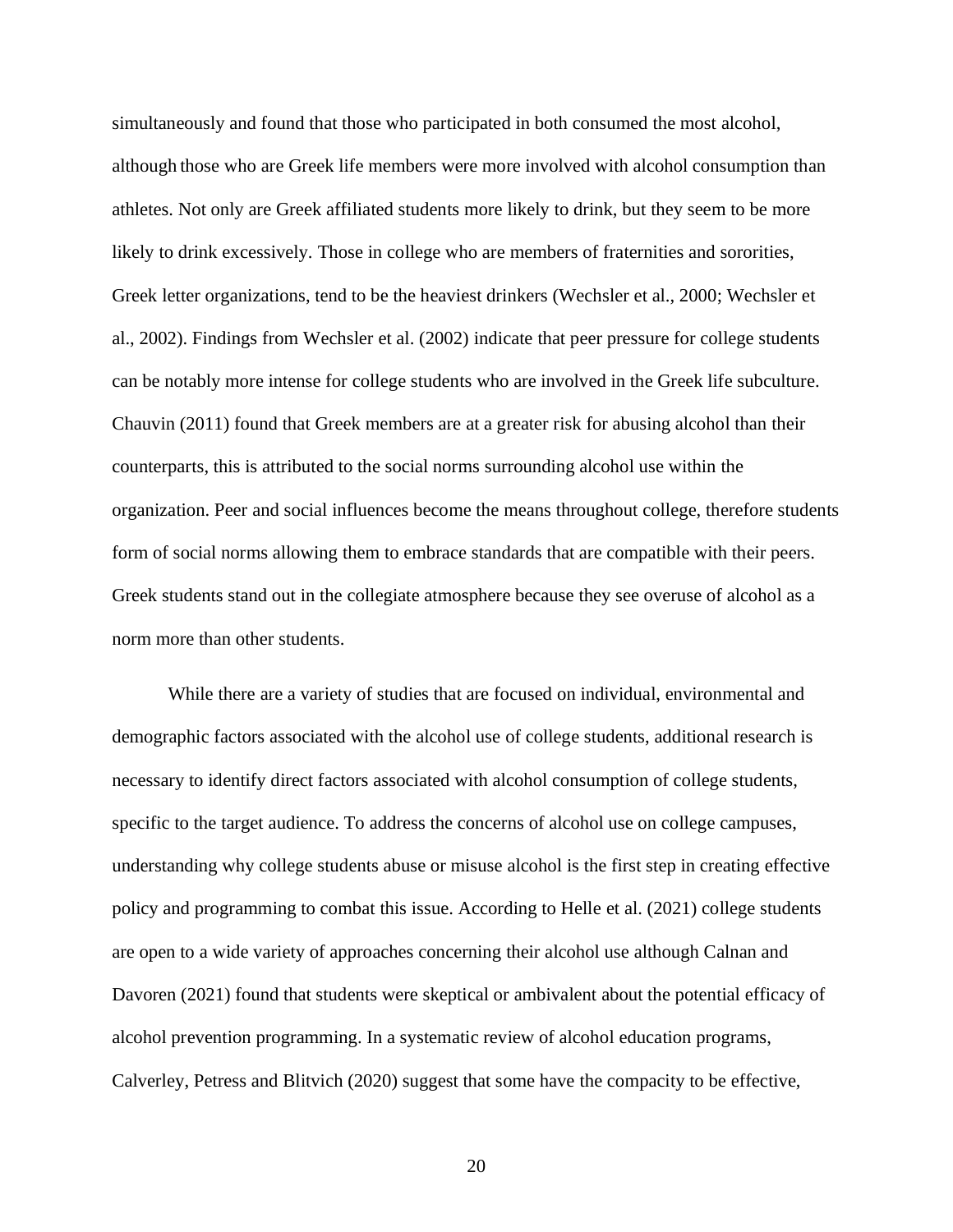however it is important that the educational programs are specific to the target group. Therefore, understanding the target population is vital in developing effective programing to help combat the health and safety issue surrounding alcohol use and misuse on a college campus.

# <span id="page-21-0"></span>**The Origins of Greek Organizations**

The Greek letter organizations have a history that goes back hundreds of years where the first recognized Greek organization, Phi Beta Kappa, was created by a group of men at the College of William and Mary in Virginia in 1776. Phi Beta Kappa was created in response to literary societies, which were exclusive social groups that have a mutual interest in a specific form of literature and were the only other social organizations on a college campus at this time. The purpose of Phi Beta Kappa was to achieve high academic standing, form strong friendships among members and uphold high moral standards. These values have been carried forward into the future by current Greek letter organizations, although fraternities and sororities are facing more scrutiny from the public, stakeholders, and campus leaders as reports of policy violations that are commonly discussed on news outlet (e.g., Miller, 2020). Biddix et al. (2014) suggest while reviewing other issues associated with Greek life, there are many publicized instances of sexual assaults, drug use, hazing an academic dishonesty that cause in a negative perception of Greek life in the eyes of the public.

The term "Greeks," is also used to refer to members of fraternities and sororities. The concept of Greek-letter organizations comes from Phi Beta Kappa, which was the first organization to use Greek letters instead of the Latin letters that had previously been used to name student organizations. The Phi Beta Kappa chapter expanded and established chapters on other campuses, such as Yale and Harvard (Phillips, 2005). While Phi Beta Kappa did not remain a social fraternity after rebranding into an academic honor society at both Yale and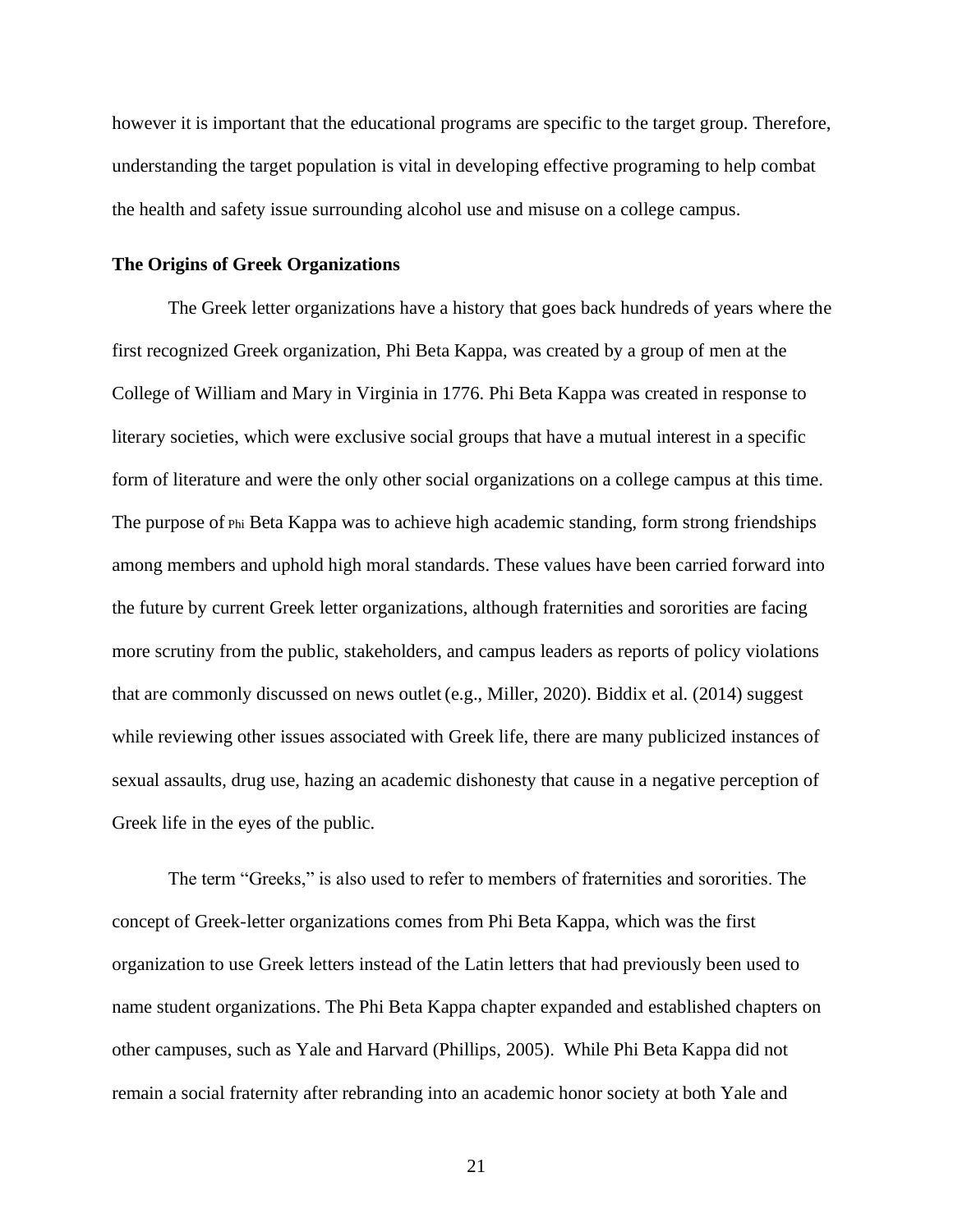Harvard, the principles in which it was founded were adopted by several other Greek-letter organizations across the world, many of which have survived to this day. Sororities arose not long after fraternities, and like the counterparts they were modeled after, sororities expanded to other campuses as well.

# <span id="page-22-0"></span>**Fraternities and Sororities**

Until the early 1800s, women attended male-dominated colleges. As the number of women who were attending college increased, many male-dominated colleges became coeducational and the topic of women joining a fraternity was presented (Torbenson & Parks, 2009). Although there were a few cases of women joining fraternities, the documentation is limited, women were never allowed full membership. As a result, women established their local Greek organizations, still known as fraternities. Alpha Delta Pi and Phi Mu were the first women's fraternities, established at a women's only college, Georgia Wesleyan, in 1851 and 1852 (Torbenson, 2012). Gamma Phi Beta was the first sorority, established in 1874 at Syracuse University (Torbenson, 2012). The terms sorority and fraternity then became the terms used to distinguish female and male Greek organizations. Fraternities and sororities hold many similar characteristics including the use of badges, secret initiation rituals, moto's, and hand signs.

Even though this specific subculture of students and the foundation are still relevant in numerous college campuses across the world, Greek letter organizations have experienced their fair share of adversity. Greek letter organizations are influenced by almost every impact felt by the college or university it is a part of, considering they are entities within the larger campus community. Student enrollment and student moral principles are two of the most critical consequences. Colleges are affected by changes that occur within society therefore so are the Greek letter organizations within the community. According to Brown, Parks and Phillips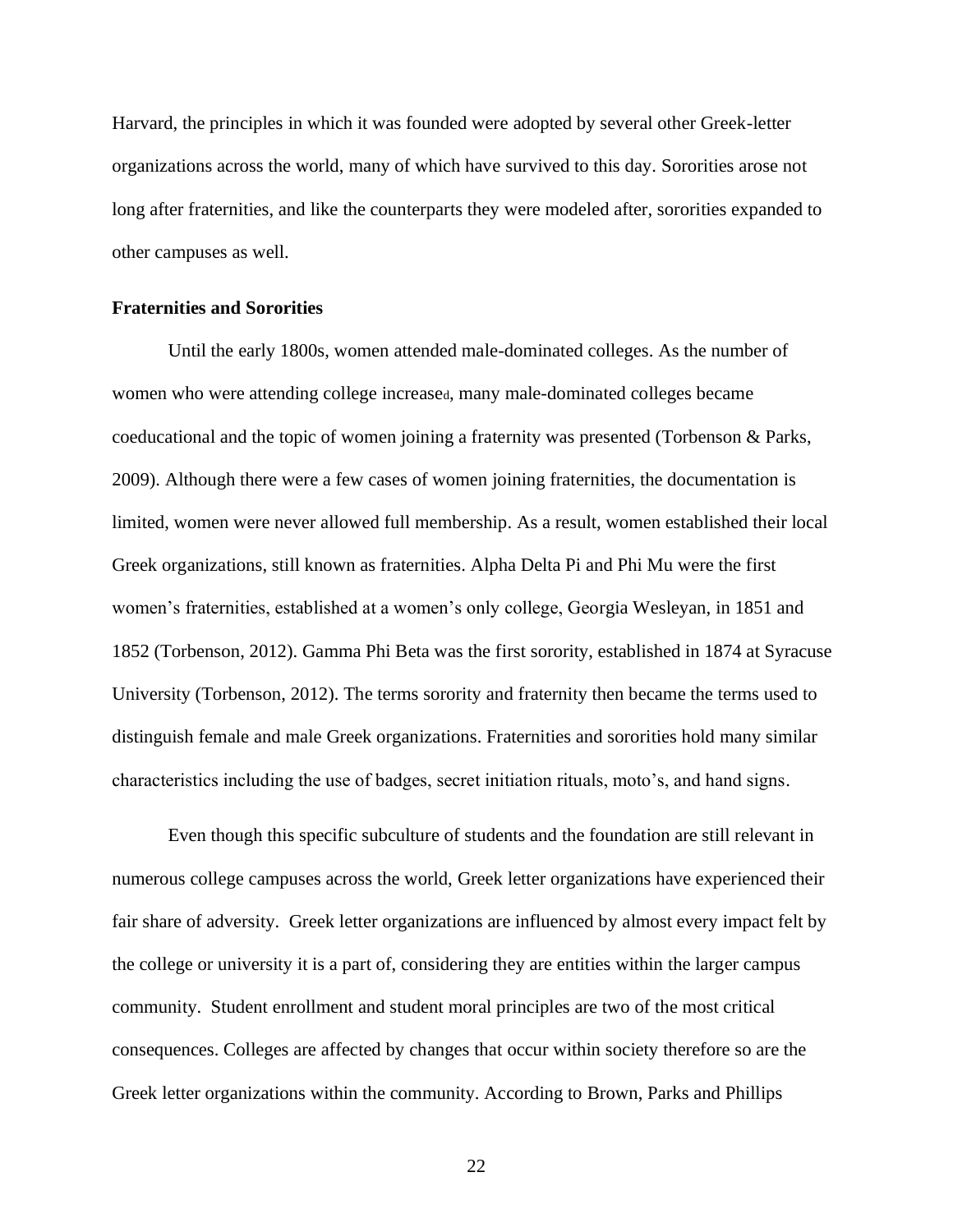(2005), World War I, the great depression, World War II, The Vietnam War, and The Civil Rights Movement all had impactful effects on the enrollment of members and participation within fraternal men. As particular events had caused fraternities to fall out, many persevered through. Many events in history had other effects on Greek organizations. Particularly, when racial tensions were high in history, several race-based Greek letter organizations sprang up sic as Alpha Phi Omega, the first African American fraternity which was established in 1906 at Cornell University. Following the lead of fraternities and sororities, "Latino Greeks" and "Asian Greeks" followed the footsteps of the "Black Greeks."

Following the emergence of fraternities and sororities, an umbrella (aka "National organization) became an important part of Greek life. The national organizations are in place to keep consistency of rules and regulations that the fraternities and sororities must follow as they were developed as a response for collaboration and resources. Many campuses enforce regulations that require an organization to be recognized by a national association to be recognized on a specific campus. Greek letter organizations are part of a larger umbrella organization, known as a national council. Fraternity and sorority councils hold their own set of rules and resources from national headquarters along with professional staff members that can guide chapters (Johansen & Slantcheva-Durst, 2018). The national councils that will be discussed are National Panhellenic Conference (NPC), North American interfraternity Conference (NIC), and National Pan-Hellenic Council (NPHC).

First known as the inter sorority conference, the National Panhellenic Council was formed in 1900 as an umbrella organization that housed sororities (Johansen & Slantcheva-Durst, 2018, p.5). Following the NPC, the North American interfraternity conference (NIC) emerged as the umbrella organization for fraternity (Johansen & Slantcheva-Durst, 2018). As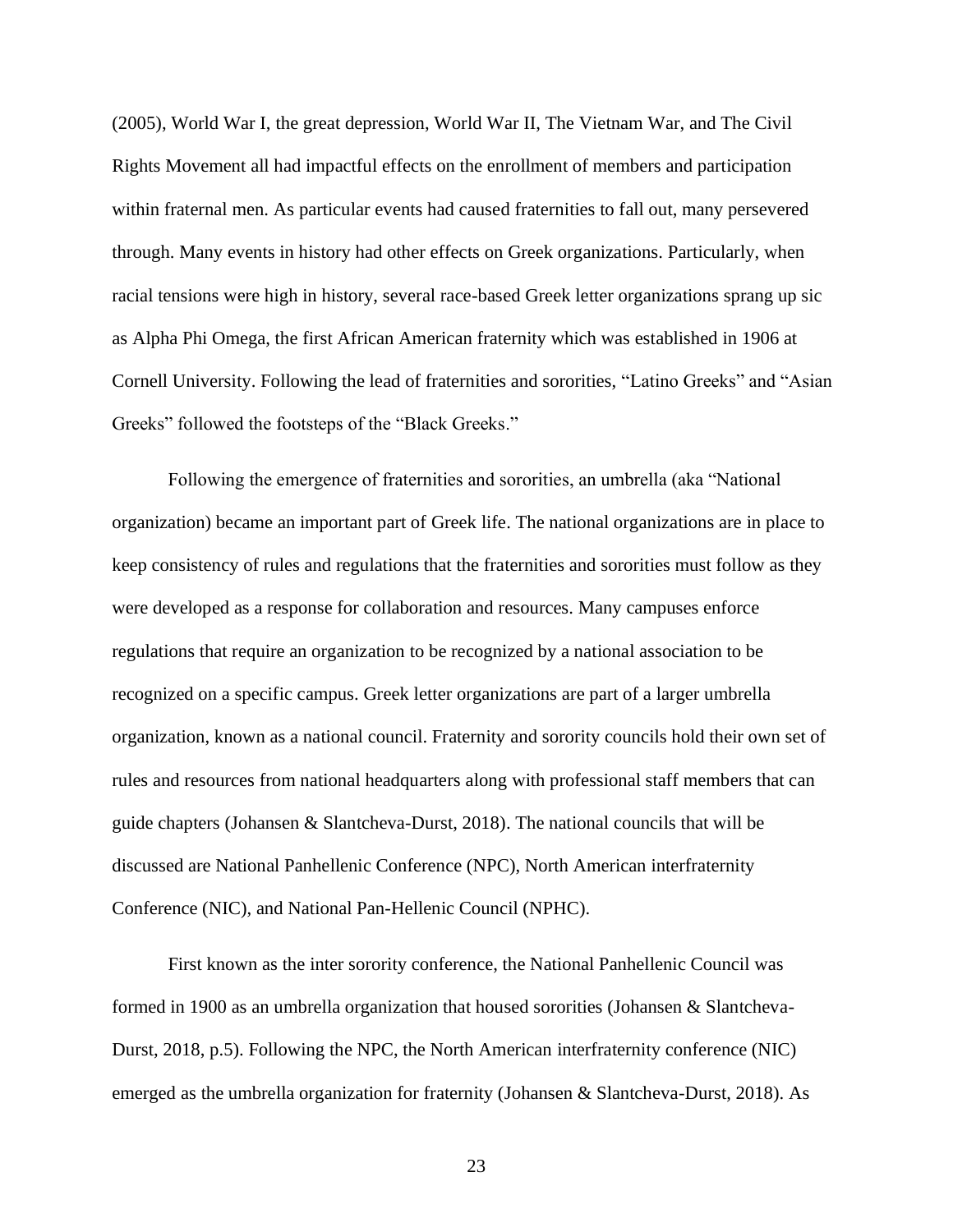racial segregation was still prevalent, the NIC did not invite any non-white or non-Christian organizations to join. In 1930, the National Pan-Hellenic Council (NPHC) was established as the umbrella organization for the historically black fraternities and sororities that are known as the "Devine Nine" (Johansen & Slantcheva-Durst, 2018). Other national organizations were formed for multicultural fraternities and sororities, such as the national association of Latino Fraternal Organizations (NALFO), the National Multicultural Greek Council (NMGC), and the National Asian Pacific Islander American Panhellenic Association (NAPA) were established in 1997 (Johansen & Slantcheva-Durst, 2018).

Fraternities and sororities hold many similar characteristics including the use of badges, secret initiation rituals, moto's, and hand signs while also having specific recruitment guidelines they must follow by the national organization. The initial documents for Greek life organizations generally included the expectations set for members such as high academic expectations, perpetuating brotherhood, or sisterhood, striving for individual excellence, developing leadership qualities, and emphasizing campus and community involvement (Torbenson & Parks, 2009). The appeal of these organizations was to find a brotherhood or sisterhood, as many organizations may say "a home away from home" while attending college. While there may be benefits of joining a Greek letter organization, Torbenson and Parks (2009) suggest there has been a shift in the focus of membership to excessive drinking through playing games or drinking songs, that result in peer pressure, as a way for brothers to participate. Although the negative components of Greek life that are highlighted in the media may sway public perception to believe fraternities and sororities do not live up to the values and standards upon which they were founded, the principles and beliefs are still present and influential in the Greek system. For example, Yanoschik (2016) demonstrates how a Greek organization must reconstruct their image as a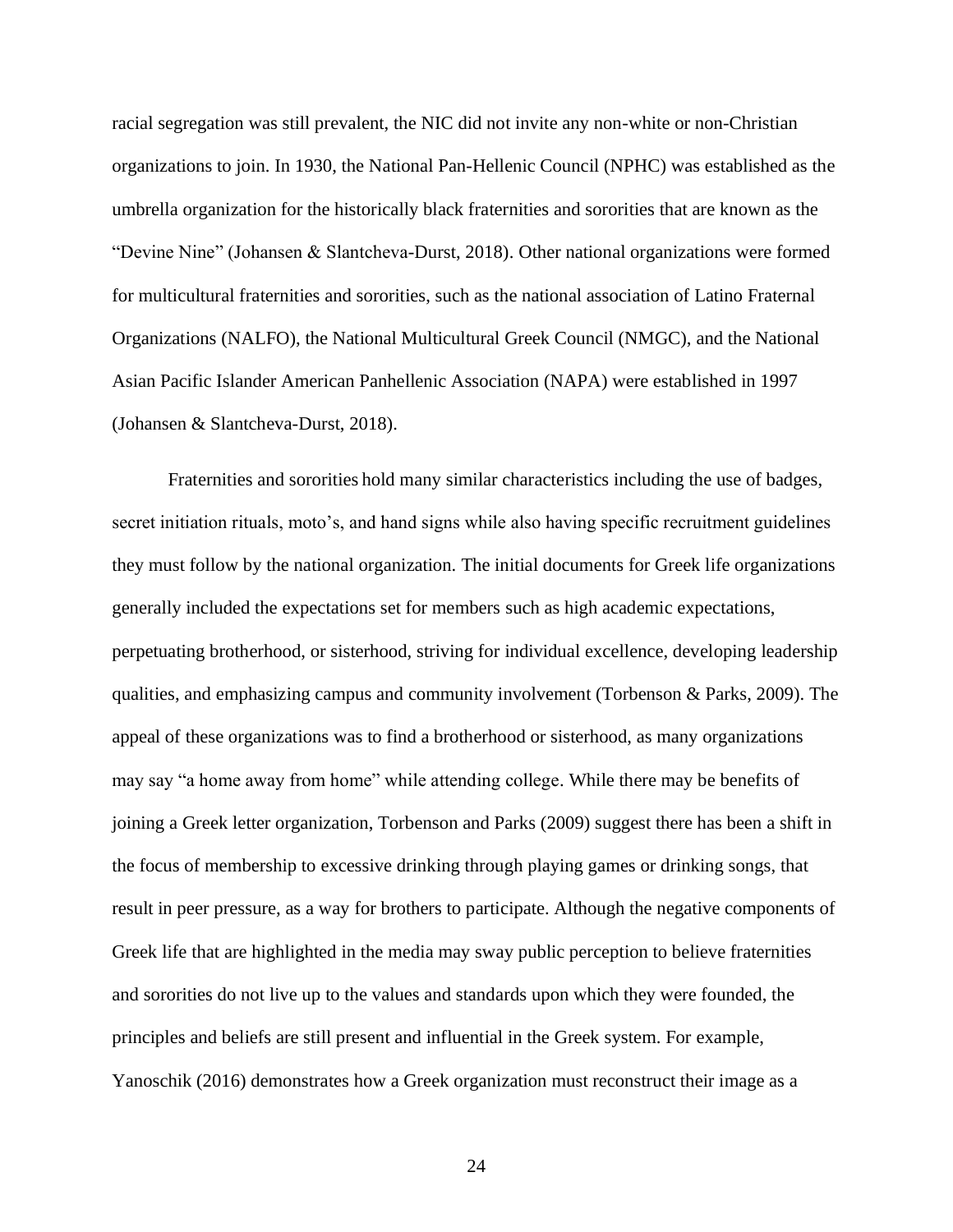national organization that was misrepresented by the actions of a few members. The public perception of Greek organizations come from news reports of sexual assaults, rape cases, and cases of alcohol-related deaths (Biddex et al., 2014). While some stereotypes may have some validity to them, the analysis of fraternities and sororities needs more in-depth investigations before conclusions can be drawn.

# <span id="page-25-0"></span>**Greek Life Experience**

Among college campuses in the United States, there are approximately nine million students who are currently members of fraternity or sororities (Cheney et al., 2017). Supporters of fraternities and sororities point to the leadership, philanthropic, and community service initiatives that are offered to students through these organizations (Binder, 2003). Meanwhile, those in opposition argue that Greek organizations promote students self-segregating into samesex groups whose members share similar characteristics and shift the student's focus from academics to social (Maisel, 1990; Strange, 1986).

Greek life recruitment websites highlight benefits offered to students because of joining a fraternity or sorority. Among the benefits are the increased opportunity for leadership and campus involvement, lifelong friendships and social networking, the potential to provide a place to live, service, philanthropy, and volunteering opportunities, and an increased level of academic performance compared to other students on campus. Long (2012) studied the outcomes of fraternity and sorority membership, with a focus on the academic, personal development, and social outcomes of affiliation. While there is a positive relationship between student success and Greek life affiliation, there are mixed results regarding the impact of joining a fraternal organization on a student's academic performance. For example, DeBard et al. (2006) and Davis et al. (2018) found that students who joined a fraternity were more likely to attain a lower grade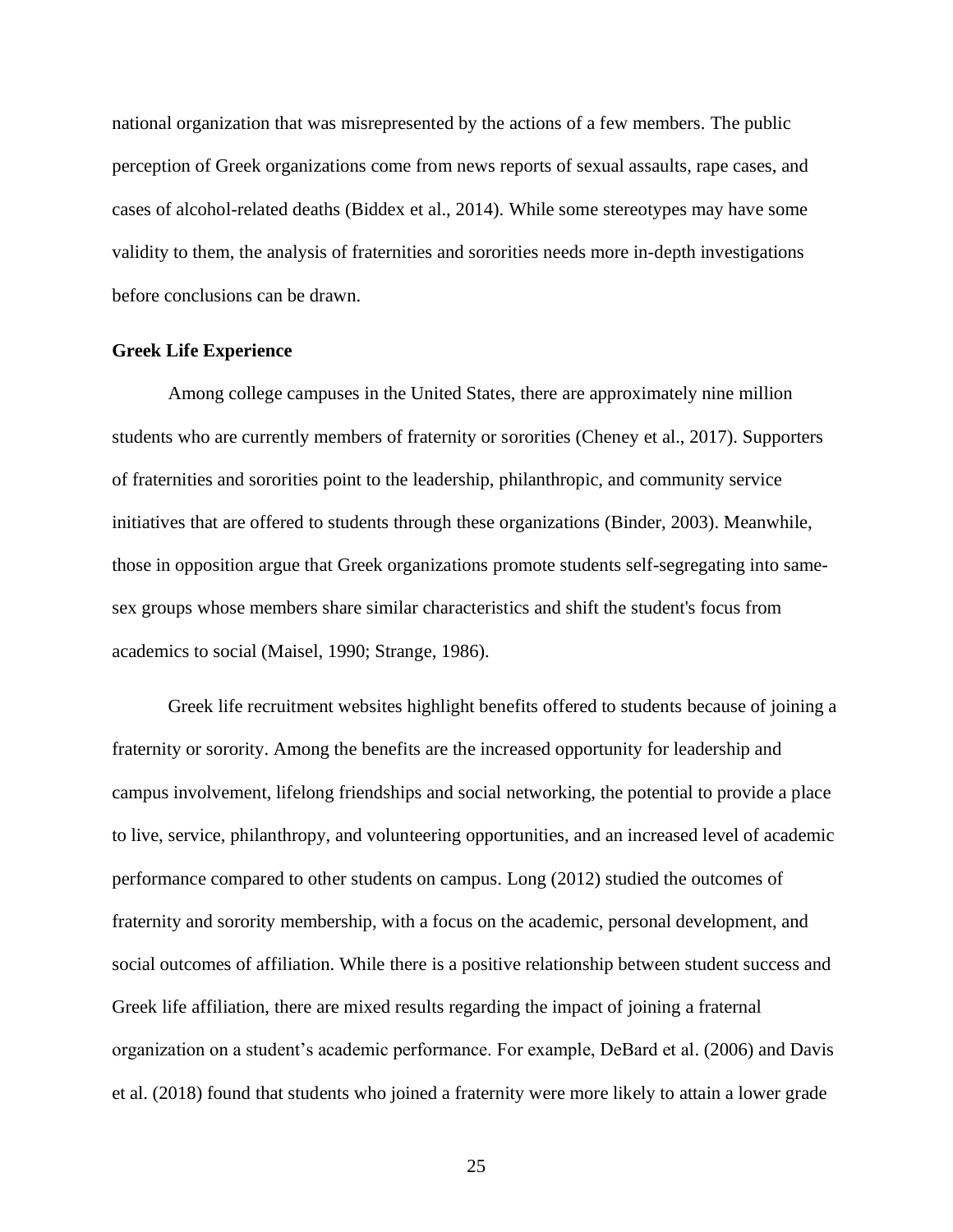point average by the end of their first year in comparison to their non-affiliated peers. In contrast, Debard and Sacks (2010) found a positive correlation between fraternity and sorority involvement and their academic performance within the first year of affiliation. The research surrounding academic performance of Greek affiliated students focuses on first-year students or seniors (Debard et al., 2006; Debard & Sacks, 2010; Hayek et al., 2002; Pike, 2000), and is conducted at single institutions (Debard et al., 2006; Pike, 2000).

Leadership development is often pointed to as a benefit of being affiliated with Greek life. Of those who have studied leadership development, findings indicate there are limited differences in affiliated and non-affiliated individuals in campus leadership initiatives (DiChiara, 2009; Kelley-Weeder, 2008). Kimbrough (1995) studied leadership involvement of affiliated and non-Greek affiliated among African American men at a predominantly white university. Findings show that black fraternal organizations (NPHC affiliated men) offer significant leadership development for African American students at predominantly white universities.

Few studies explore the community service involvement of Greek affiliated members. Asel et al. (2009) and Hayek et al. (2002) did find that first-year students and seniors are more likely to be involved in service activities than nonaffiliated peers. More recently, Bureau and McCall (2011) found there was no difference in the number of community service hours performed by fraternity and sorority members. This is not surprising as many national councils (NPC and IFC) require community service hours to be submitted from each member.

Another notable benefit of joining a fraternity or sorority is the lifelong friendships that develop and the increased ability to network. Long (2012) found that fraternity and sorority members reported a high sense of belonging and peer interaction because of their membership experience, and a heightened level of social integration is associated with persistence and strong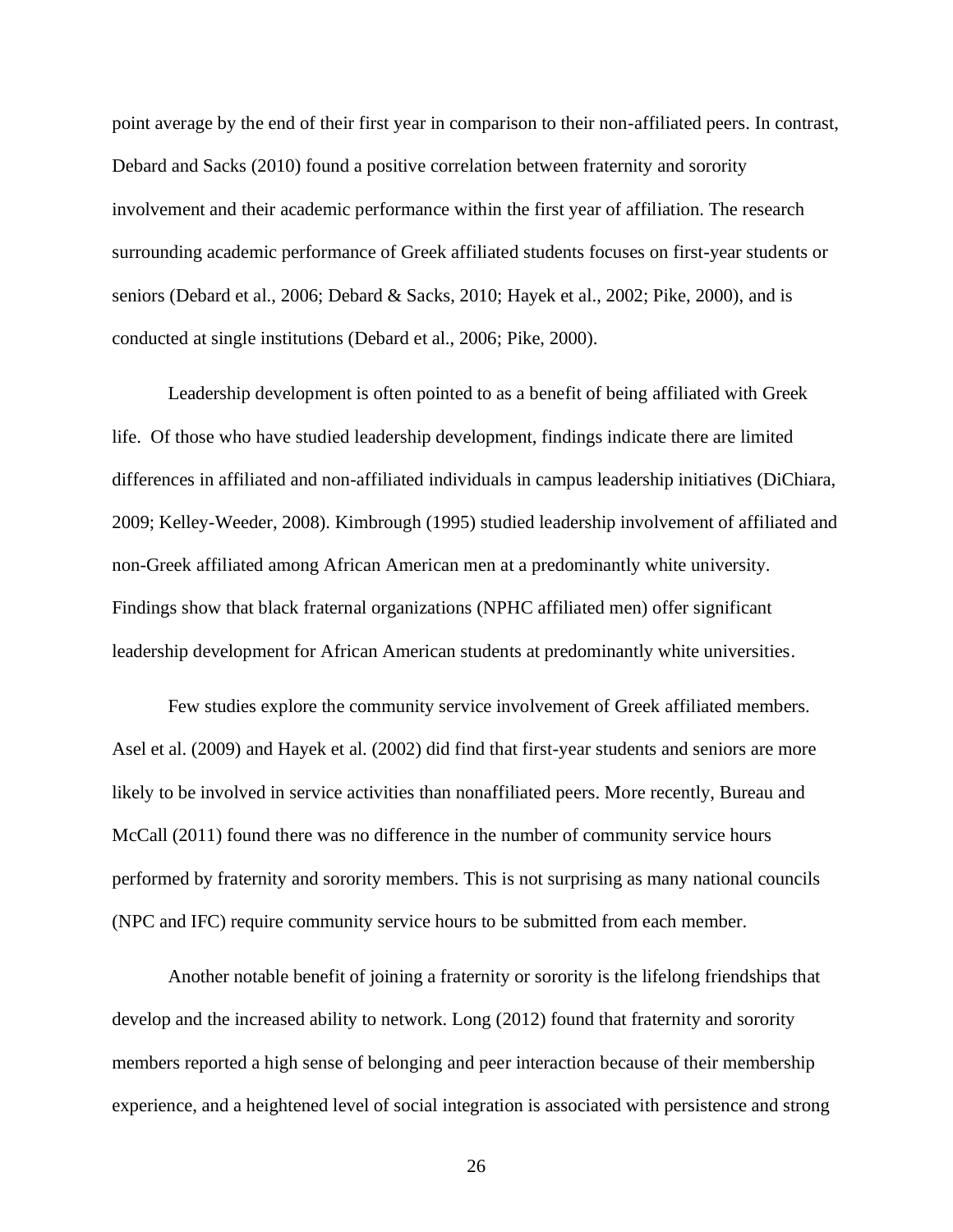interpersonal abilities are associated with career success (Myers & Lawson, 2005). Although Mara and colleagues (2018) found that fraternal membership lowered a student's grade point average by approximately 0.25 points, they found that among those who were affiliated future income was raised by approximately 36%, suggesting that fraternal membership produces large gains in social capital. However, Grubbs (2006) suggests that Greek students may begin a job with a lower starting salary due to their lower grade point averages. Routon and Walker (2014) suggest fraternal membership increases the probability of finding a job post-graduation, Marmaros and Sacerdote (2002) also find that membership is positively associated with networking and with finding a high-paying job post-graduation. Parcarella and Terenzini (2005) discussed the positive impact Greek life involvement has on social networking skills with brother and sister but also with successful alumni.

On the other hand, membership into Greek life can be expensive and time-consuming and come along with a negative social stigma or reputation. From weekly meetings to daily events, Greek life is undoubtedly time-consuming. Nesloney (2013) studied Greek student's overinvolvement and found that female students who were sophomores or juniors who took on a leadership role were feeling overwhelmed within their sororities. Although the origins of Greek life are academic in nature, Greek life organizations have come under fire in the last century. Given the alleged negative social impacts of Greek-letter organizations, such as rape culture, hazing of new initiates, and cases of alcohol poisoning, recent literature has sparked debate (Syrett, 2009). Today's media highlights these incidents that showcase irresponsible behavior and insensitivity of fraternity and sorority members.

Murnen and Kolman (2007) found that fraternal membership was positively related to rape-supportive attitudes and self-reported sexually aggressive behaviors although in 2014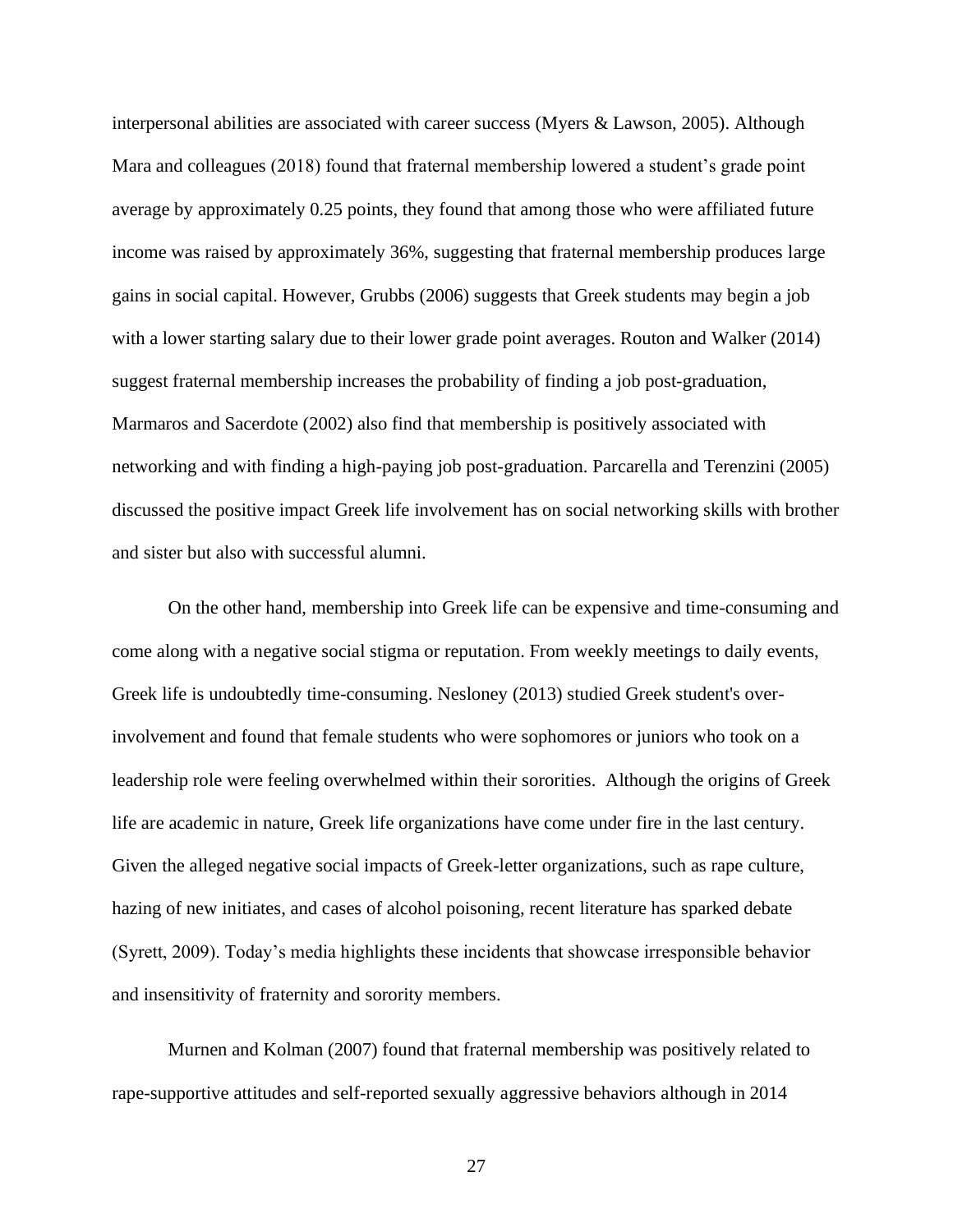Corprew and Mitchel examined the same relationship and found no significant interaction between membership and rape-supportive attitudes and self-reported sexual aggressive behaviors. It is interesting to note that in a study published by Mohler-Kuo, Dowdall, Koss, and Weschler in 2004, sorority members were 74% more likely to experience rape than non-sorority women. Sanday (2007) hypothesizes that this finding is a result of sorority members' increased interaction with fraternity members. Several studies point to alcohol as the primary contributor (Benson et al., 2007; McCauley et al., 2009), and as a result fraternity, parties are contributors through the availability of alcohol.

There are many characteristics that have been discussed as negative results that correlate with Greek affiliation, specifically for fraternity men, an increase likelihood of problematic gambling (Biddex et al., 2014; Rockey et al., 2005), increased academic dishonesty (i.e. cheating) (Vandehey et al., 2007; Premeaux, 2005), campus civility (i.e. disrespectful disruption, problematic behaviors) (Caboni et al., 2004) an increased likelihood of fake ID ownership (Martinez & Sher, 2010; Nguyen et al., 2011). Most notably, hazing may occur as a negative result of Greek affiliation. Joyce (2018) describes hazing practices to include but are not limited to: binge drinking, ridicule, isolation, sleep deprivation, paddling, beating, and physical exhaustion.

While there are a variety of negatives associated with Greek life, the common predictor of those discussed is the use of alcohol. The subculture of drinking could be the factor that is increasing the negatives within fraternities and sororities. For those participating in a Greek organization, alcohol use may have serious implications. Although many members suffer from the harmful effects of alcohol, many non-members are also vulnerable to the risky habits exhibited within the Greek subculture. Many studies show a clear correlation between Greek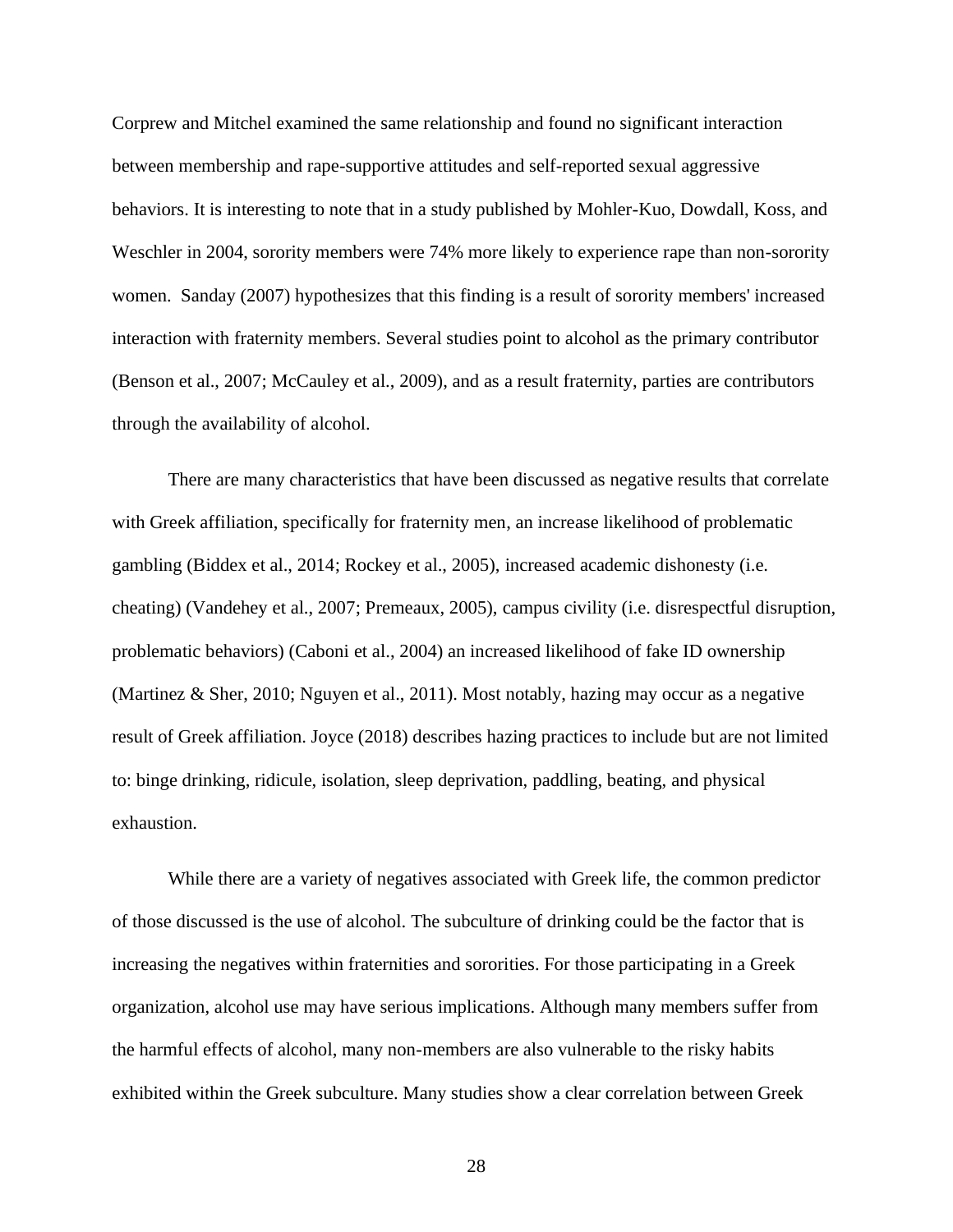organizations and increased alcohol consumption in college, although other variables must be considered in research and creating policies. While the organization and the members must be considered, leadership roles, the environment such as living status, council affiliation and purpose of the organization, and individual characteristics should also be collectively considered. Prior research has given some consideration to each of these potentially influential variables although there has been little attention that addresses each of these characteristics together to determine if they are independent or dependent on one another.

# <span id="page-29-0"></span>**Leadership Roles**

In a study that included both fraternity and sorority leaders, Cashin et al. (1998) found that those in leadership roles consumed more alcohol and consumed alcohol more frequently than regular members. Subsequently, Capece and colleagues (2002) found as level of participation in a Greek letter organization increased so did the amount of time spent drinking, those who had leadership positions were found to participate in drinking most often. In contrast, Fairlie et al. (2010) found that Greek leaders at a southern U.S. university consumed less alcohol than other members. They go on to suggest that future research surrounding alcohol consumption in relation to Greek leaders and members is needed to explore the extent of the variability. Miller (2020) conducted a qualitative study on undergraduate leaders in Greek organizations and found that most participants indicated that their role caused them to decrease their use of alcohol and they made efforts to change the habits of the members in the organization. It is worth noting that Coleman and Glover (2010) notes that students in leadership roles, not just Greek organizations, were more likely to drink at higher rates. This could be attributed to the idea that certain leaders who consume more alcohol may be attracted to the title rather than representing the values of the organization. Following Biddex et al. (2014) implications for research, it is suggested to use an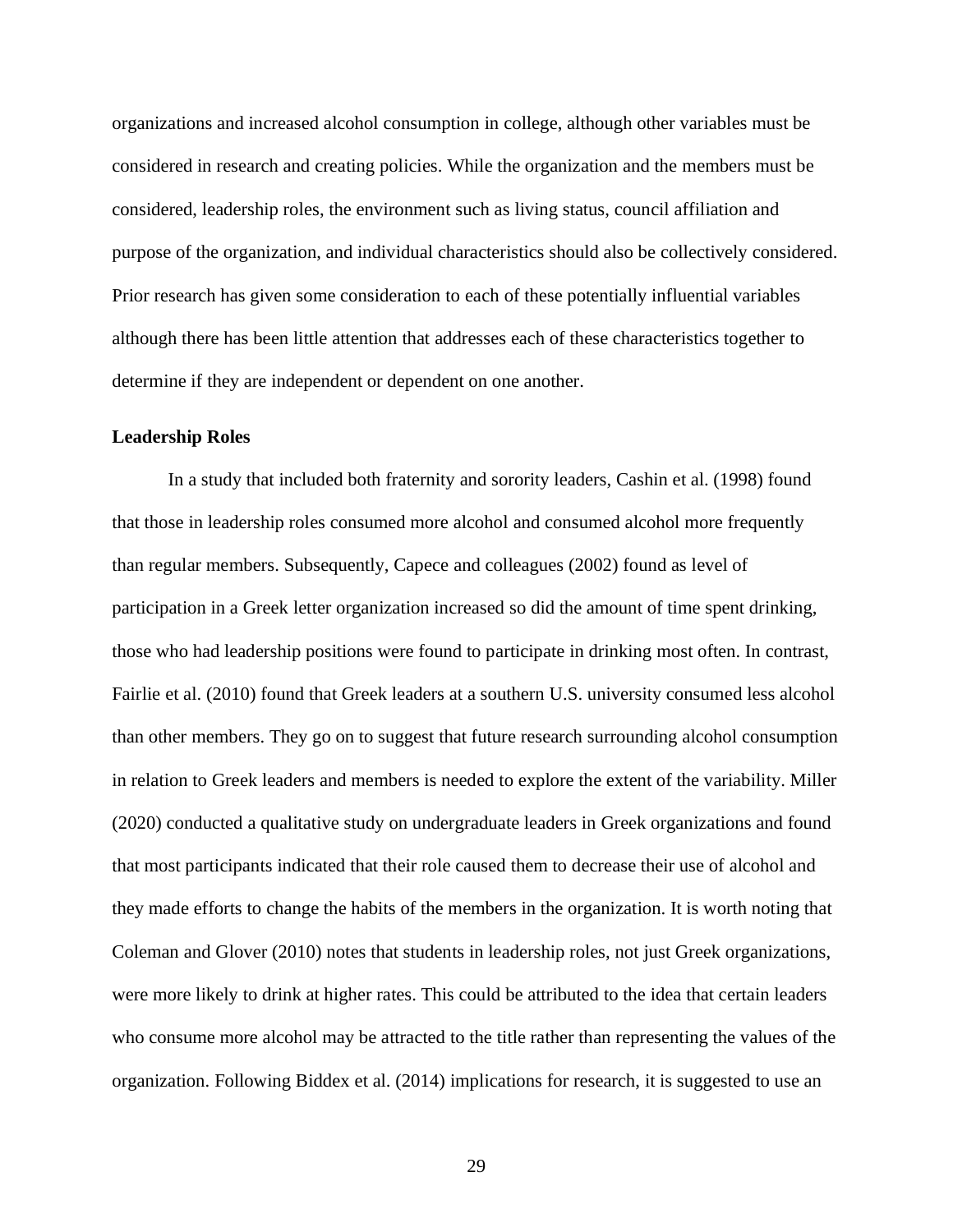engagement scale or frequency participation measure to represent involvement more accurately among leaders.

# <span id="page-30-0"></span>**Role of the Environment**

White and Hingson (2013) took a qualitative approach to understand undergraduate alcohol use and focused on students living situations. Consistent with Lorant et al. (2013), and Wechsler et al. (2002) findings, Greek affiliated housing inhibits those who are most vulnerable to alcohol use and alcohol related problems. According to Lorant et al., (2013) environmental factors specific to housing situations have been studied less than the social or individual factors related to alcohol use. The specifics of the environment a college student lives in can contribute by accounting for characteristics of their living situation that may be predictors of increased use of alcohol. Biddix et al. (2014) revealed that college students drank and binged more often in fraternity and sorority houses than other locations.

Traditionally, Greek letter organizations have recognized houses where members of the organization reside throughout their time in college. Although it is worth noting that over the past decade, universities have strayed away from having houses for these organizations, or have developed alternative forms of housing, and some colleges have never had housing for the organizations at all. Gibson et al. (2017) looked at the role of the environment among Greekaffiliated students. In comparing a campus with university recognized Greek housing and a campus with non-recognized Greek housing, findings revealed that universities with recognized Greek housing reported significantly lowered levels of alcohol use. The findings suggest that universities consider having on-campus Greek housing to provide a safer option for students. Universities and colleges that recognize Greek housing on campus will have the ability to have a greater influence on regulations and behaviors of students consuming alcohol. While this is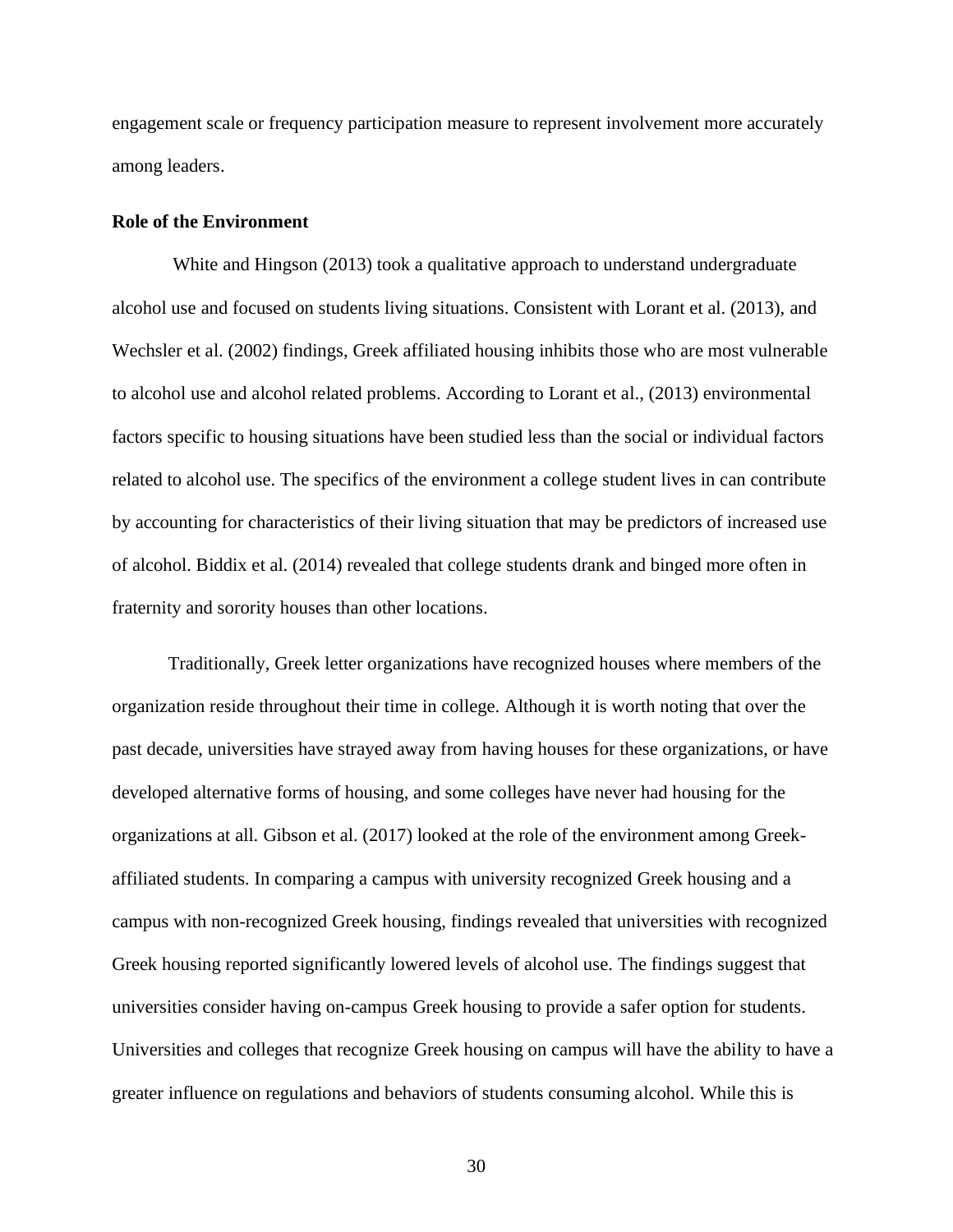interesting, the research has failed to consider universities that are classified as "dry," meaning they do not allow alcohol on the campus at all. Although Brown-Rice and Furr (2015), find that banning alcohol in Greek housing does not reduce levels of drinking. Along the same lines, Lorant et al. (2013) suggest that having alcohol free Greek housing on a college campus can lead to the assumption that alcohol use will be displaced rather than reduced. Tyler et al. (2018) also looked at environmental factors and housing type on alcohol consumption among college students. Consistent with other research, students who live in Greek housing and those who live off campus had the highest drinking levels.

While the research discussed is relevant it is lacking in accounting for specifics of the living status such as determining if every resident who resides in the same place on off campus housing are all Greek affiliated or if a house that Greek life members reside in off campus is considered an unofficial Greek house. In a study related to drug use among college students, Sidani et al. (2015) examined associations between Greek involvement and living arrangement by classifying students as non-member, non-resident member and resident member. The literature on Greek letter organizations and living status related to alcohol consumption also lacks focus on college campuses that do have Greek letter organizations yet do not have recognized Greek houses or have alternative forms of housing for the members.

# <span id="page-31-0"></span>**Council Affiliation**

Early literature suggests that minorities within a college do not drink as much as whites because they do not participate in white campus culture that encourages drinking, such as Greek life (Engs & Hanson, 1985; Haworth-Hoeppner et al., 1989; Wechsler et al., 1998). While looking at the alcohol consumption of Greek organizations, Capece and colleagues (2002) determined that race was more of a predicting factor than Greek organization involvement, age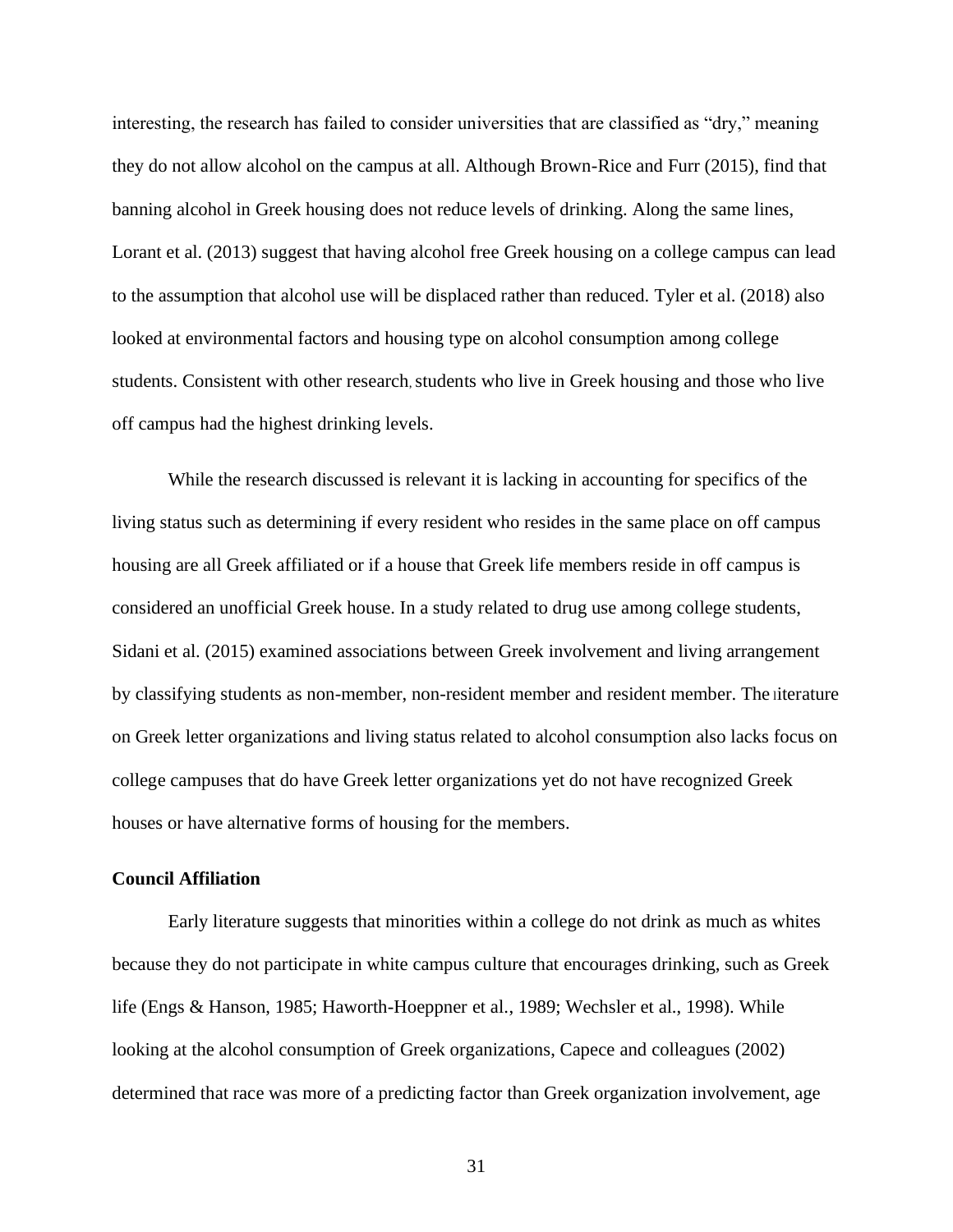and gender concerning alcohol use. Findings suggest that alcohol is predominate among males who do not participate in Greek organizations although race does matter. Participation in Greek organizations has more of an effect for white students than black students within the sample. Furthermore, in comparing white and black Greek organizations Whipple et al. (1991) and Berkowitz and Padavic (1999) suggested that black Greek organizations (NPHC affiliated) are more service oriented while their white counterparts focused more on social ties. According to Colman and Glover (2010) and Capone et al. (2007) future research should include a more ethnically diverse representation in this field of research. Over a decade later, Cheney et al. (2017) suggested the same thing, saying there is little ethnic diversity among participants when it comes to research surrounding Greek organizations, while

A synthesize of research conducted by Biddex et al. (2014), found that there is a lack of research that distinguishes between council affiliation, the Interfraternity Council (IFC), National Pan-Hellenic Council (NPHC), National Panhellenic Conference (NPC), and core focus of groups (academic, cultural, professional, service, religious, and/or social). Most research that focuses on alcohol use and Greek affiliation focus on fraternal men (IFC and NPHC) while Biddex et al. (2014) and Huchting et al. (2007) mention the increased number of sorority women consuming alcohol over the past few decades and the need for research on sorority women and alcohol consumption to improve policy initiatives. This may be result of the historical context of sororities and the alcohol-free policies surrounding affiliated housing and events. In fact, the National Panhellenic Council (NPC) planned or sponsored events must be alcohol free. Although Ragsdale et al. (2012) indicated that sorority members, regardless of alcohol-free policies, still display an increased level of drinking than (female) students who are not members of sororities. Turrisi et al. (2006) suggested that possible differences of fraternities and sororities alcohol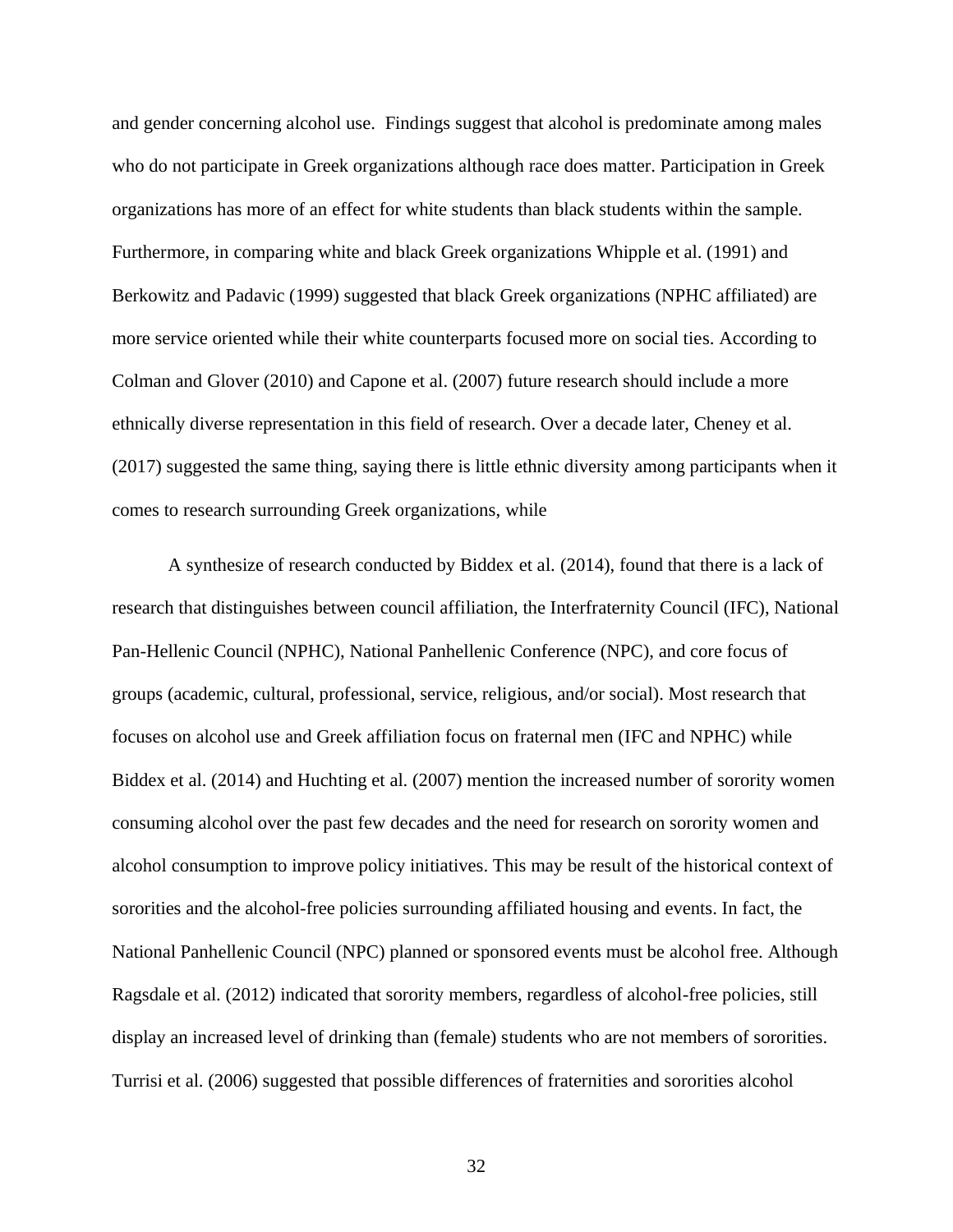consumption could be explained by policy differences. As Biddix et al. (2014) mentions, the national council datasets do not allow researchers to desegregate members by organizational council, size of organization, or member engagement. Many researchers have classified fraternity and sorority involvement as a discrete classification, which has prevented distinguishing gender, a major limitation tot the current research.

# <span id="page-33-0"></span>**Purpose of the Organization**

When looking up the purpose of Greek life, each university or college has a unique vision statement that represents Greek life on that specific campus. More specifically when looking up a national fraternity or sorority, each organization will have a purpose or a vison statement that is more specifically tailored to them as it in line with the historical context upon the values that organization was founded on. More specifically, Sigma Kappa, a national Panhellenic sorority (NPC) states "The purpose of Sigma Kappa sorority is to provide lifelong opportunities and support social, intellectual and spiritual development by bringing women together by positively impacting our communities." Sigma Alpha Epsilon, a national fraternity (IFC), states that "The mission is to promote the highest standards of friendship, scholarship and service for our members based on the ideas set forth by our founder." Beta Upsilon Chi, another national fraternity (IFC), states their "purpose is establishing brotherhood and unity among college men based on the common bond of Jesus Christ." Phi Beta Sigma Fraternity Inc., (NPHC) states the purpose of their organization is to "Strengthen and serve proactively the brotherhood… reaffirm and maintain a strong commitment to brotherhood, scholarship and service."

Each organization has a purpose unique to them, while this statement is the forefront of each fraternity and sorority, there is a significant lack of research that includes any information about the purpose of each organization. While each fraternity or sorority has their purpose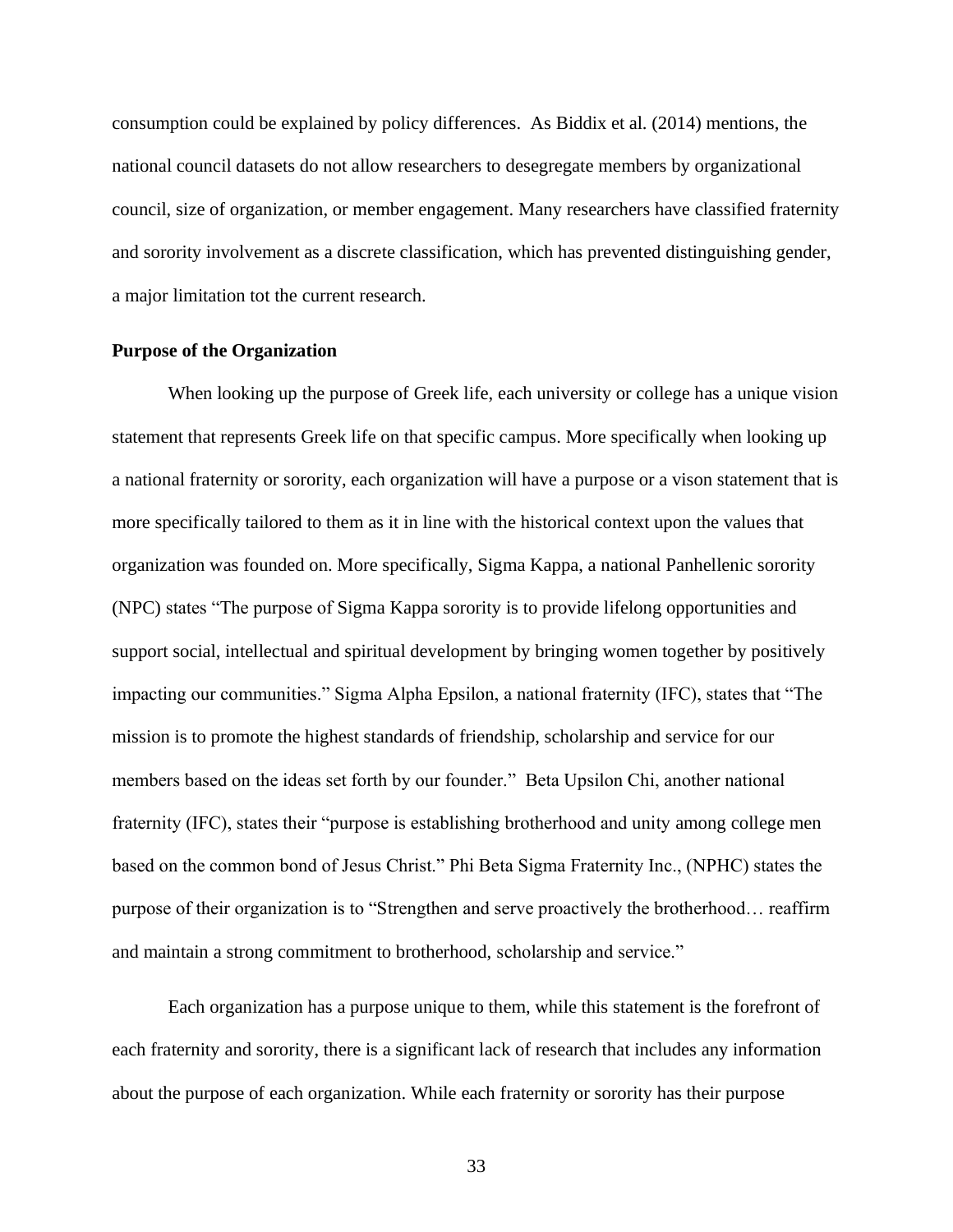statement, understanding how members classify their organization and the relation to alcohol exposure could lead important policy implications for preventive and educational measures. Considering the lack of research, the purpose of Greek organizations in relation to alcohol exposure warrants further investigation.

# **Greek Organizations and Drinking Activities**

Park et al. (2008) states "Greek members are more likely to drink, drink heavily, to experience negative consequences due to drinking and to meet the criteria for an alcohol use disorder" compared to their non-Greek counterparts. McCabe et al. (2005) suggest the subculture of drinking in college environments paired with the enabling environment that Greek organizations create are the leading factors of heavy drinking. Even non-Greeks believe that Greek members norms surrounding alcohol use are greater than those of non-Greeks (Cashin et al., 1998.) Consuming more alcohol, at increased levels above the environmental norm, is more conventional and acceptable for Greek members resulting in increased levels of binge drinking among these individuals (Carter & Kahnweiler, 2000). Furthermore, Greek organization members are 65% more likely to engage in heavy episodic drinking than non-Greek students and suffer increased negative consequences related to alcohol consumption such as driving under the influence, experiencing hangovers, and skipping class. Greek organizations have a variety of events that facilitate alcohol use, such as formals or informal, date parties, pregaming for chapter events, tailgating, recruitment, and intermural sports. Although Read et al. (2003) studied motives for consuming alcohol that are specific to Greek members and found no notable variable other than the friendship networks that develop in Greek organizations alongside the social norms of the organization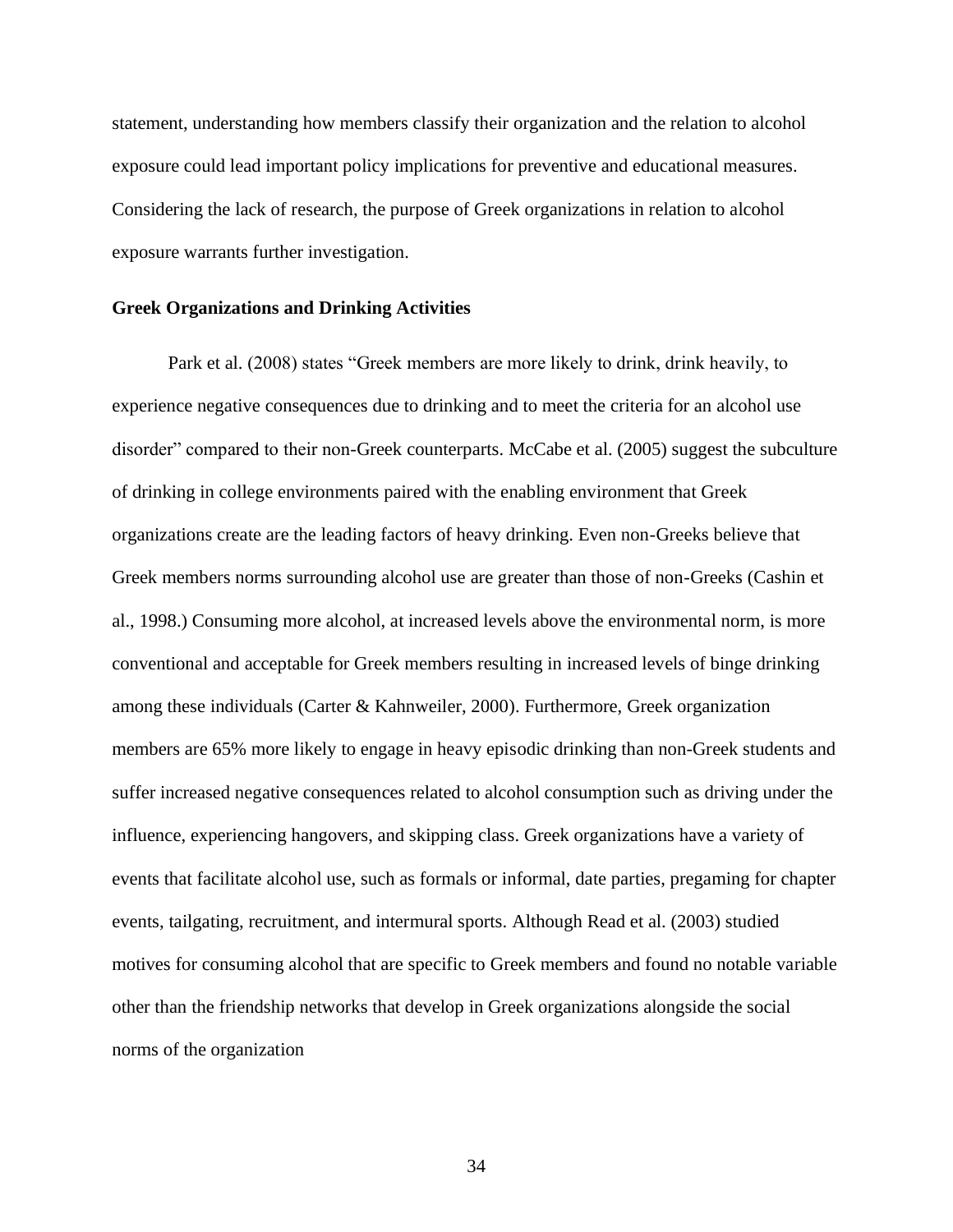# <span id="page-35-0"></span>**Alcohol Use Among College Students in a COVID Era**

In Spring of 2020 the coronavirus disease 2019 (COVID-19) spread quickly across the world, and as result U.S. universities shut down their campuses and moved to virtual instruction to slow the spread of the virus (Sahu, 2020). As a result of the shutdown, Elmer et al. (2020) reported that students were faced with changes in living situations, social distancing protocols, lack of social interaction, and increased stress that ultimately resulted in declining mental health. As previously discussed, alcohol prevalence among college students is a notable attribute of the college experience. Given that COVID-19 is rather recent, there are limited research that discuss how the pandemic affected college students drinking habits. Among the limited research, there are mixed results. Jackson and colleagues (2021) conducted two studies concerning COVID-19 and college alcohol consumption, in both studies COVID-19 related to increases in consuming alcohol were followed by decreases in quantity, heavy drinking and drunkenness. Although in the second study, those who were heavier drinkers (pre-COVID-19) reduced their drinking and those who were not heavy drinkers either increased or remained the same. The results suggested a decrease in social drinking, this can be attributed to the social distancing or "quarantine" requirements proposed by the Center for Disease and Control (CDC). Consequently, increases were attributed to more time and boredom. This data also suggests that the decline in alcohol consumption was due to the change in living condition.

College binge drinking declined by 33 percent over the past decade in 2020, three out of four students reported that they did not binge drink. From 2019 to 2020 alcohol consumption rates significantly decreased at multiple measures, overall consumption, underage binge drinking, and heavy drinking. Particularly 30-day alcohol use and 30 days been drunk, asked on The Monitoring the Future Survey (Johnston et al., 2004; Schulenberg & Maggs, 2002),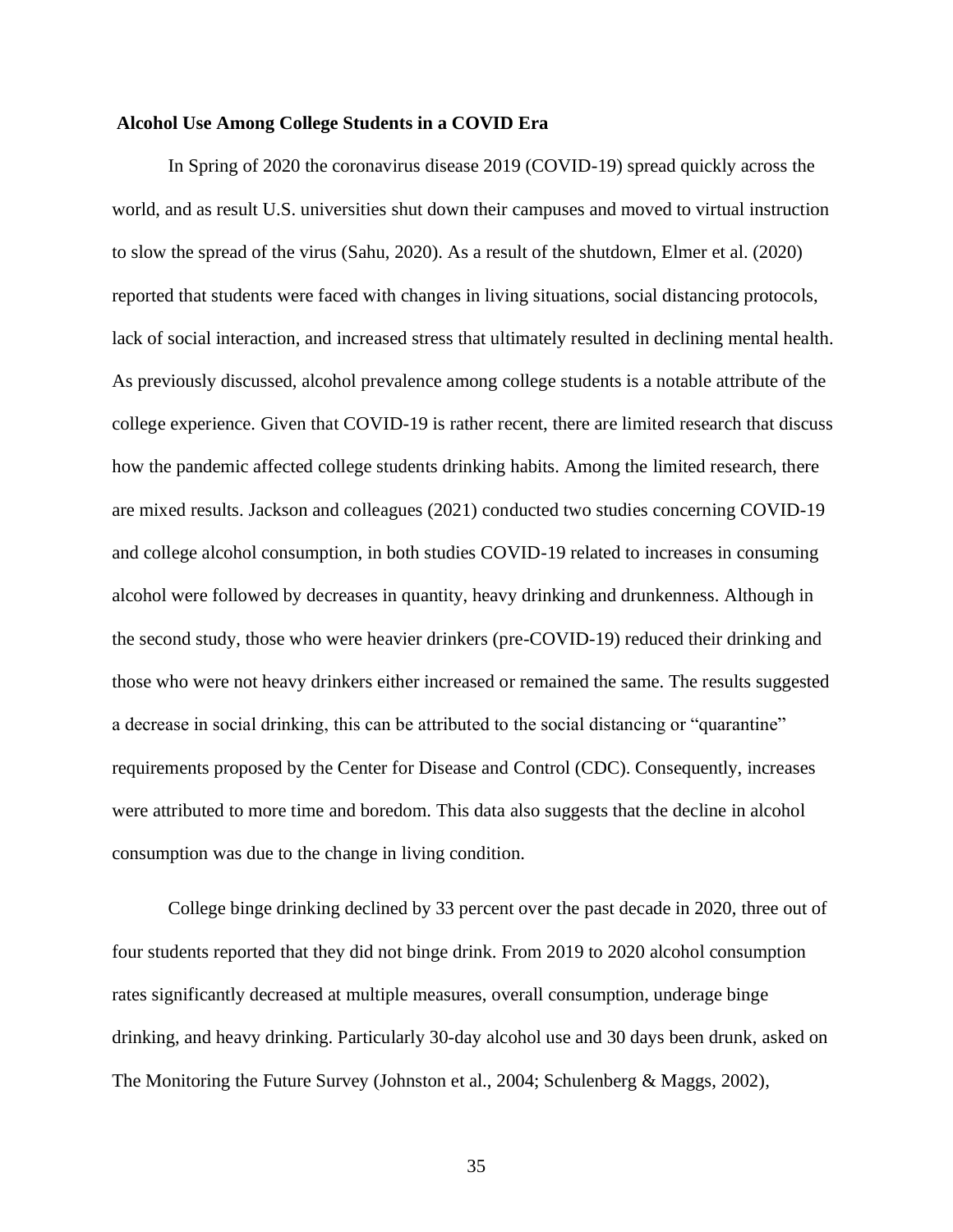decreased significantly from 6.4 and 7.2 percentage points. In considering the pandemic, declines from 2019 to 2020 could be attributed to a reduced social time with friends although The Monitoring the Future Study (2015-2020) data showed high intensity drinking has continued to decline for college students.

While there is limited research surrounding the impact that COVID-19 had on college students and alcohol use, the NIAAA suggest that the return to college post-COVID will propose more of a risk for students on campus. A concern of the NIAAA is the reduced inhibitions because of alcohol impairment may reduce their risk of contracting the coronavirus or spreading it. Alcohol may also be used to calm anxiety that may be inclined due to the pandemic.

The restrictions that came along with the pandemic impacted college campuses in a variety of ways, McCreary et al. (2021) indicated that these restrictions were felt deeper within campus Greek organizations. While there is little data to point to the specific changes felt by these organizations, the 2021 Dyad Strategies White paper point to three trends that the impact of COVID-19 on the fraternity experience (McCreary et al., 2021). The data provided in this report points to three notable trends that are associated with the fraternities and the COVID-19 Pandemic. The most notable and applicable trend that applies to this discussion, is the increased alcohol use. Fraternity members report an increase in binge drinking and overall consumption over a three-year trend. Binge drinking had been steadily decreasing since 2016 among both sororities and fraternities, until Fall 2020 where the pattern of self-reported binge drinking is clear- fraternity members are consuming more alcohol and are moving further into alcohol dependency. Another trend points to a higher concentration of always joiners; students who were on the fence about joining a fraternity were less likely to join in Fall 2020 because of the pandemic. This is worth noting because previous research within the Dyad Strategies White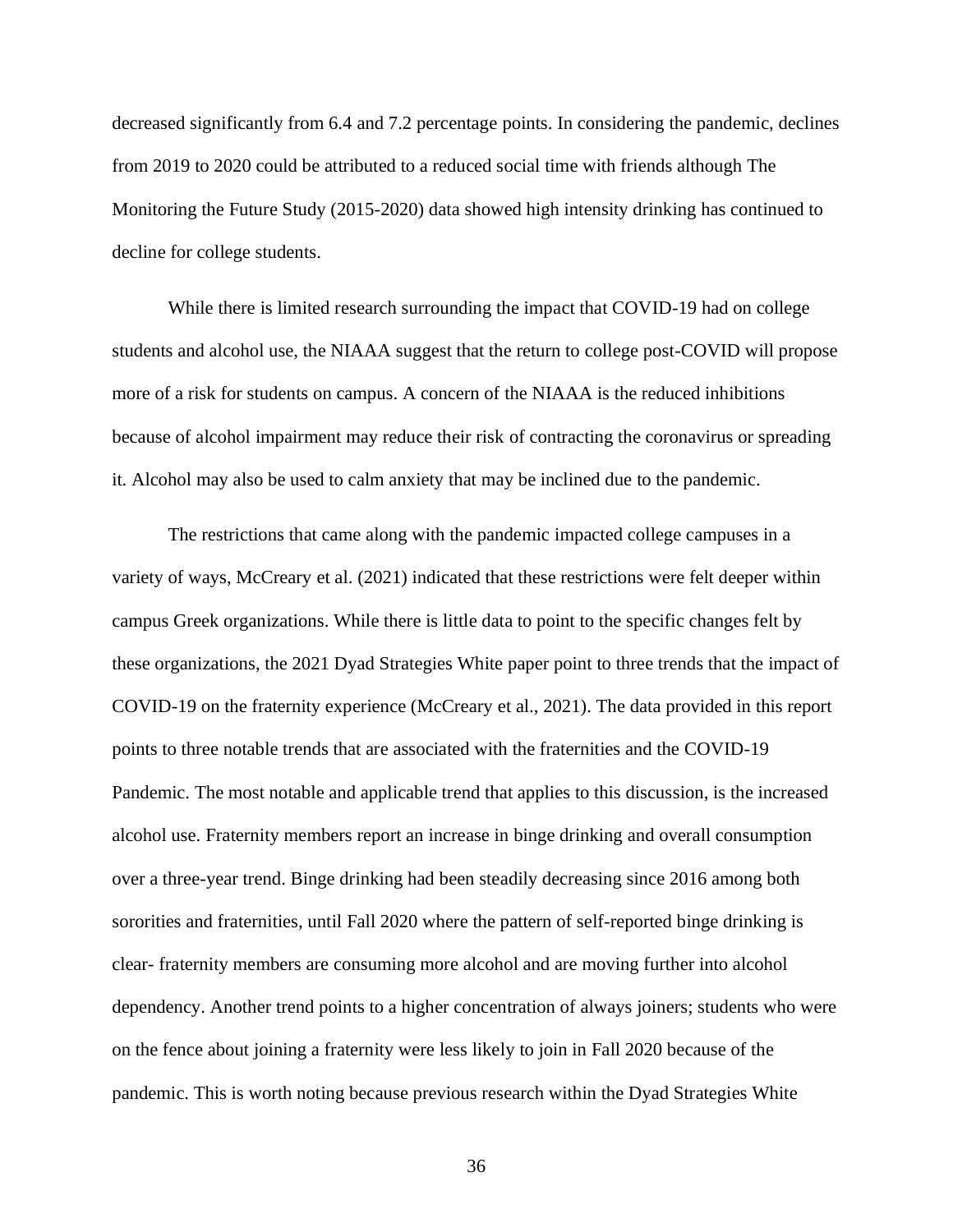Paper research suggests that always joiners have higher social motivation, drink more, and are more likely to have alcohol- related risk incidents (McCreary et al., 2021). The last trend notes a significant spike in social dominance hazing motivation; researcher suggest this is due to new members not "earning their membership" because of the restrictions of the pandemic. While this study is one of the only studies that have data regarding fraternities and the affect that COVID-19 had in terms of alcohol use, the limitation here is the lack of information surrounding sororities.

Overall, there is a limited amount of research that involves Greek organizations, alcohol use and the impact of COVID-19. Among the limited research, the findings are mixed, with one study suggesting alcohol use decreased and another suggesting the increase. This is worth exploring further to contribute and develop shared strategies aimed at addressing alcohol trends that have developed because of the pandemic specific to a particular group of college students including Greek organization members.

#### **Chapter Summary**

Much of the literature agrees that there is a positive correlation between college students and alcohol consumption depending on several individual and environmental factors. The prevalence of alcohol on college campuses across the United States is clear. There are many individual and environmental factors that increase the likelihood of alcohol prevalence on a college campus. One of these environmental factors could be the membership in a Greek organization. Furthermore, there is a clear relationship between Greek organizations and alcohol consumption. The research also agrees that certain characteristics that members of fraternities and sororities have put them at an increased likelihood of consuming a higher level of alcohol than their non-Greek peers. Throughout the literature review these themes were found in many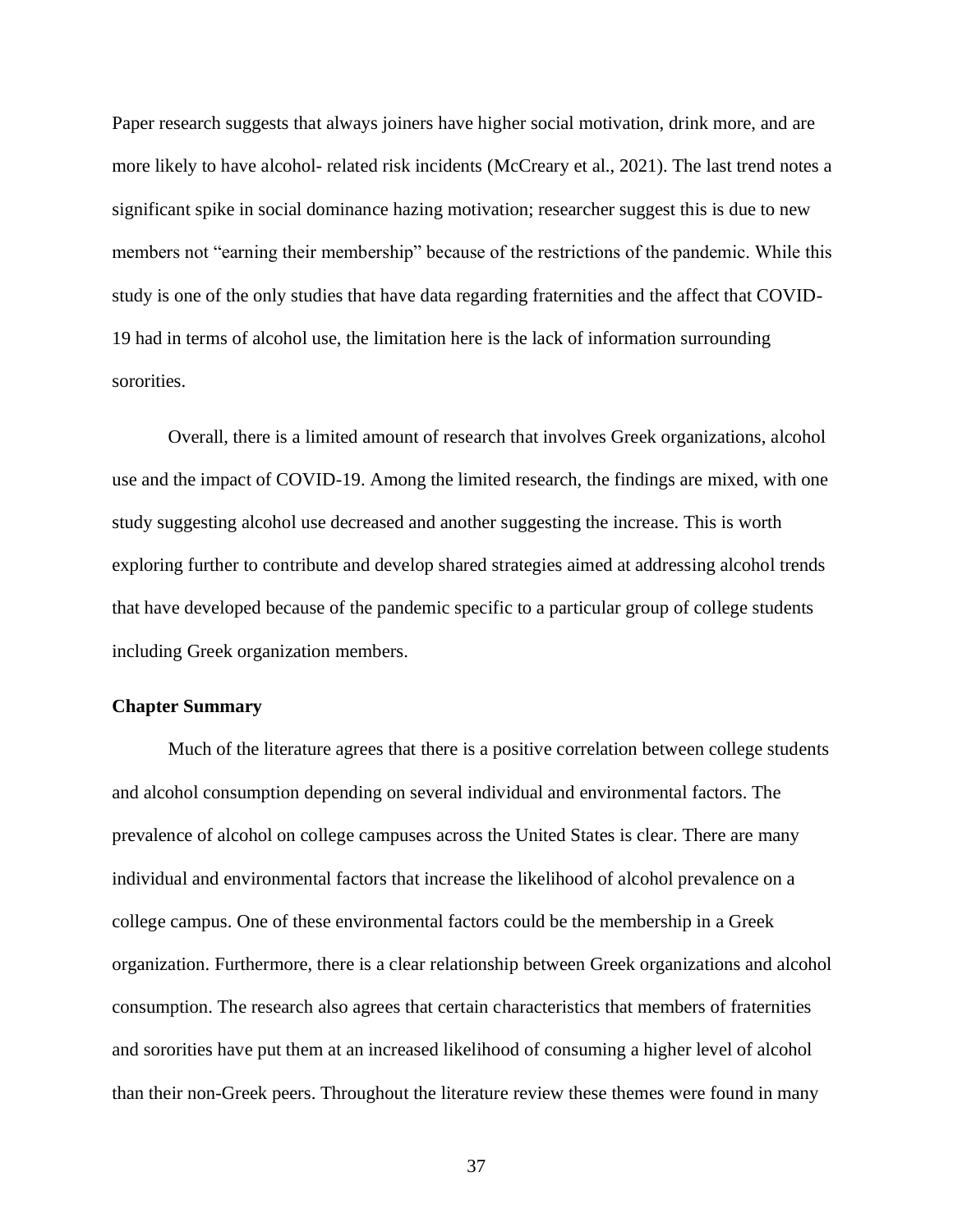different studies, however, they had not been compared to one another. This study attempts to fill the gap by accounting for demographic characteristics of individual Greek members and the Greek organization. Chapter three will outline the research design that will be used for this study.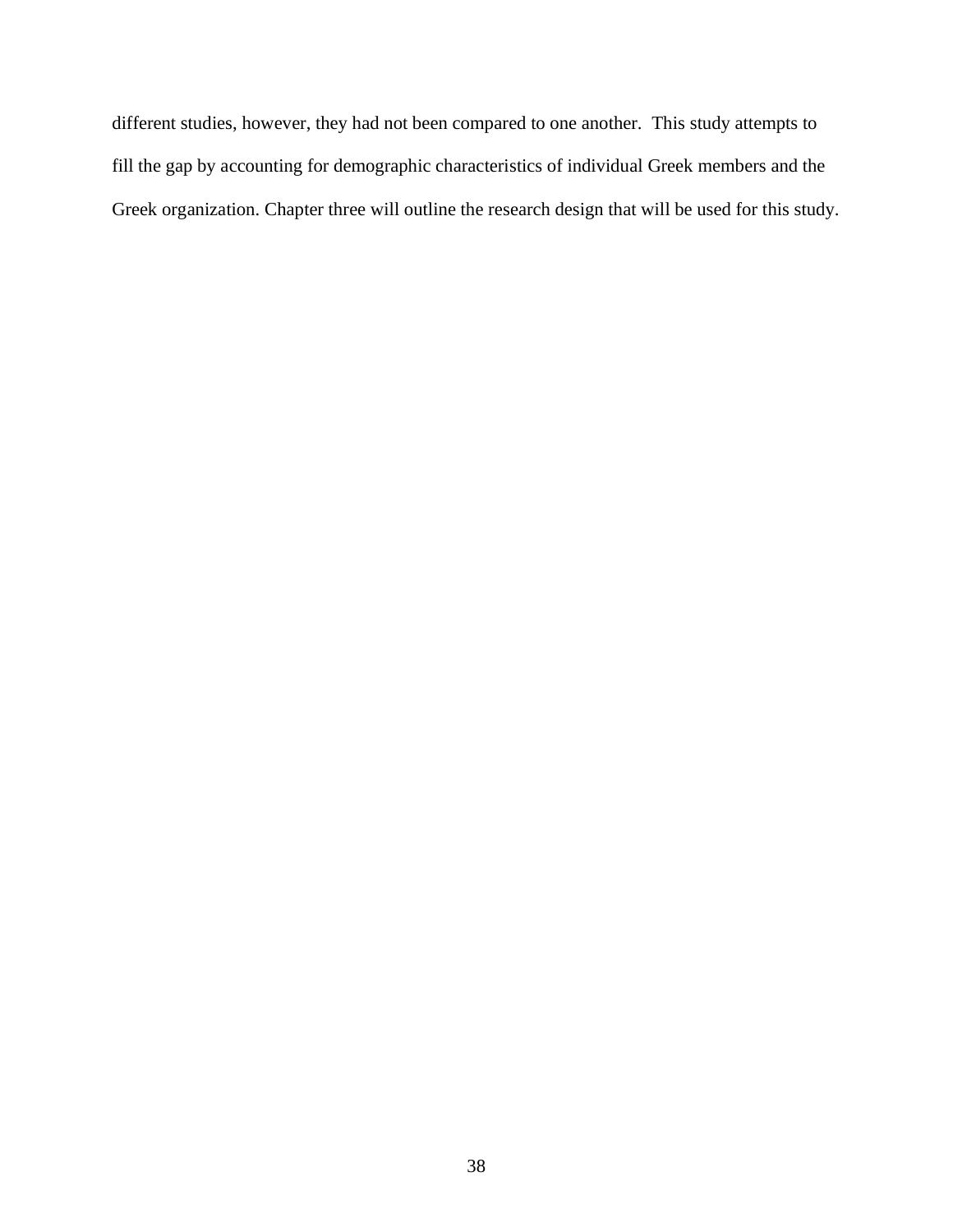#### **Chapter 3. Methodology**

The purpose of the current research is to explore the perceptions of the fraternity and sorority members when asked about individual and chapter characteristics and alcohol use. This chapter will address the research methods that will be used in this study, including research questions, hypotheses, research design, description of the sample, and sampling technique. A survey was created to collect self-report data from undergraduate students who are current members of a fraternity or sorority at East Tennessee State University.

### **Data**

### *Sample*

The population of the current study was students enrolled at East Tennessee State University who are active members of a Greek Organization. East Tennessee State University is a public state university that is in northeast Tennessee with 13,713 students including 10,704 undergraduate students and 3,008 graduate students. Of these students, 10,683 are full-time students and 3,030 part-time students. The gender distribution is 5,212 males and 8,501 females (Unvistats, 2021). In order to survey the individuals in this population, each member of a Greek organization will receive a survey link to their ETSU email. The initial roster of all Greek organizations indicates there are a total of 572 members. In an effort to intentially oversample the survey was sent to all fraternity and sorority members. The recruitment of participants has occurred through an email to each fraternity and sorority member. The emails were obtained from The Office of Fraternity and Sorority Life.

Potential participants received an email at the beginning of the Spring 2022 semester, with a description of the purpose of the study, the potential participants were informed that the survey will take approximately five minutes to complete, and then the survey link was provided.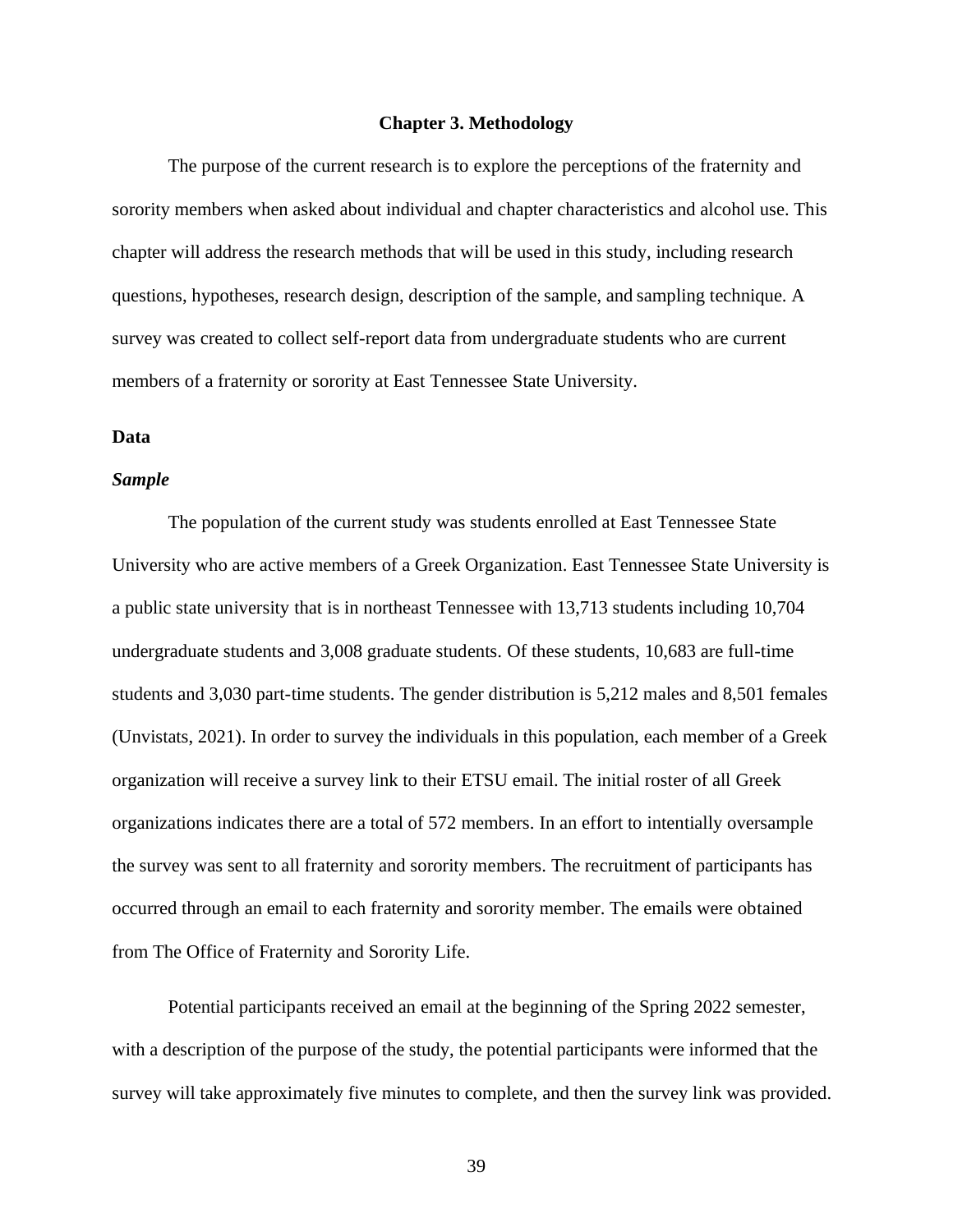Before the potential participant began the survey, they were asked to read an informed consent document and agree to the terms listed. All participants were above the age of 18, and ETSU students who are active member in a fraternity or sorority and reside in the United States. There was no incentive offered for any individual completing this survey. All potential participants were informed that participation is completely voluntary, and their responses were kept anonymous.

#### *Data Collection Instrument*

Respondents were asked to respond to a survey (see appendix) containing questions designed to explore their perceptions of Greek life alcohol exposure in relation to Greek organizational characteristics. The first section of the survey explores demographic characteristics including age, gender, race, class standing, employment status, and time spent in a Greek organization. The next section asks about characteristics specific to the fraternity or sorority member and the Greek organization, by asking what council their organization is a part of (NPC, NPHC, IFC), classification of the organization (academic, religious, or social), current living situation, roommate demographics, and leadership position. The following section includes questions that are focused on alcohol observations and perceptions within fraternities and sororities. Additionally, the survey includes a similar set of questions as the previous two sections, yet this set of questions related to the impact that the COVID-19 pandemic had on perceptions of alcohol exposure among the members of fraternities and sororities. The questions relating to the COVID-19 pandemic were contingency questions for Greek life members who self-report that they are juniors or seniors. Greek life members who participate in the survey who are freshman or sophomores have no experience in a Greek organization prior to the COVID-19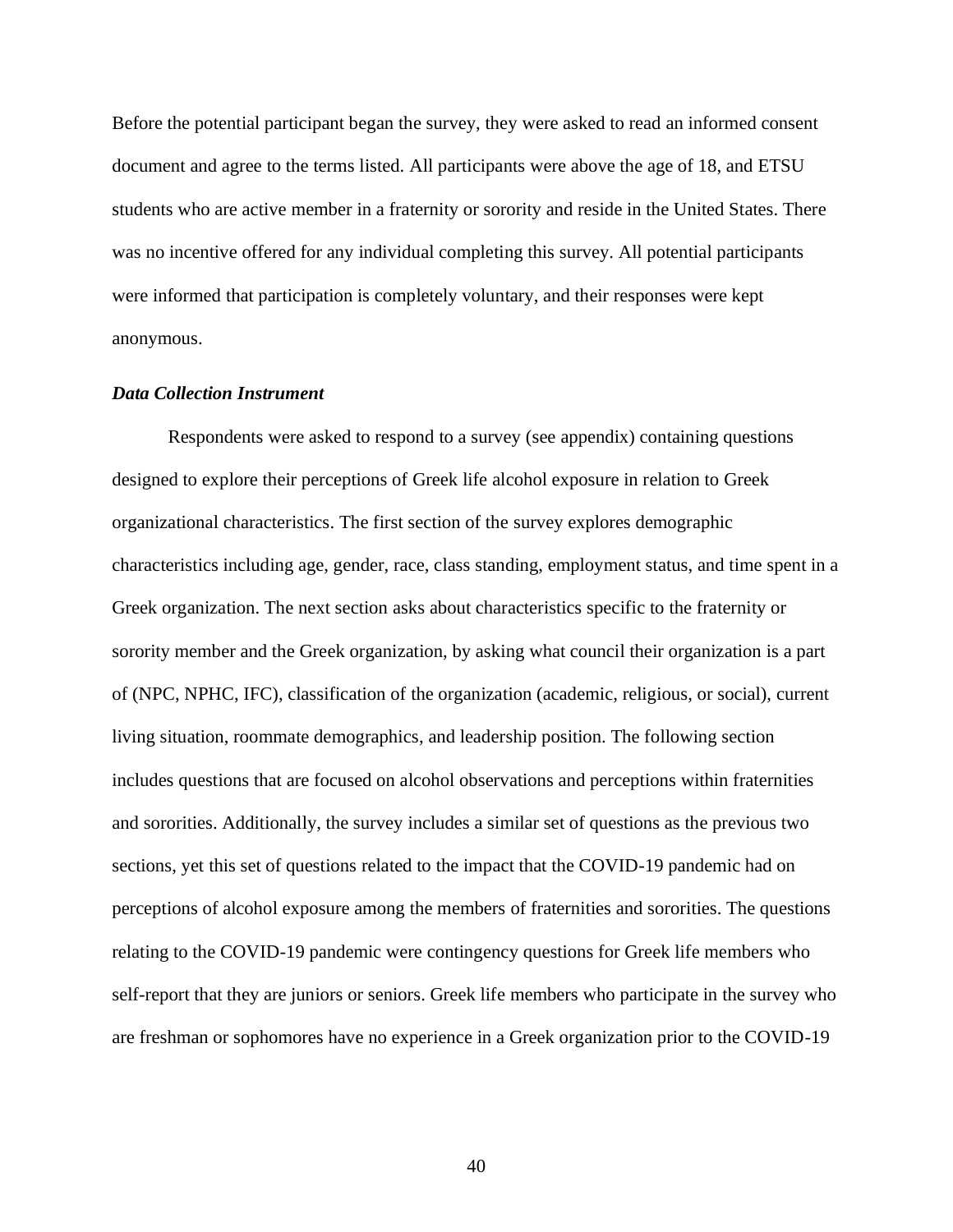pandemic, therefore, their responses are not necessary. The survey was sent to all fraternity and sorority members, totaling 572 members.

#### **Variables**

#### *Dependent*

The dependent measure is the level of alcohol exposure, which is a continuous variable. The dependent variables of the survey were measured by two questions: How many days a month did an individual observe fraternity members consuming alcohol, and how many days a month did an individual observe sorority members consuming alcohol. An ordinal regression model was used to facilitate the interaction of both fraternity consumption and sorority consumption with the independent variables.

### *Independent*

There are a variety of independent variables in the current study. Some of these variables include demographic characteristics such as age, gender, race, academic standing, employment status, and number of years as a member of the Greek organization. The first independent variable, age, is measured at the ratio level, with participants providing their current age at the time of completing the survey. Gender was dichotomized into two categories; female received a value of 1 and male received a value of 0. Race and ethnicity were also dichotomous measures, white and non-white. Each category received a value, white received a value of 0 and non-white received a value of 1. Academic standing is measured as categorical variable by participants selecting one of four categories: freshman, sophomore, junior and senior, Employment status was dichotomized into employed and not employed, employed receiving a value of 1 and notemployed received a value of 0. The time, measured in semesters, an individual has been a member of a Greek organization was measured at a ratio level, with the highest value being eight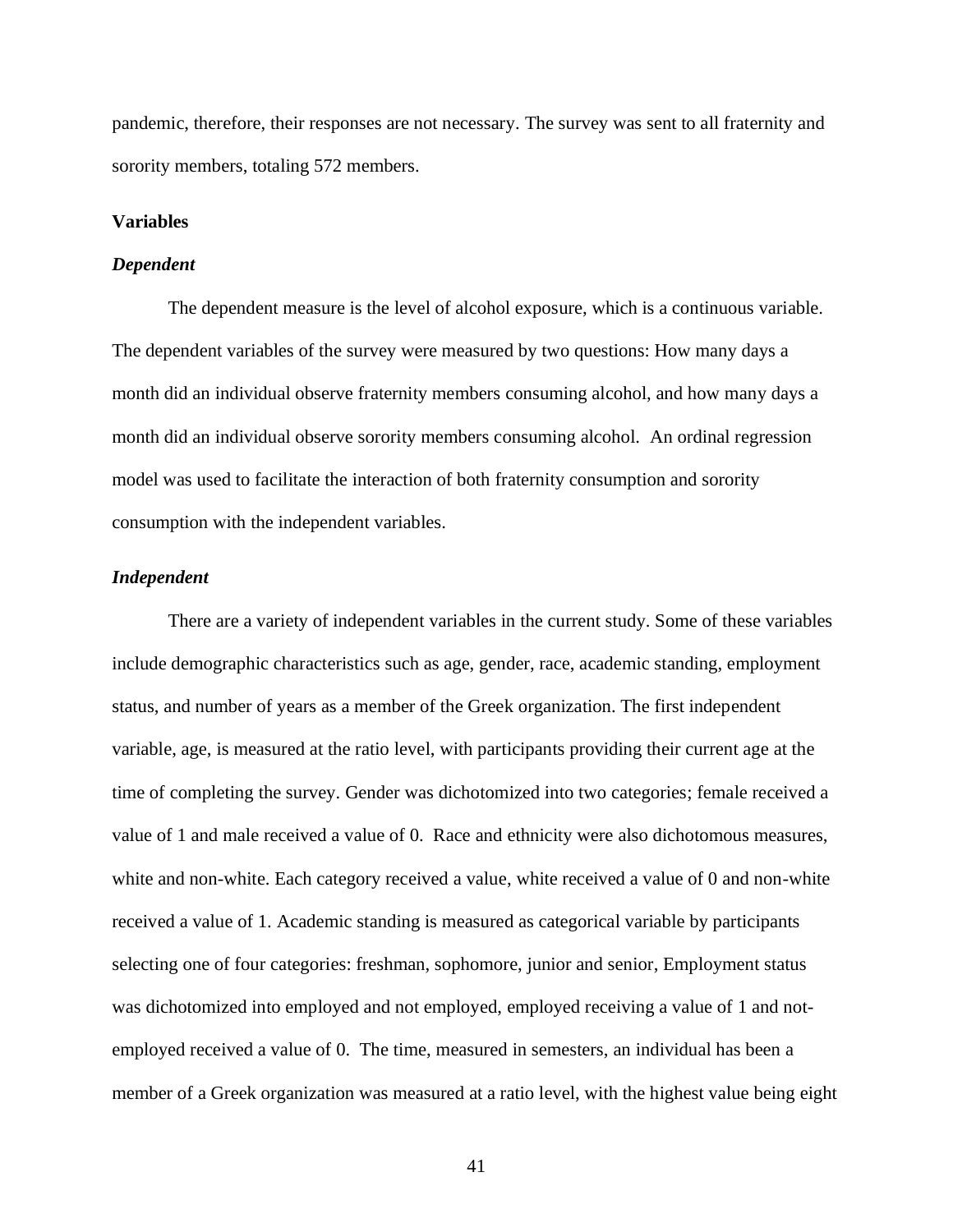semesters. Residential status is also a categorical measure, while characteristics of a member's roommate are proposed as a contingency question, however the variable was dichotomized and having a Greek roommates was given a value of 1 and not having a Greek roommates was given a value of 0. The purpose of a Greek organization was dichotomized in to social and non-social categories, social was given a value of 1 and non-social was given a value of 0. The independent measure of leadership roles is a dichotomous measurement, holding a leadership role (1) and not holding a leadership role (0) were binary measures. When asking if I appeared that members drank more often because of COVID-19, no was given a value of 0 and yes was given a value of 1. There were five categories given when asking respondents where the heaviest drinking occurred during COVID-19 (see appendix).

#### **Analysis**

### *Hypotheses*

Research question 1: Will alcohol exposure among college students who are members of a Greek organization differ based on the individuals' demographic characteristics?

Hypothesis 1: The gender of a Greek member will influence their exposure to alcohol.

Hypothesis 2: A Greek members age will influence exposure to alcohol.

Hypothesis 3: A Greek member's race will influence exposure to alcohol.

Hypothesis 4: A Greek member's academic standing will influence exposure to alcohol.

Hypothesis 5: A Greek member's employment status will influence exposure to alcohol.

Hypothesis 6: The time a Greek member has spent in a Greek organization will influence exposure to alcohol.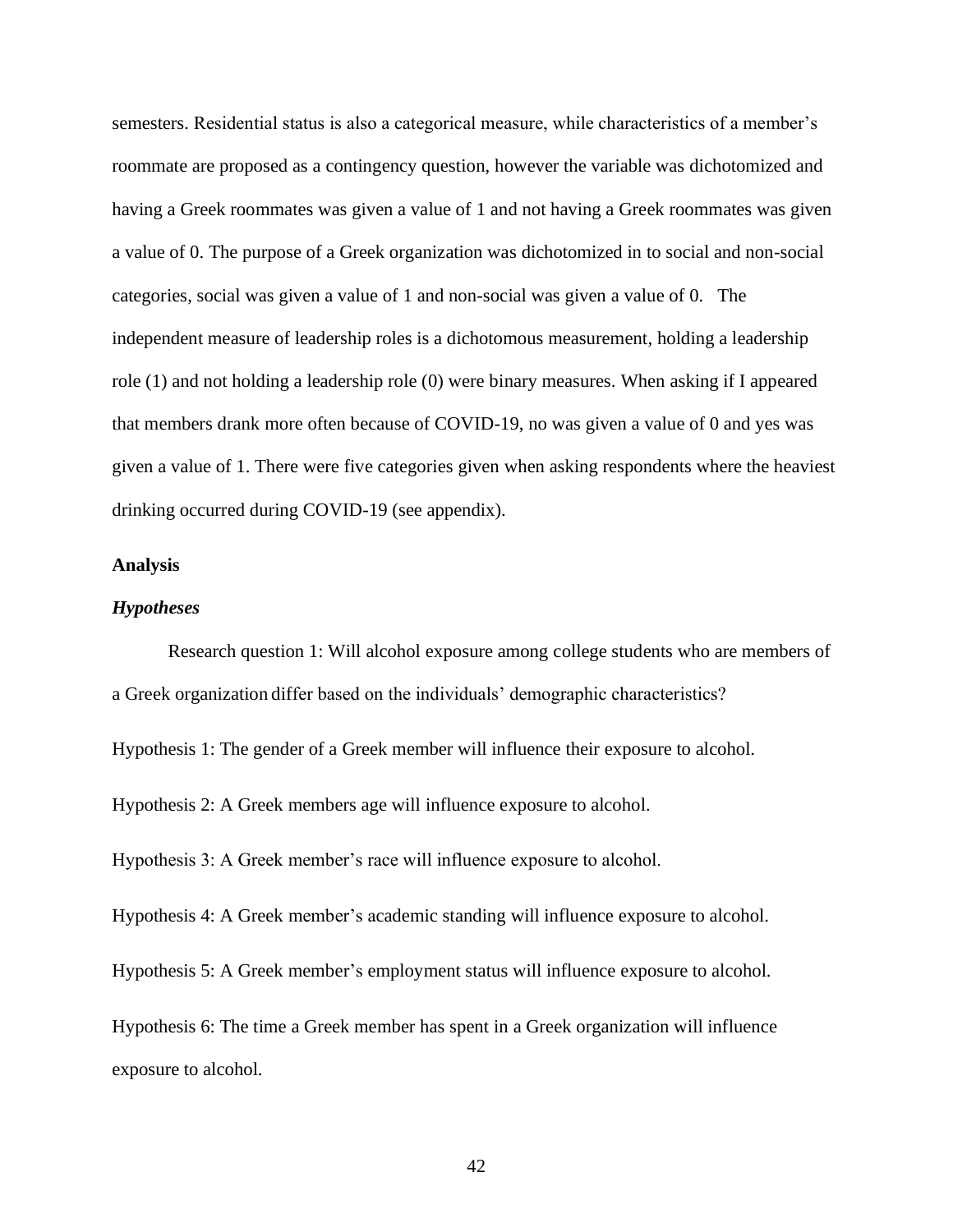Hypothesis 7: Leadership roles will influence the exposure to alcohol.

Research question 2: Will alcohol exposure among college students who are members of a Greek organization differ based on the characteristics of the organization?

Hypothesis 8: The Greek organizations council affiliation will influence a Greek members exposure to alcohol.

Hypothesis 9: The purpose of a Greek organization will influence the exposure to alcohol.

Research question 3: Will alcohol exposure among college students who are members of a Greek organization differ based on the residential status of the member?

Hypothesis 10: The living situation of Greek members will influence the exposure to alcohol.

Hypothesis 11: Members of a Greek organization who live with members of another organization will influence the exposure to alcohol.

Hypothesis 12: Members of a Greek organization who live with members of the same organization will influence the exposure to alcohol.

Research question 4: Will alcohol exposure among college students who are members of a Greek organization differ during the Spring 2020 and Fall 2020 semester (during COVID-19)?

Hypothesis 12: COVID-19 will have an effect a Greek Member's exposure to alcohol.

## *Statistics*

Descriptive statistics were computed for the variables within the current research that will determine the demographic statistics of the sample that was collected. Frequencies were analyzed for alcohol exposure and the independent variables to illustrate the fraternity and sorority members' characteristics and alcohol exposure. Ordinal regression was used to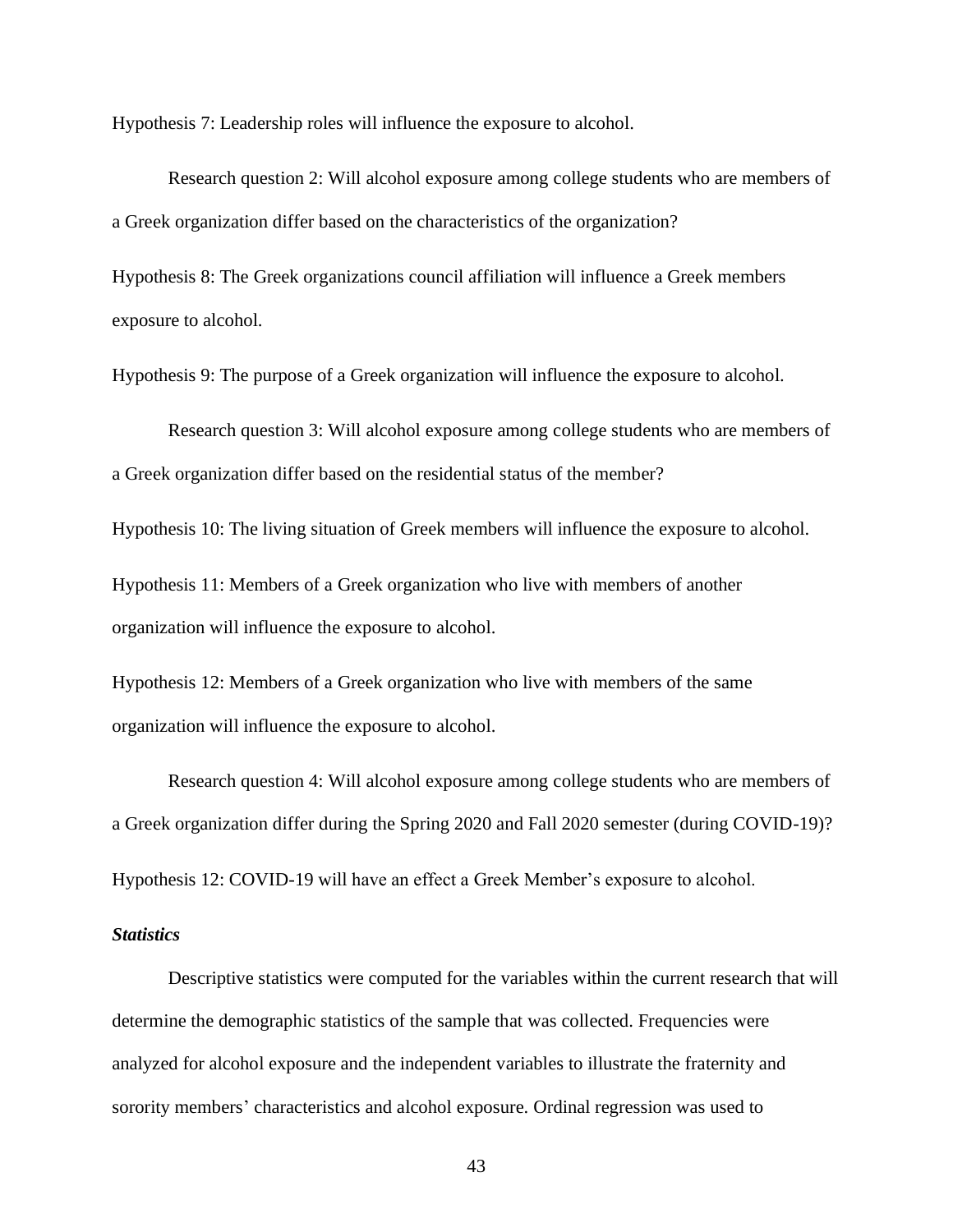determine the relationships and significance between the dependent variables, and the independent variables.

### **Chapter Summary**

This study is a quantitative approach to explore the perceptions of the fraternity and sorority members when asked about individual and chapter characteristics and alcohol use. This methodology is used to collect data that informs the researcher about the characteristics of the current study. The participants of the study are undergraduate members of East Tennessee State University who are members of a fraternity or sorority. The participants were contacted via email obtained from the Office of Fraternity and Sorority Life. A total of 572 surveys were sent out to account for a potential low response rate. The instrument for the study was a self-report questionnaire, with questions pulled from Caron, Moskey, and Hovey's 2004 study "Alcohol use Among Fraternity and Sorority Members: looking at change over time." The self-report questionnaire was used as the best measure for fraternity and sorority members' alcohol exposure and observed alcohol use.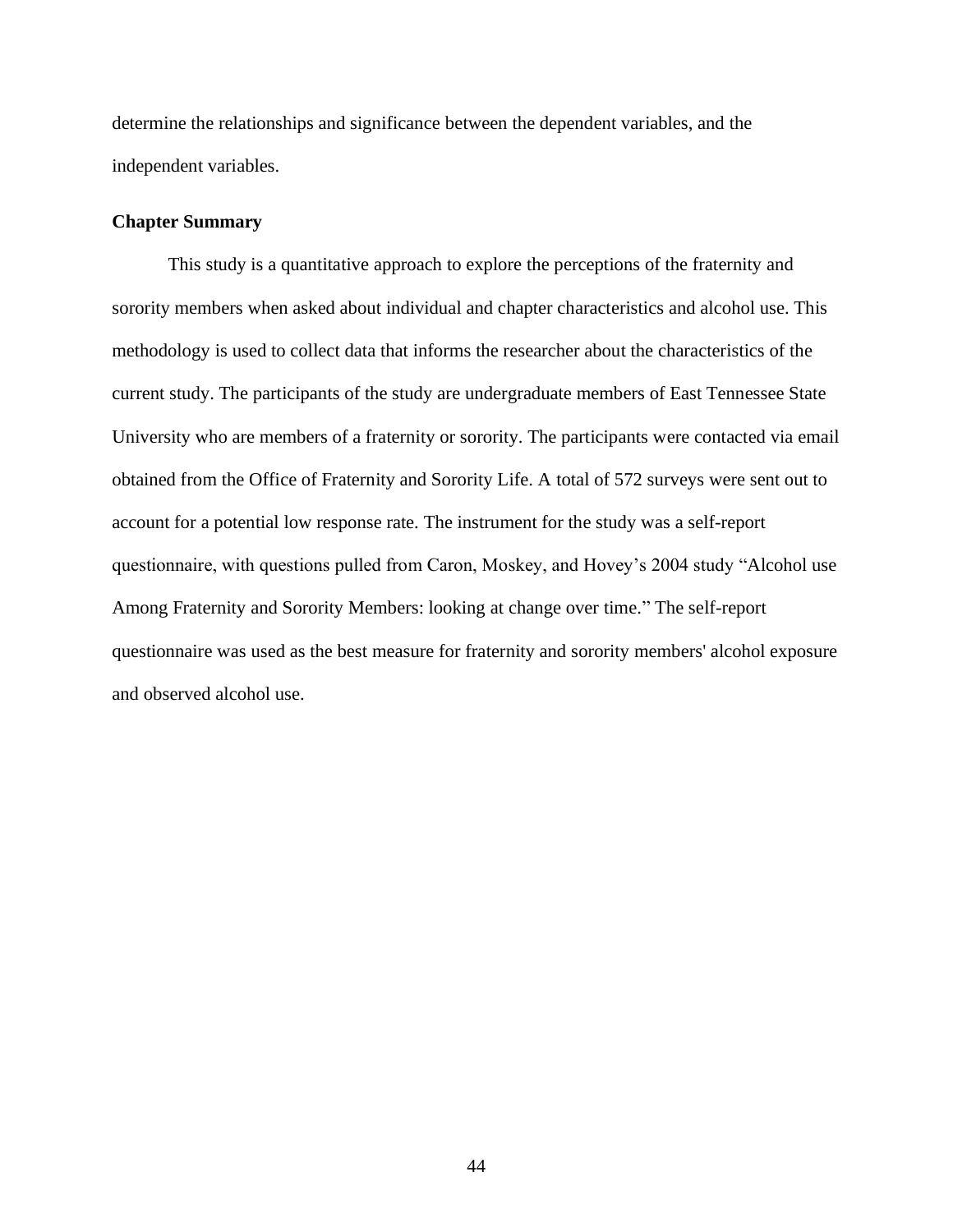## **Chapter 4. Results**

Frequencies were computed for the data using SPSS software. Considering the dependent variables were asked on a Likert scale, the data is ordinal. Therefore, we can only say that one score is higher than another, not the distance between the points. Ordinal regression was used to predict an ordinal dependent variable given one or more independent variables.

## **Descriptive Statistics**

Frequencies of the data are reported in Table 1. Frequencies are reported for race, gender, employment status, time spent in a Greek organization, leadership roles, purpose of the organization (social or non-social), living status, and the impact of COVID-19 on observed alcohol consumption. There were 107 participants in this study  $(n=107)$ . Of the data used, respondents who failed to respond to one of the categories used in the measurements for this study were counted as missing data. As shown in Table 1, the sample was overwhelmingly white (94.9%) and female (78.6%). The employment status was dichotomized and showed that 65.7% (64) of the participants were employed and 34.3% (34) were not employed. There were 43.4% (43) of participants who reported that they currently hold a leadership position in their Greek organization (see Table 1). There were 53.2% (50) of respondents who indicated that they had Greek roommates, and 44.9% (44) who did not. Additionally, 93.4% (71) of participants indicated that the purpose of their organization was social while only 6.6% (5) indicated that the purpose of their organization was non-social. Furthermore, 66% (33) individuals reported that COVID-19 had an impact on observed alcohol consumption.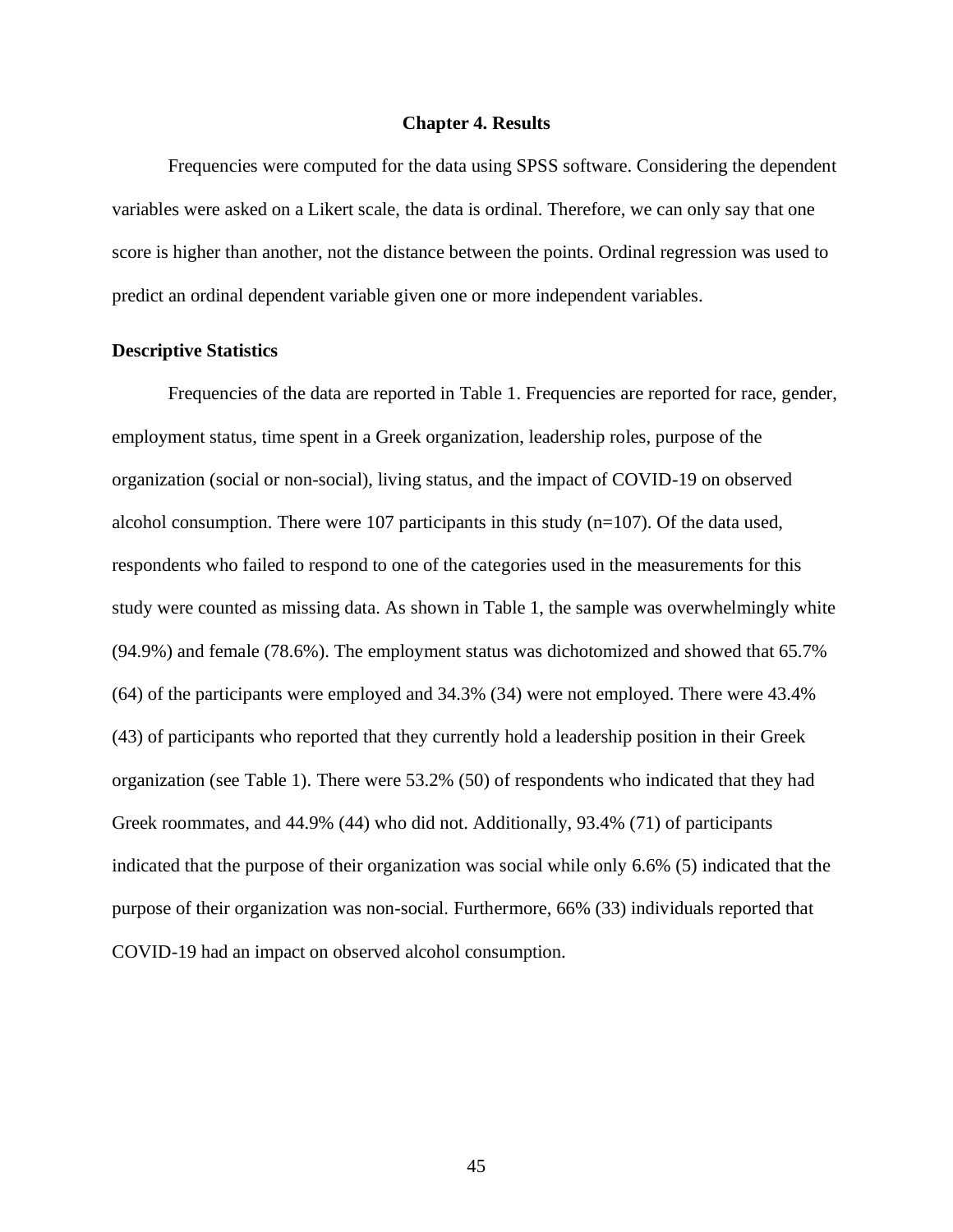# **Table 1**

*Frequencies*

| Variable                 |                | Frequency | Percent |
|--------------------------|----------------|-----------|---------|
| Gender                   |                |           |         |
|                          | Male           | 21.0      | 21.4    |
|                          | Female         | 77.0      | 78.6    |
| Race                     |                |           |         |
|                          | White          | 94.0      | 94.9    |
|                          | Non-white      | 5.0       | 5.1     |
| <b>Employment status</b> |                |           |         |
|                          | Employed       | 65.0      | 65.7    |
|                          | Not employed   | 34.0      | 34.3    |
| Hold a Leadership Role   |                |           |         |
|                          | Yes            | 43.0      | 43.3    |
|                          | N <sub>o</sub> | 56.0      | 56.6    |
| Purpose of Organization  |                |           |         |
|                          | Social         | 71.0      | 93.4    |
|                          | Non-social     | 5.0       | 6.6     |
| <b>Greek Roommates</b>   |                |           |         |
|                          | Yes            | 50.0      | 53.2    |
|                          | N <sub>o</sub> | 44.0      | 44.9    |
| COVID-19 Impact          |                |           |         |
|                          | Yes            | 33.0      | 66.0    |
|                          | No             | 17.0      | 34.0    |

Descriptive statistics are shown in Table 2. The survey asked for the respondents' age using an open-ended question, allowing respondents to manually enter their age. The mean age of the sample was 20.09, with the youngest respondent being 18 years old (15.2%) and the oldest being 22 years old (15.2%), who on average have been a member of their organization for 4.21 semesters, a little over 2 years. Respondents reported spending 2.7 days a month attending a fraternity or sorority party. Greek members observed sorority members consuming alcohol about 4.15 days a month on average and observed fraternity members consuming alcohol 2.5 days a month on average.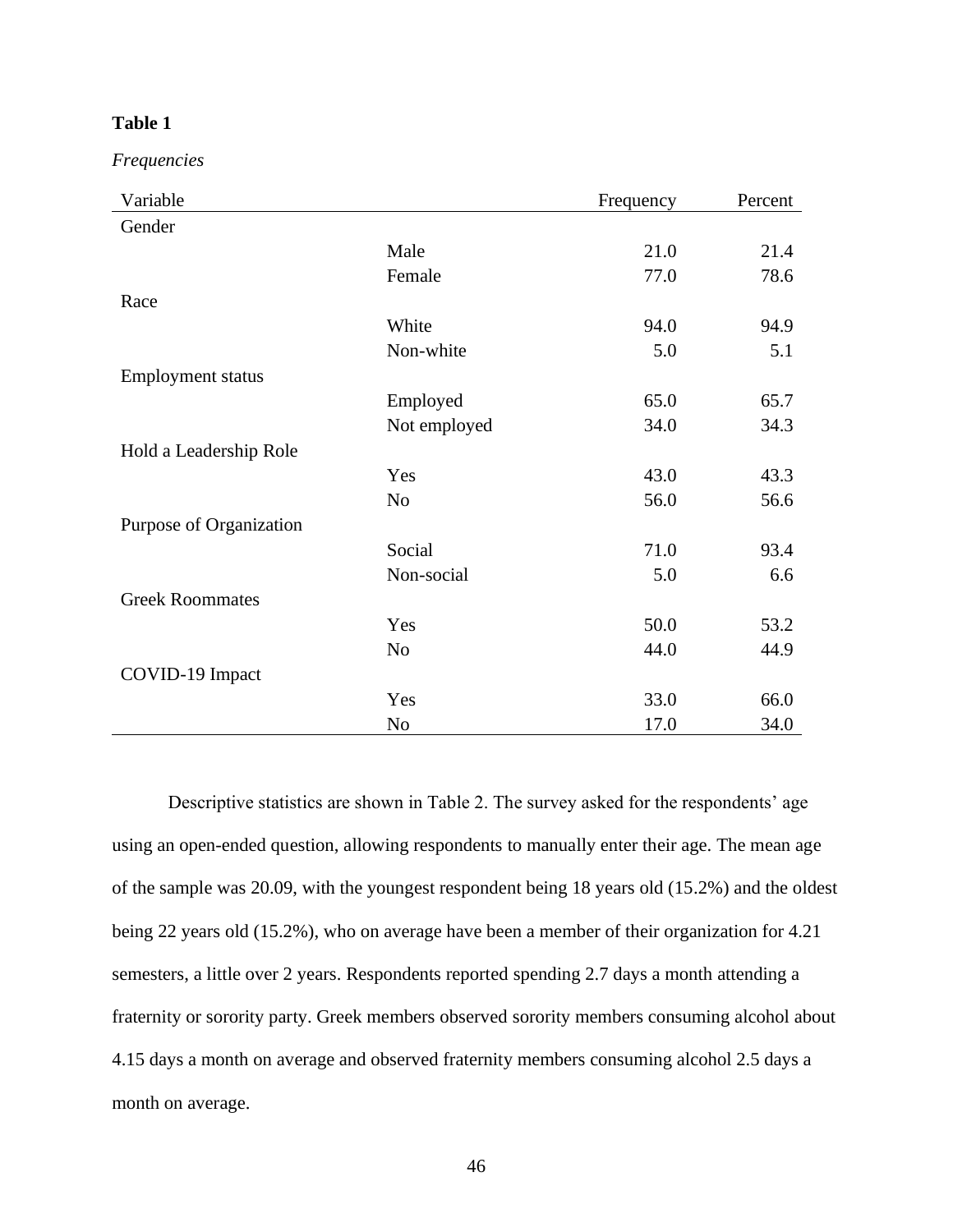## **Table 2**

#### *Descriptive Statistics*

| Variable                          | Mean  | Median | S.D. |
|-----------------------------------|-------|--------|------|
|                                   |       |        |      |
| Age                               | 20.09 | 20.00  | 1.31 |
|                                   |       |        |      |
| Semesters in Greek Life           | 4.21  | 4.00   | 2.21 |
| Days a month observing sorority   |       |        |      |
| members consuming alcohol         | 4.15  | 5.00   | 1.41 |
| Days a month observing fraternity |       |        |      |
| members consuming alcohol         | 2.50  | 2.00   | 1.47 |

### **Statistical Analysis**

 Because the major focus of this research is to establish the relationship between observed alcohol consumption, the dependent variable, and demographic characteristics of the individual Greek member and the Greek organization, the independent variables, an ordinal regression model was used. Ordinal regression allows the researcher to determine which of the independent variables have a statistically significant effect on the dependent variables. In order to get the data for exposure to fraternity alcohol consumption and the data on exposure to sorority alcohol consumption, two separate ordinal regression models were run for each hypothesis.

A goodness of fit test is used to make inferences about the values and to determine how well sample data fits a distribution from a population with a normal distribution. A Chi-Square test was used to determine goodness of fit, and the level of significance showed .139 in the observed sorority member consumption, and .205 in observed fraternity member consumption, both being above .05, showing that other predictors could have explained the data better.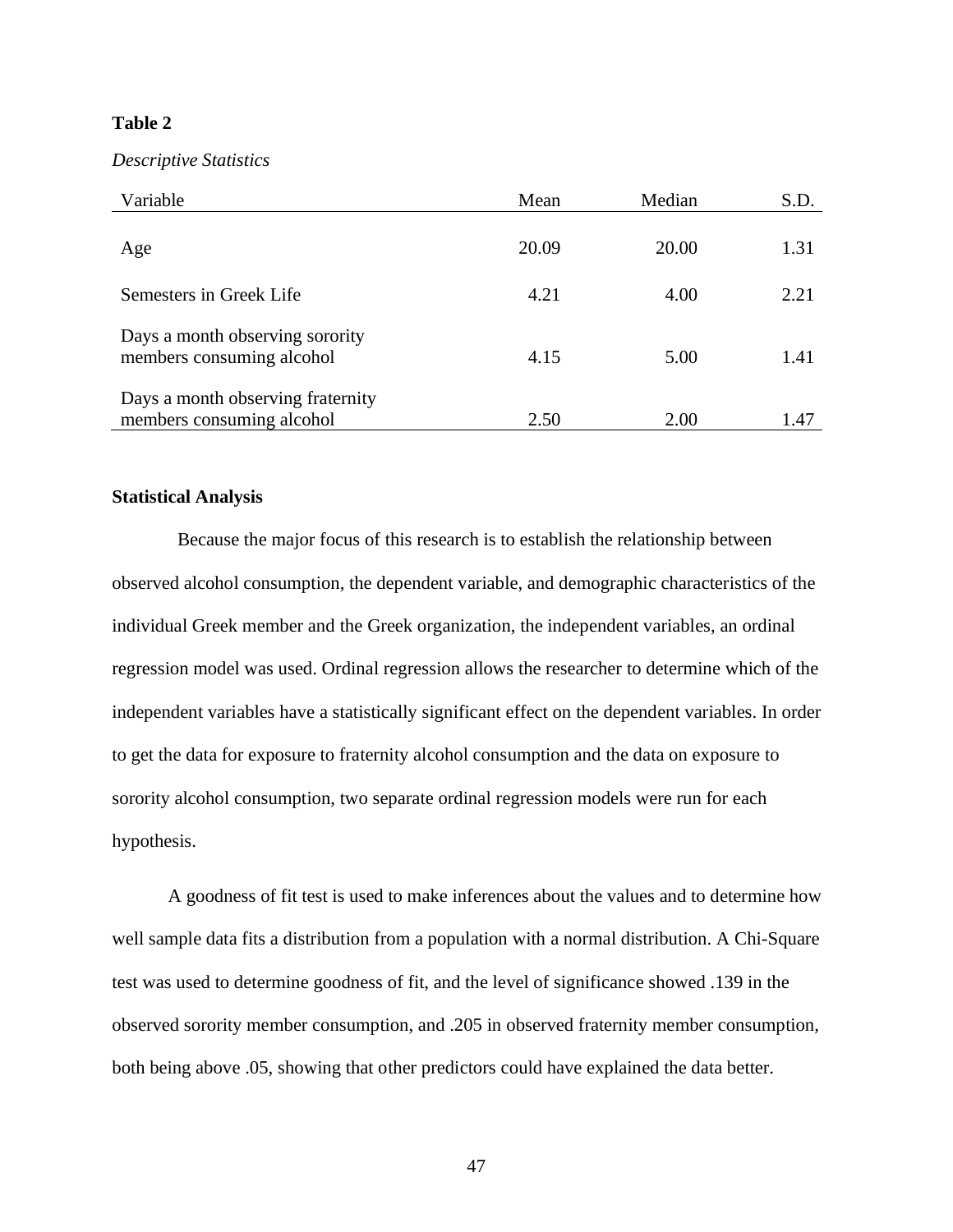Observed values for the pseudo R2 (using the Nagelkerke estimate) indicated that approximately 14% of the variation in sorority member exposure and 13% of the variation in fraternity members exposure were explained by the models.

### *Research Question 1*

Building from the previous research, the first research question asked, "will alcohol exposure among college students who are members of a Greek organization differ based on the individuals' demographic characteristics?" The dependent variable "How many days a month do you observe sorority (or fraternity) members consume alcohol?" and independent variables- age, gender, race, leadership status and time spent in a Greek organization-were analyzed. Research question one was analyzed through seven hypotheses, the ordinal regression model is shown in Table 3. Hypothesis one posits that "The gender of a Greek member will influence their exposure to alcohol." Gender was collapsed into a dichotomous variable of male and female. The ordinal regression model showed no support for this hypothesis for either fraternity members (p.=.243) or for sorority members (p.=.196). The second hypothesis was that "A Greek member's age will influence exposure to alcohol." Findings from the ordinal regression model showed no significant differences between the age of an individual and exposure to alcohol for either fraternity ( $p = 102$ ) or sorority members ( $p = 350$ ). See table 3.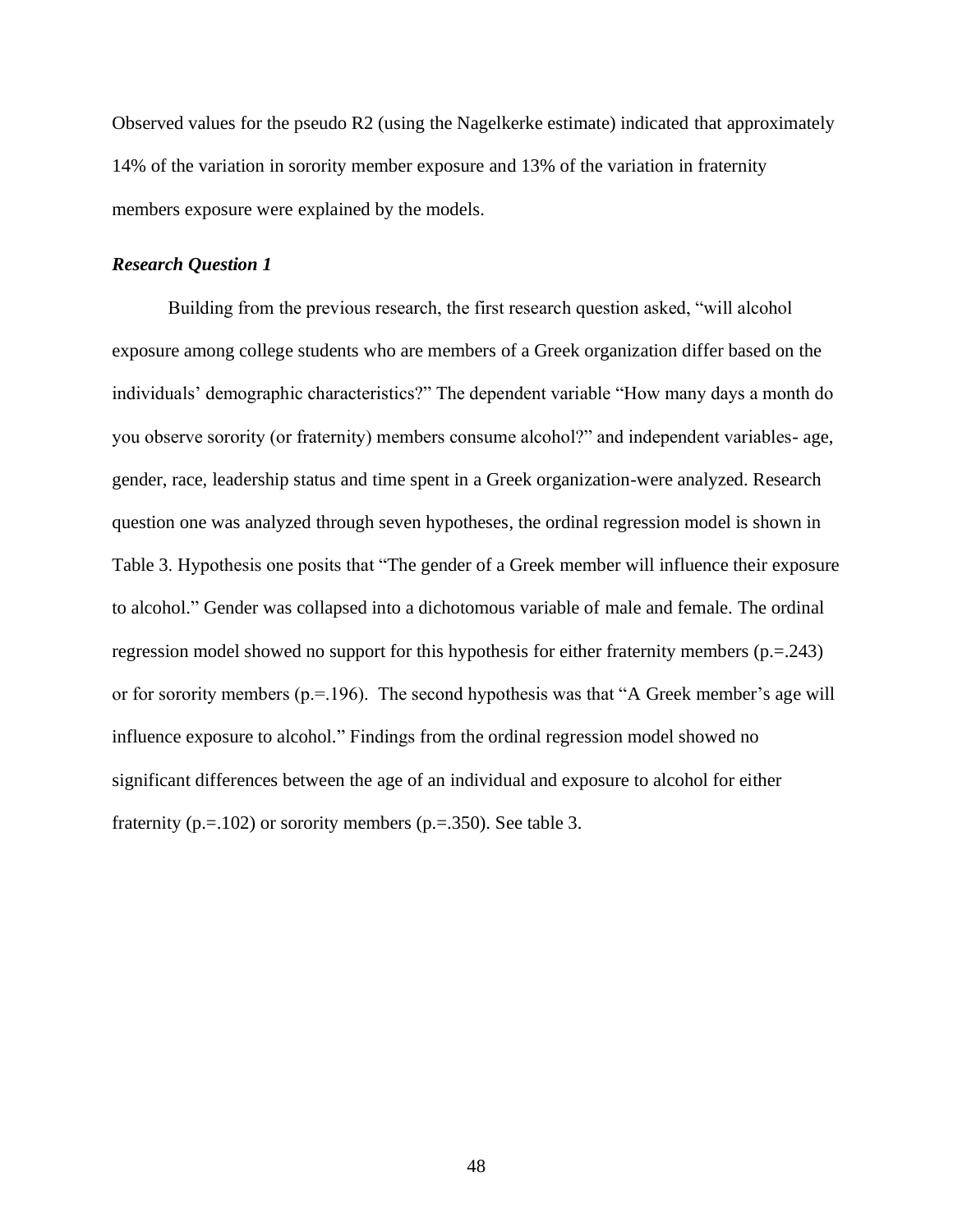## **Table 3**

|                        | <b>Observed Sorority Member</b><br>Consumption |         | <b>Observed Fraternity Member</b><br>Consumption |         |
|------------------------|------------------------------------------------|---------|--------------------------------------------------|---------|
| Variable               | Estimates                                      | P-value | Estimates                                        | P-value |
| Age                    | $-0.242$                                       | 0.35    | 0.441                                            | 0.102   |
| Tenure                 | 0.173                                          | 0.23    | $-0.145$                                         | 0.329   |
| Gender                 | $-0.708$                                       | 0.196   | 0.663                                            | 0.243   |
| Employment             | 0.166                                          | 0.716   | 0.532                                            | 0.262   |
| Social Organization    | 1.041                                          | 0.244   | $-0.294$                                         | 0.743   |
| <b>Greek Roommates</b> | $-1.079$                                       | $*0150$ | 0.936                                            | $*0420$ |
| Leadership Roles       | 0.502                                          | 0.255   | $-0.293$                                         | 0.52    |
| $R^2$                  |                                                | 0.141   |                                                  | 0.128   |
| * $p<.05$              |                                                |         |                                                  |         |

*OLS Regression Results*

Hypothesis three states, "A Greek member's race will influence exposure to alcohol," and hypothesis four states, "A Greek member's academic standing will influence exposure to alcohol." Due to lack of racial diversity within the sample hypothesis 3 was not analyzed. Hypothesis 4 was also not analyzed due to multicollinearity issues with age and academic standing. The fifth hypothesis posits that "A Greek member's employment status will influence exposure to alcohol." Employment was collapsed into a dichotomous variable of employed and not employed. Again, the ordinal regression models showed no significant differences between employment status and exposure to alcohol for fraternity members (p.=.262) or sorority members (p.=.716). Hypothesis six indicated that "The time a Greek member has spent in a Greek organization will influence exposure to alcohol." The ordinal regression models showed no significant differences between the time an individual has spent in an organization and exposure to alcohol for either fraternity (p.=.329) or sorority members (p.=.230). Hypothesis seven stated, "Leadership roles will influence the exposure to alcohol." The ordinal regression models showed no significant differences between the Greek organization's member having a leadership role and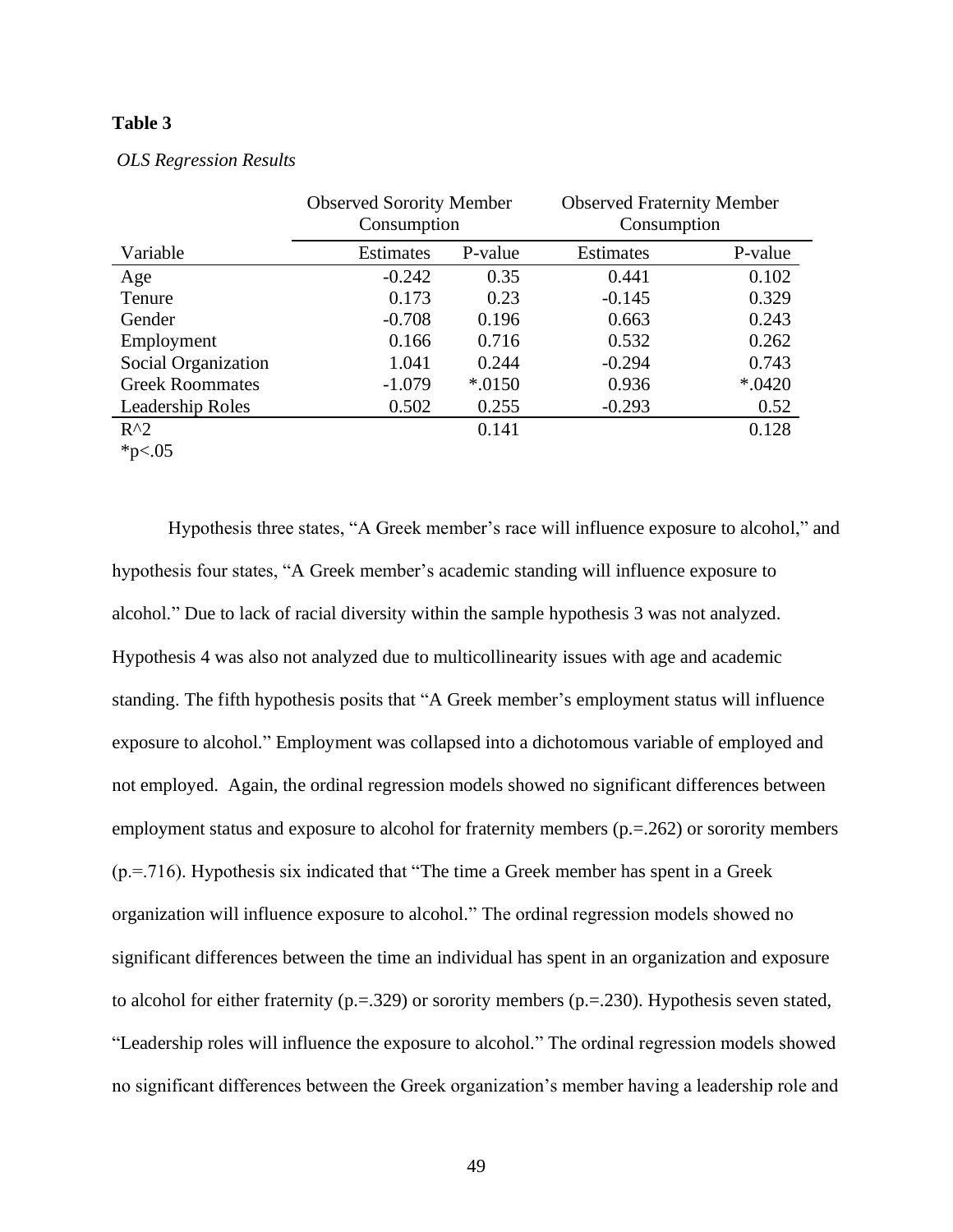exposure to alcohol for either fraternity ( $p = 0.502$ ) nor sorority members ( $p = 0.255$ ). These hypotheses show no overall support for the overall research question.

### *Research Question 2*

The second research question asked, "Will alcohol exposure among college students who are members of a Greek organization differ based on the characteristics of the organization?" Originally the second research question was analyzed with two hypotheses. Hypothesis eight stated "The Greek organizations council affiliation will influence a Greek members exposure to alcohol." Due to the low response rate, no analysis was run for hypothesis eight. Hypothesis nine states, "The purpose of a Greek organization will influence the exposure to alcohol." The purpose of the organization, social, academic, or religious- were analyzed. Due to the limited variety of responses, the responses were collapsed into a dichotomous variable, social and nonsocial. The ordinal regression models showed no significant differences for observed alcohol exposure of fraternity consumption ( $p=743$ ) based on the social nature of the organization nor was their significance of observed exposure for sorority member alcohol consumption (p=.244). Overall, the results do not support research question two.

#### *Research Question 3*

The third research question asked, "Will alcohol exposure among college students who are members of a Greek organization differ based on the residential status of the member?" Research question three initially had three hypotheses. The tenth hypothesis states that "The living situation of Greek members will influence the exposure to alcohol." Hypothesis twelve posits that "Members of a Greek organization who live with members of the same organization will influence the exposure to alcohol." Hypotheses ten and twelve were not analyzed due to a low response rate.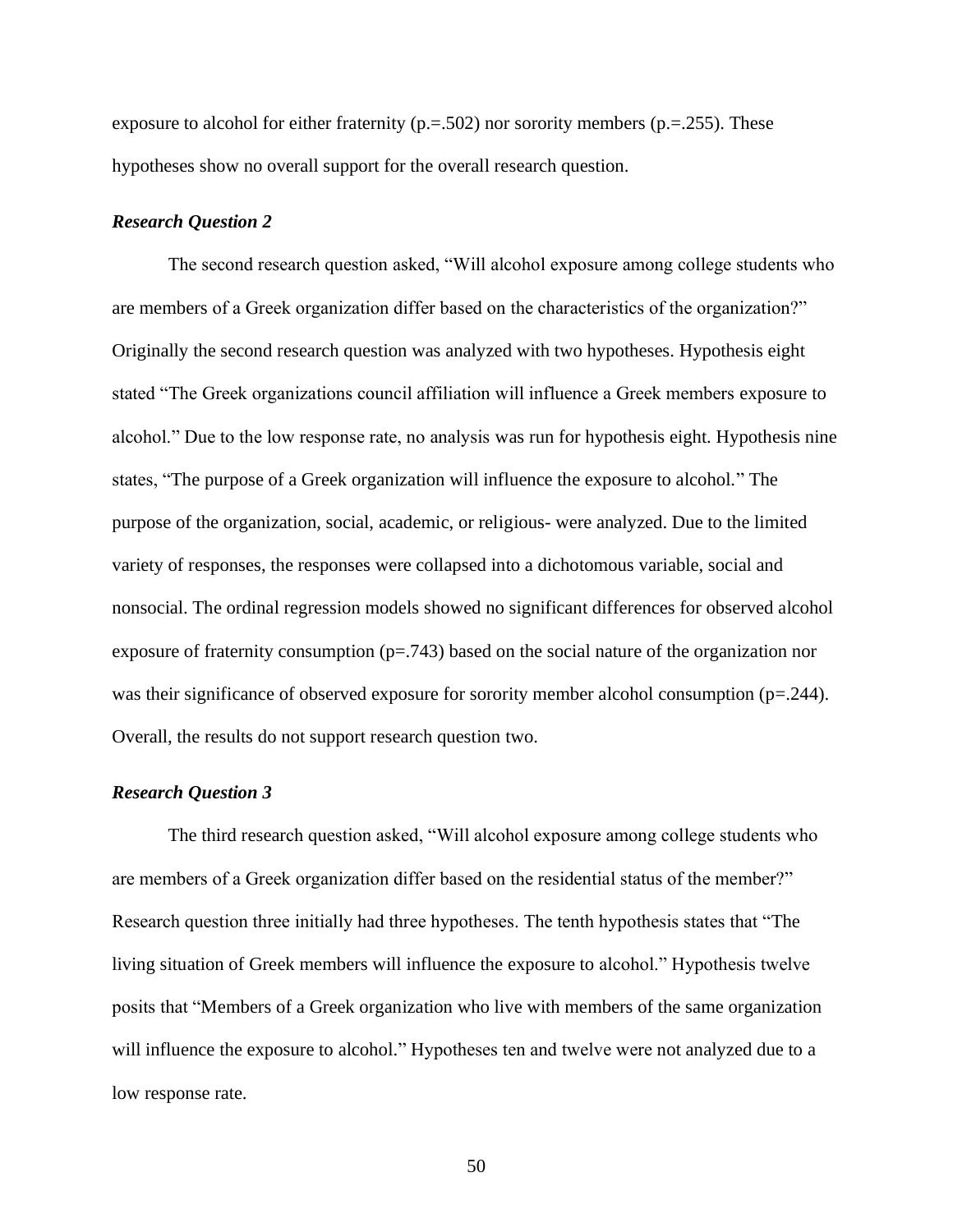Research question three was analyzed through hypothesis eleven. In agreement with prior research, hypothesis eleven states "Members of a Greek organization who live with members of another organization will influence the exposure to alcohol." The ordinal regression models did reveal significant differences between the Greek organization member living with another Greek organization member and exposure to alcohol for fraternity  $(p=0.042)$  and sorority members (p=-.015). Interestingly, the direction of the relationship varied between sorority alcohol consumption and fraternity alcohol consumption. All respondents who lived with other Greek members reported significantly higher levels of exposure to fraternity alcohol consumption but significantly lower levels of exposure to sorority alcohol consumption.

### *Research Question 4*

The last research question asked, "Will alcohol exposure among college students who are members of a Greek organization differ during COVID-19?" Although limited, hypothesis twelve agrees with prior research focused on Greek alcohol exposure and COVID-19. Hypothesis twelve states that "COVID-19 will have an effect on a Greek Member's exposure to alcohol."

COVID-19 is rather recent, therefore there is limited research that discusses how the pandemic affected college students drinking habits. Respondents report that it did appear that members of a fraternity or sorority drank more often because of COVID-19. Findings revealed that twice as many respondents indicated that fraternity or sorority members drank more often because of COVID-19 in comparison to the respondents that reported observing drinking less often (see Table 4). It is also worth mentioning that 63.3% (31) respondents reported that the heaviest drinking during COVID-19 was observed at off-campus apartments or houses. Frequencies can be found in Table 4.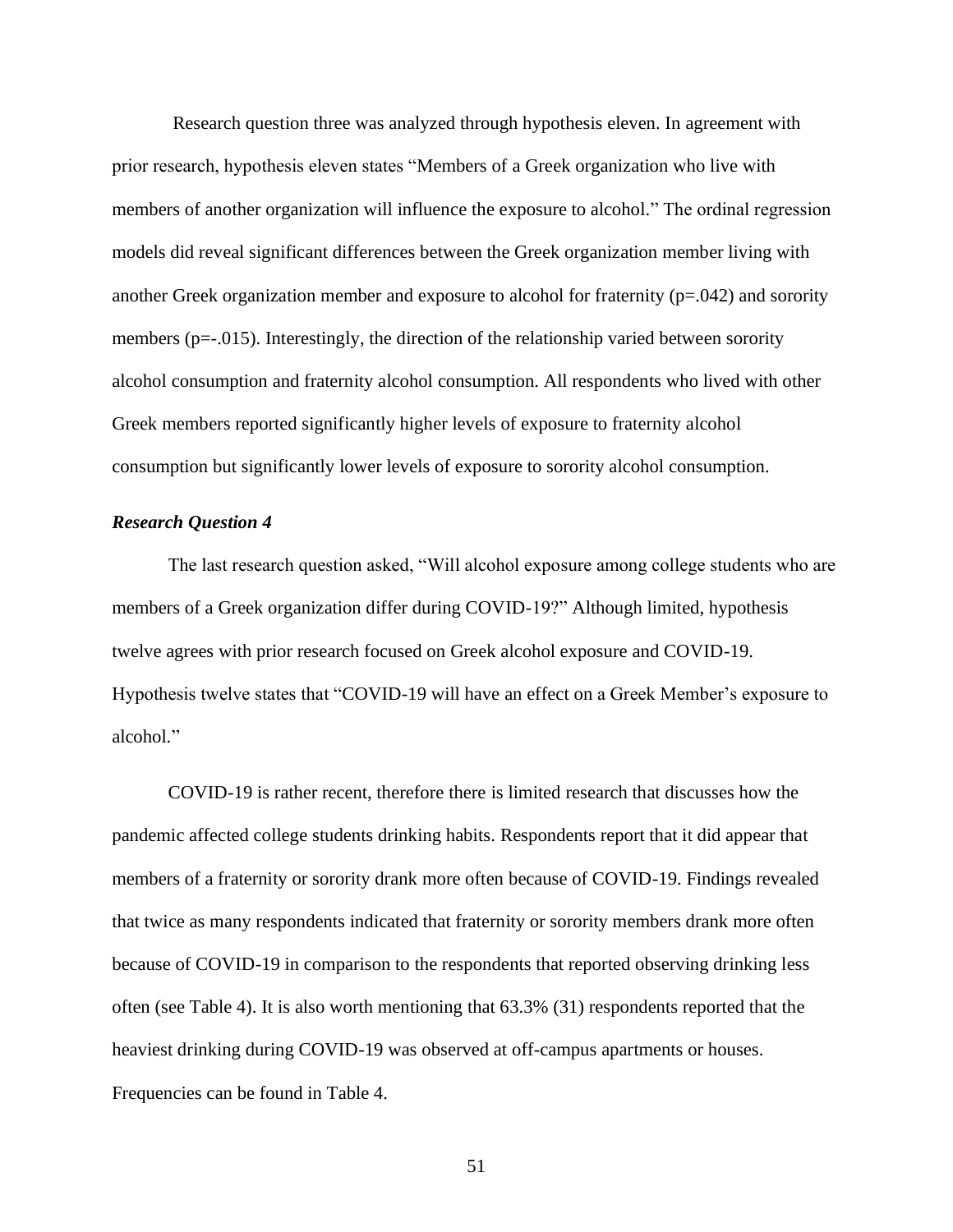## **Table 4**

|                                    | Frequency | Percentage |
|------------------------------------|-----------|------------|
| On campus housing (residence hall) | 3.0       | 6.1        |
| Off campus apartments or houses    | 31.0      | 63.3       |
| Greek affiliated fraternity events | 3.0       | 6.1        |
| Greek affiliated sorority events   | 1.0       | 2.0        |
| At local bars                      | 11 በ      | 77 A       |

*During COVID-19 Heaviest Drinking Occurred*

## **Chapter Summary**

The study's purpose was achieved through a survey that was created to collect self-report data from undergraduate students who are current members of a fraternity or sorority at East Tennessee State University. While some of the hypotheses presented in Chapter 3 were supported by the statistical analysis in this chapter, many were not. Ordinal regression showed that living status is an influencer in determining observed alcohol use among fraternities and sororities. However, these results do not support the other hypotheses that were expected to be predictors of alcohol use.

The parameter estimates results indicate that having Greek roommates is the only independent variable that is a significant predictor  $(p= .015)$  of observed sorority alcohol use. Additionally, the results of having Greek roommates were the only independent variable that is a significant predictor (p=.042) of observed fraternity alcohol use. Chapter 5 will interpret and describe the significance of the findings considering prior research about fraternity and sorority alcohol use.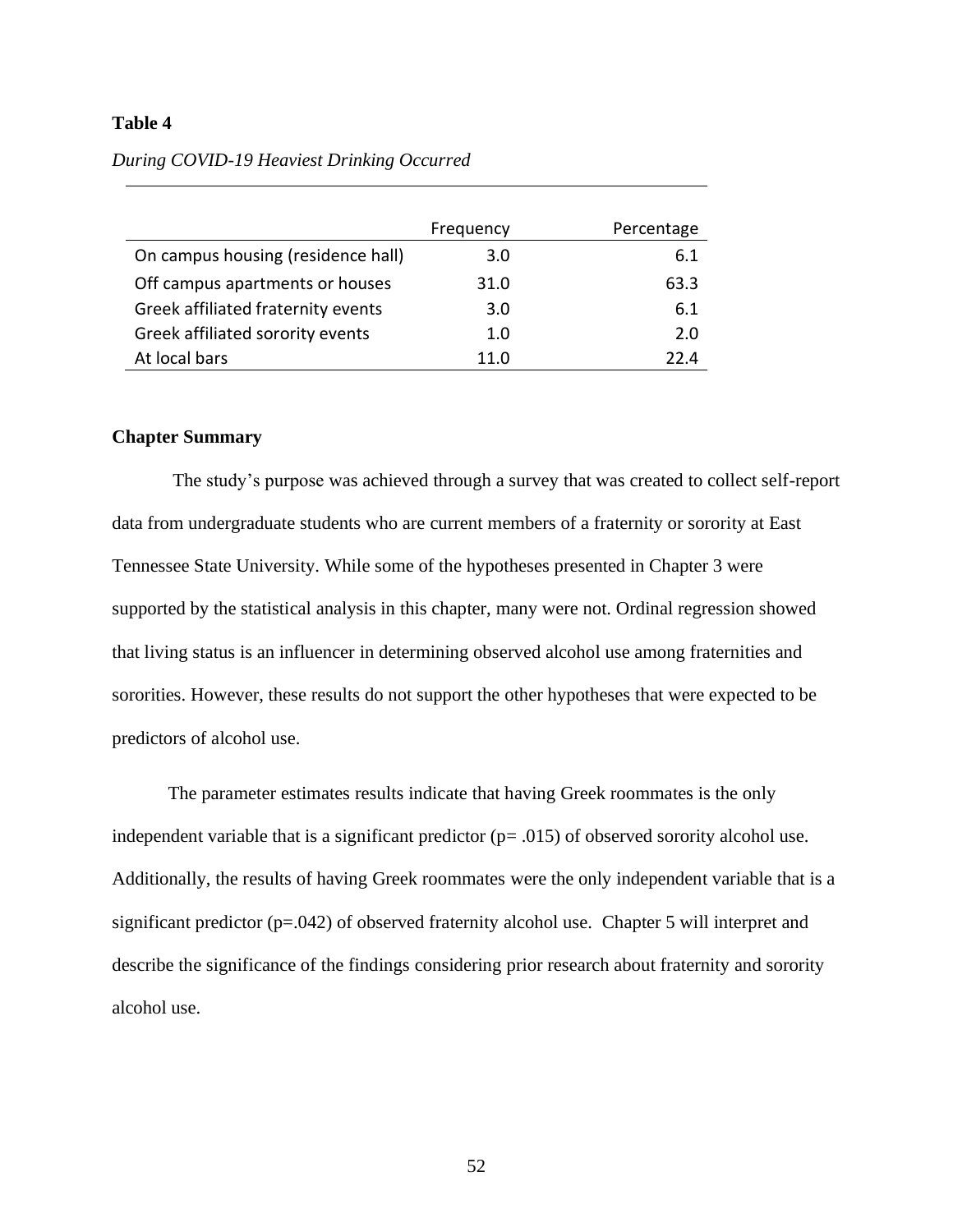#### **Chapter 5. Discussion**

As a person approaches their college years, several changes occur, indicating a transition in lifestyle styles. First-year students are at a higher risk of negative consequences from alcohol use than young adults that do not pursue college. While college students are among those who consume more alcohol at a faster pace than the general population, certain groups are at a higher risk than their peers. Prior research has shown that members of Greek groups have an increased danger of overconsumption and the harmful consequences of alcohol abuse (Syrett, 2009).

A comprehensive review of the research specific to alcohol use on college campuses along with alcohol use among Greek organizations was conducted to analyze the broad concepts prior research had obtained. Specifically, how individual, and environmental characteristics of fraternities, sororities, and their members play a role in drinking motivations and facilitate alcohol consumption. The literature review discussed the prevalence of alcohol on college campuses, individual characteristics, environmental characteristics, the origins of Greek organizations, the Greek life experience, the role of the environment, council affiliation, purposes of organizations, and how the pandemic influenced the prevalence of alcohol on college campuses.

Many studies agree that there is a positive relationship between college students and alcohol intake, which is influenced by a variety of individual and environmental variables. It is undeniable that alcohol is prevalent on college campuses across the United States. Membership in a Greek group might be one of these contextual variables that contribute to the prevalence of alcohol (Turrisi et al., 2006). Furthermore, there is a significant link between Greek organizations and the usage of alcoholic beverages The research also confirms that members of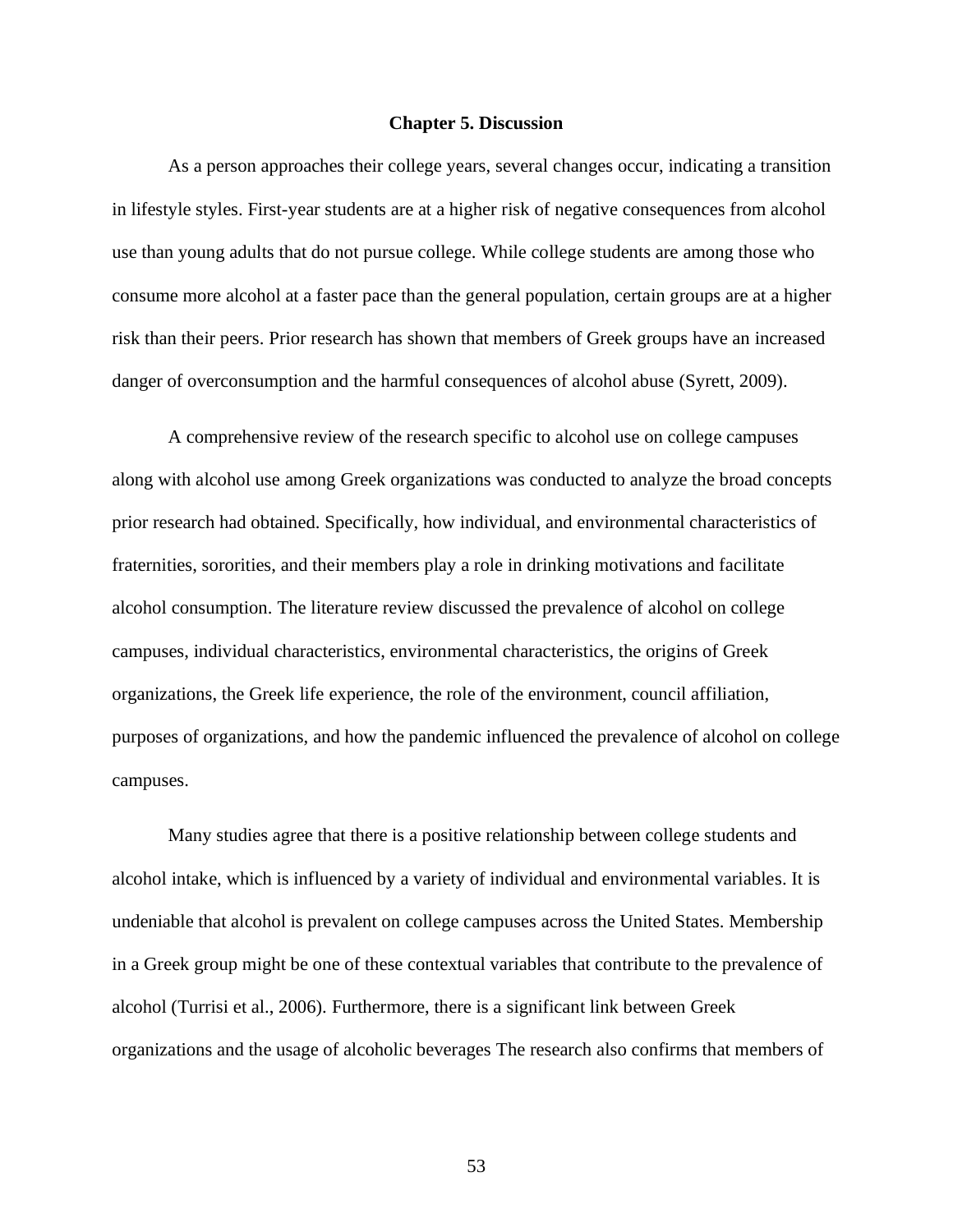fraternities and sororities have specific features that make them more likely to consume more alcohol than their non-Greek peers (Borsari et al., 2009).

### **Findings**

This study sought to fill this gap in research by accounting for the demographic characteristics of individual Greek members and the Greek organization. While some of the hypotheses presented in Chapter 3 were supported by the statistical analysis of Chapter 4, many were not. The first research question expected that demographic factors would influence exposure to fraternity and sorority members' consumption of alcohol, but the results showed that gender, age, employment status, time spent in the organization, and leadership roles had no statistical significance in this sample. According to several studies that focus on gender differences in comparison to alcohol consumption, men reported higher alcohol intake than women (Koebler, 2013; Popvska, 2012). Age was not a significant predictor of observed alcohol use among the sample. According to the 2019 National Survey on Drug Use and Health (NSDUH, 2019), 52.5% of full-time college students ages 18-22 drank alcohol in the past month. The same survey also found that 33% of college students reported being drunk at least once in the past 30 days (NSDUH, 2019). This study also confirmed that students are exposed to alcohol during college with the average respondent observing sorority alcohol consumption approximately 4.15 days per month and observing fraternity members using alcohol an average of 2.5 days per month.

Prior research (Windle et al., 2017) indicated having a job would impact the prevalence of alcohol use. Although in the current study, alcohol prevalence was measured by observed behavior. The lack of significance could be explained by Greek organization members working; therefore, they do not observe alcohol use as much as someone who does not work a job. Based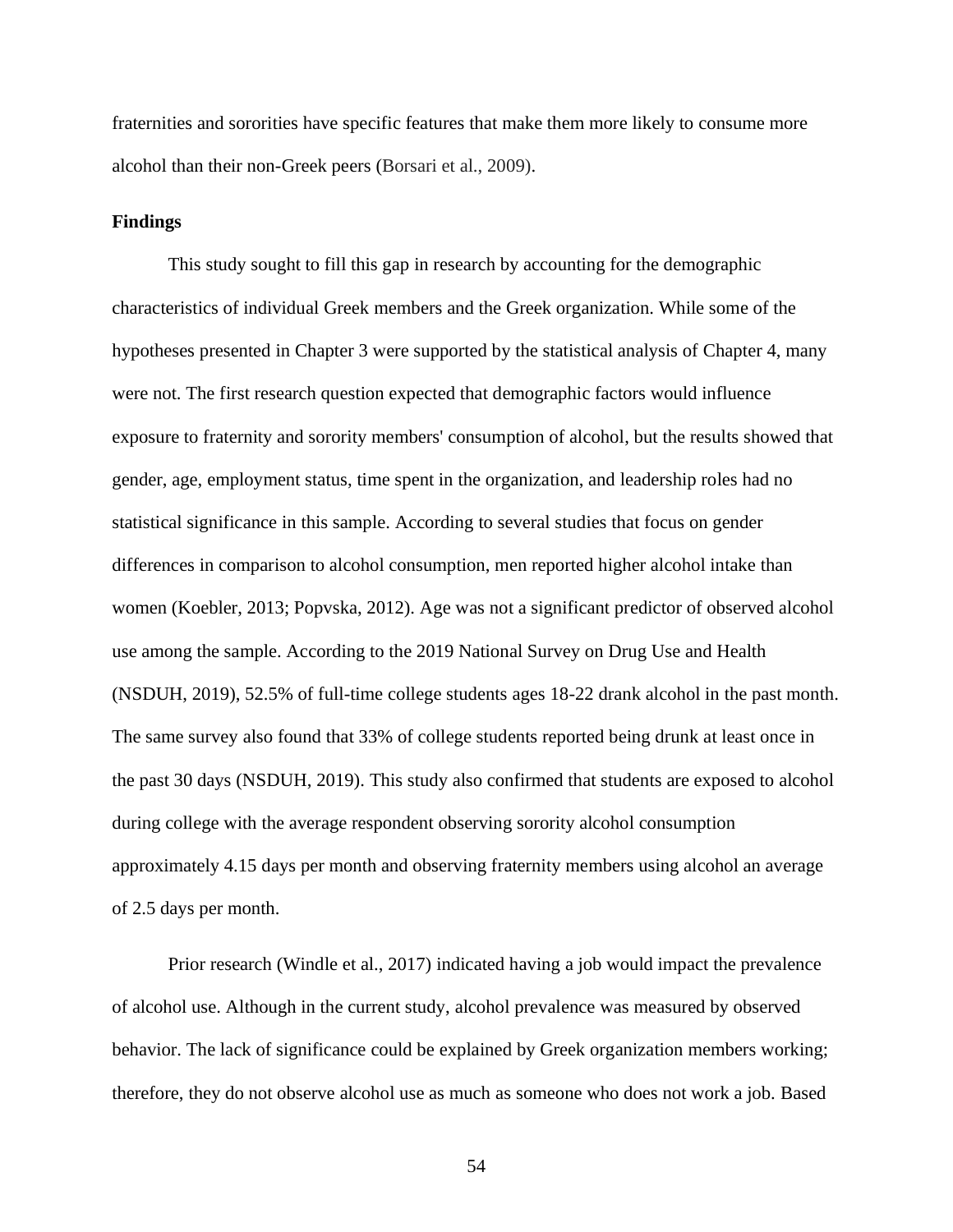on Windle et al. (2017) had the research asked about personal use, if the Greek organization member works a job, their alcohol prevalence might be more than those who are not employed.

Prior research (Cashin et al., 1998), suggested that those in a leadership role consumed alcohol more frequently than members who were not in a leadership role. Biddex et al. (2014) suggested using a frequency scale to measure leadership engagement to paint a more accurate picture of involvement among leaders. Among this sample, over half (51.1%) of leaders reported spending less than one hour on their current leadership role. The lack of involvement within the Greek member's leadership role gives insight into the leadership role having no significant impact in the current study. Capece et al. (2002) found as the level of participation in a Greek letter organization increased so did the amount of time spent drinking.

Research question two posed hypothesis 6, which expected a relationship between the purpose of the Greek organization and the influence on observed alcohol exposure of Greek organization members. While many organizations have historical context upon which they are founded, many being academic, religious, or social, there was no current research that investigates the purpose of Greek organizations and alcohol consumption or exposure. However, this study did attempt to fill the gap; by dichotomizing the responses into social or nonsocial the results revealed that 89.36% of respondents reported their organization as social. Interestingly, all organizations on the current campus, according to their national standards are classified as academic organizations. Regardless, the low response rate was not able to achieve any significant findings in determining a relationship between the purpose of a Greek organization and the influence on observed alcohol exposure.

Research question 3 included hypothesis 7 which expected there to be a relationship between members of a Greek organization who live with other members of an organization who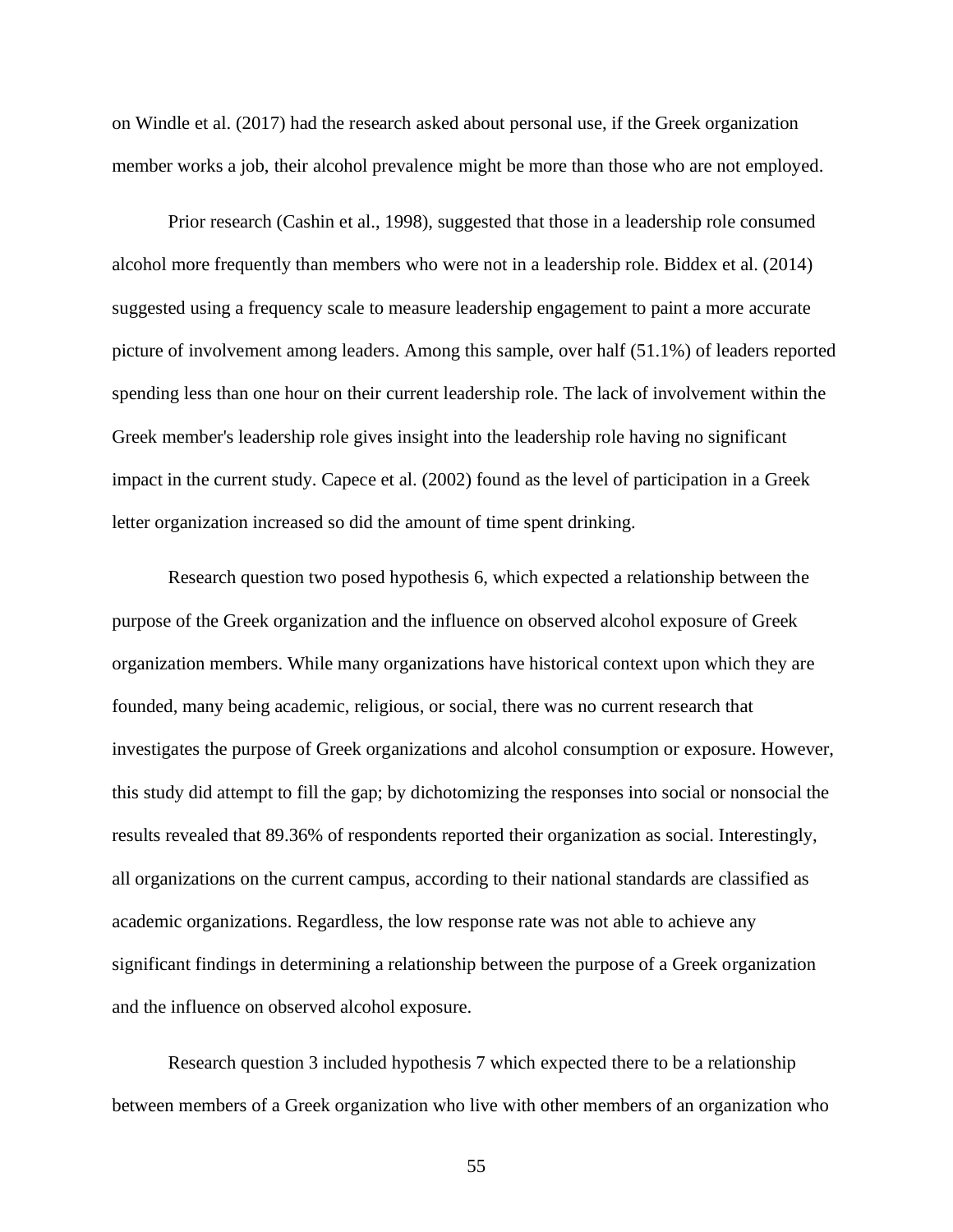will influence observed alcohol exposure of Greek organization members. Prior research has suggested that Greek affiliated housing inhibits those who are most vulnerable to alcohol use (Lorant et al., 2013; Welchsler et al.,2002; White & Hingson, 2013). However, according to Lorant et al. (2013), environmental factors specific to the housing situation have been studied less than any other factors related to alcohol use of Greek organizations.

Prior research has also suggested that universities and organizations have strayed away from having Greek housing (Brown-Rice & Furr, 2015). The university that the present study was conducted at, does not have Greek houses for all organizations. In this case, having Greek roommates was used as a measure of the role of the environment, and 53.2% respondents indicated that their roommates are members of a Greek organization as well, and 44.9% (44) did not have roommates or their roommates were not members of a Greek organization. Interestingly this was the only factor in the current research that showed statistical significance in regards to observed alcohol exposure.

However, the results were surprising when looking at the direction of the relationship between sorority alcohol consumption and fraternity alcohol consumption. It was expected that living with another Greek member would significantly increase observed alcohol consumption. This was true for fraternity men. Although the data reveals this was not true for observed alcohol consumption of sorority women. Perhaps this is a function of the low sample size of fraternity men that live with other Greek members. While the current results disagree with previous research, it is worth mentioning that the respondents of the current study were overwhelmingly females (78.6%). Future research should explore a larger sample size of Greek members who also have Greek roommates, focusing on the differences in fraternities and sororities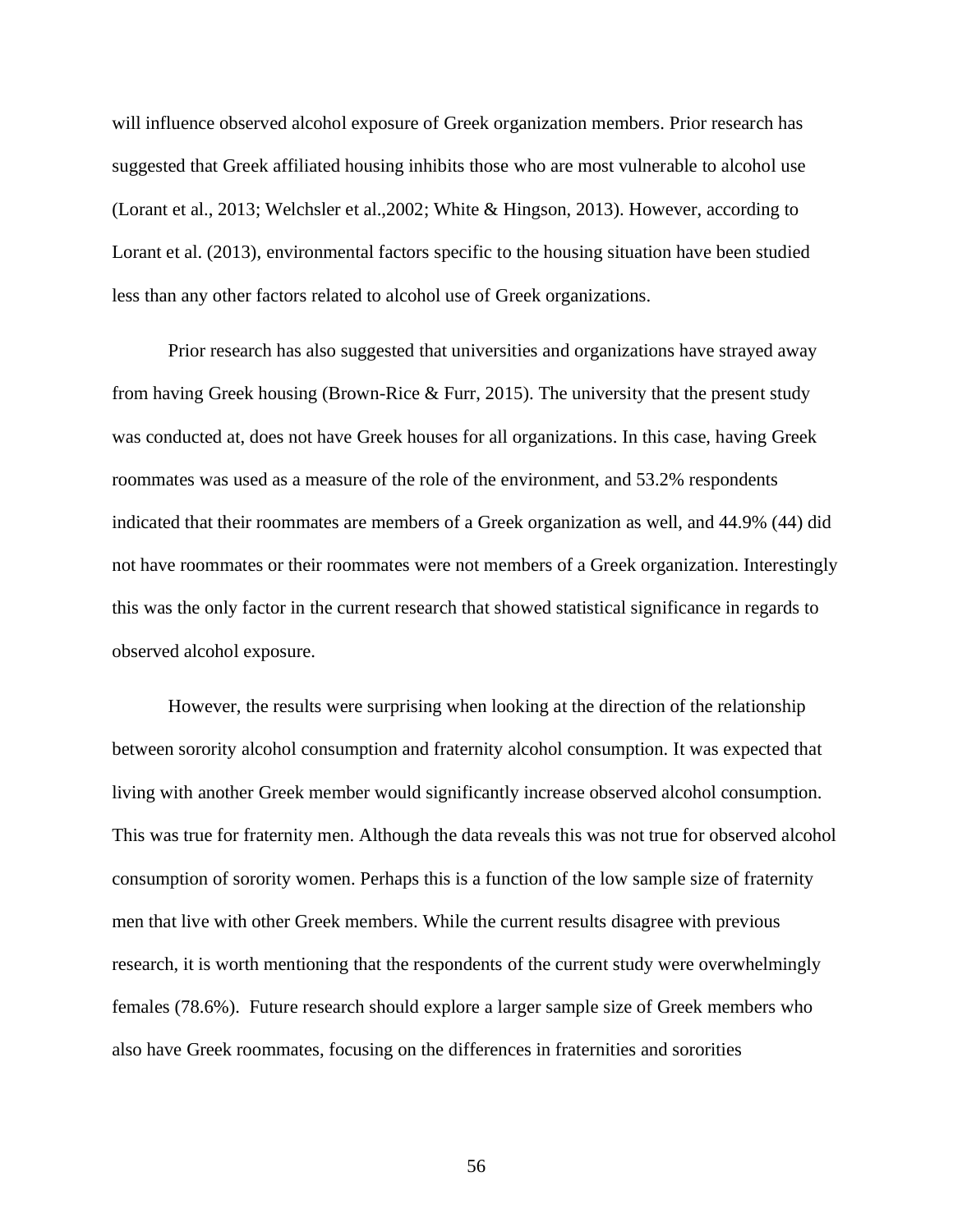Given that COVID-19 is relatively recent, there is limited research discussing the pandemic and the impact of alcohol consumption or exposure of college students, more specifically the impact on fraternity or sorority members. Among the limited research, there are mixed results. Jackson and colleagues (2021) conducted two studies concerning COVID-19 and college alcohol consumption. In both studies COVID-19 was related to increases in consuming alcohol that were followed by decreases in quantity. McCreary et al., (2021) investigated the impact COVID-19 had on fraternity membership in terms of alcohol use, the limitation here was the lack of information surrounding sororities. This study attempted to fill that gap though research question 4 which included hypothesis 8, "COVID-19 will affect Greek member's observed alcohol exposure." Over half of the respondents suggest that observed alcohol behavior increased because of COVID-19. This could be attributed to university policy on COVID-19, which was following the CDC guidelines at the time (quarantine, mask mandates, social distancing, etc.).

The "special message" regarding COVID-19 that is found upon visiting the National Institution on Alcohol Abuse and Alcoholism (NIAAA) website goes to show that the pandemic did impact alcohol use among college students:

In light of the current coronavirus pandemic, it is especially important this Fall and Spring for college students to take the necessary measures to protect their health and well-being, particularly if schools have resumed in-person or hybrid classes. Especially now, students and college administrators need to understand the risks associated with alcohol use.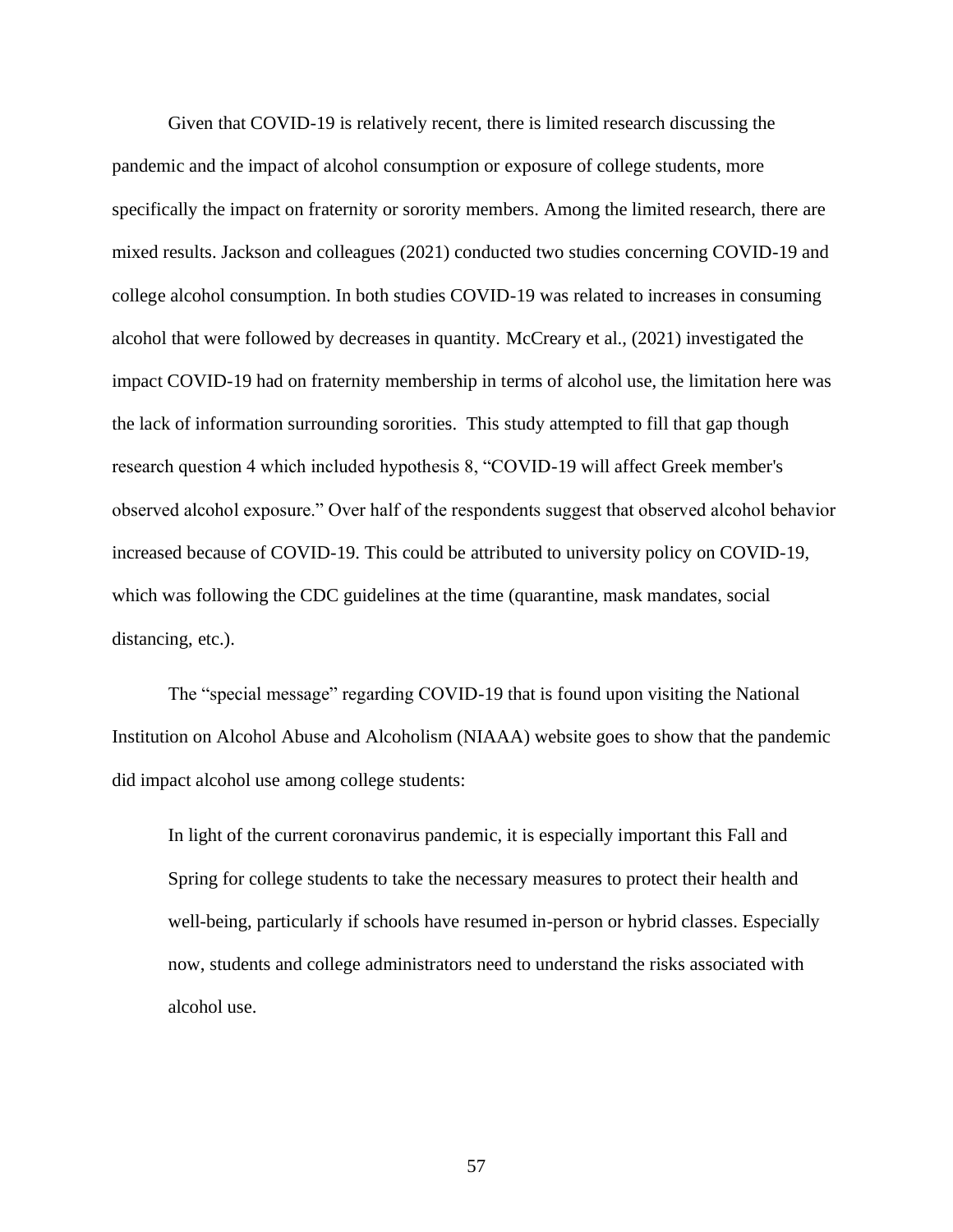## **Implications**

Findings from the current study serve to guide future research surrounding Greek affiliated organizations and the impact of alcohol prevalence and exposure. While the effects of living with other Greek roommates appear to be the strongest predictor of alcohol exposure in the current study, it appears that the effects of COVID-19 should also be taken into consideration in determining factors contributing to alcohol prevalence and exposure of fraternities and sororities.

Prior studies have suggested that there is a link between Greek organizations and drinking behaviors. As a result, alcohol education and prevention measures should be tailored to the audience. Universities are always working towards implementing effective policies and programming to reduce risk. The current research suggests when planning effective policy and programming focusing on alcohol education and risk reduction of fraternity and sorority members, living status and the impact of COVID-19 should be taken into consideration.

### **Limitations and Future Research**

This study does have important limitations that must be discussed. While some scales and measures in this study were used in previous research, the validity of some measures within the study can still be questioned. First and most notably, the low and limited response rate  $(n=107)$ . With a small sample size, it is difficult to find significant relationships from the data. It is important to have a sufficient sample size to draw valid conclusions. With about 572 individuals occupying Greek life on the current campus, the sample size was overwhelming female and white. Due to the lack of diversity in many of the responses, inferences about specific hypotheses were not able to be met. Again, perhaps due to the low response rate, many variables showed no statistical significance, indicating that other variables would have been more effective predictors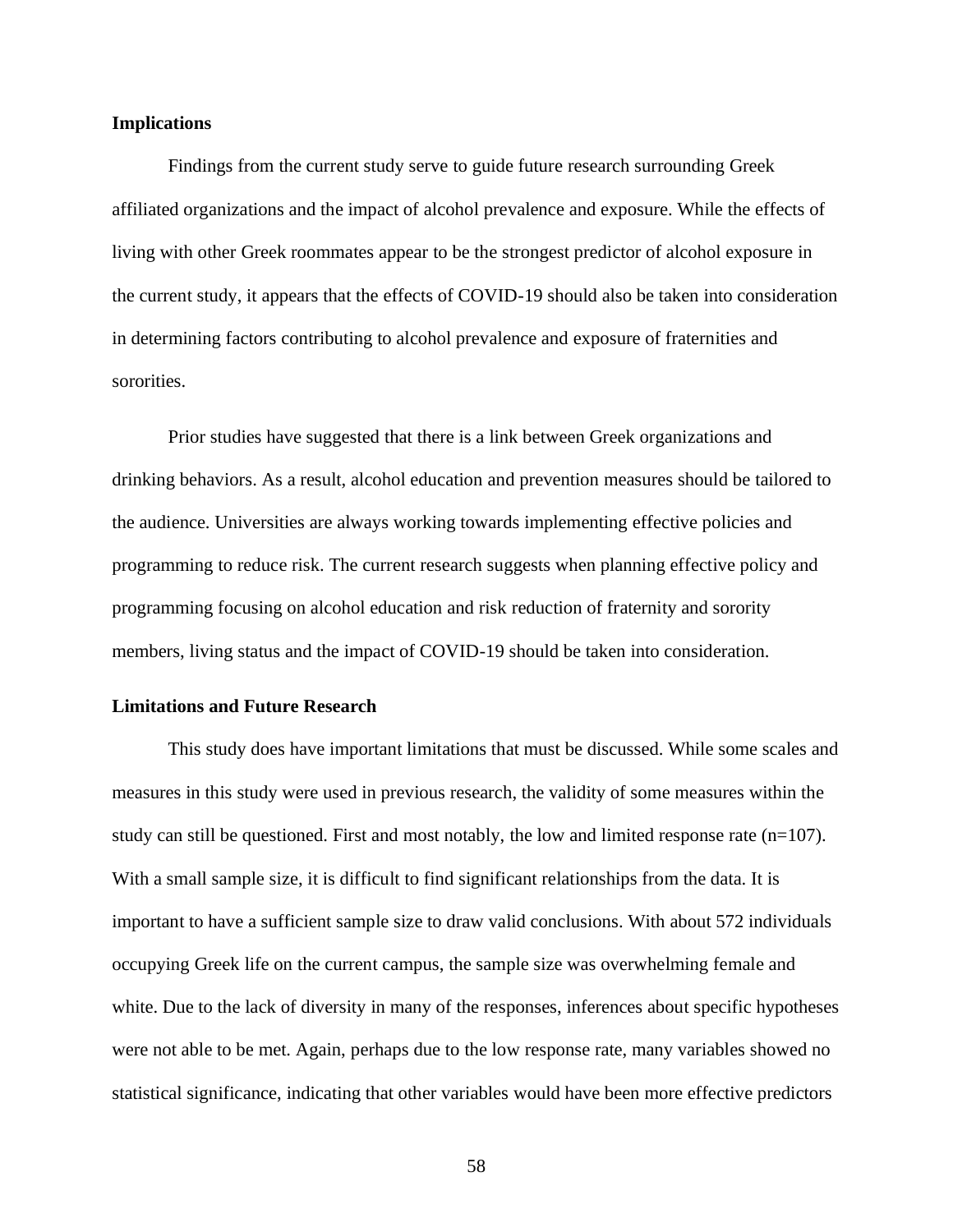of the dependent variables. When measuring alcohol exposure, the dependent variables, two questions were asked: How many days a month did an individual observe fraternity members consuming alcohol, and how many days a month did an individual observe sorority members consuming alcohol. In retrospect, it might have been better to ask this as one question: "How many days a month an individual may observe fraternity and sorority members consuming alcohol"

Unfortunately, there was a plethora of missing data. The missing data was consistently seven to nine responses for each question, although the missing data were not consistently the same seven to nine individuals. Therefore, the option to skip questions was a significant limitation to this study. It also appeared that the study may have been too long. The results indicated that as the respondents got further into the study, the response rates decreased. While the sample size was a notable limitation, future studies could consider a different methodological approach with a narrower focus to acquire more detailed information.

There were notable limitations when it came to analyzing the impact of COVID-19 on observed alcohol consumption. In retrospect, when analyzing COVID-19 the survey should have included specific semesters, such as Spring 2020 and Fall 2020. Had the specific semesters been included, there would have been a reference point to measure this data further. Furthermore, future studies should be specific when asking questions regarding COVID-19.

Ultimately a study on one campus cannot be generalized for all Greek organizations on other college campuses. Due to the low response rate, the current study cannot be generalizable to Greek organizations at East Tennessee State University. Additionally, there are inherent limitations to quantitative studies. Self-reported data contain several potential sources of bias. First, respondents may have selective memory where they may or may not remember past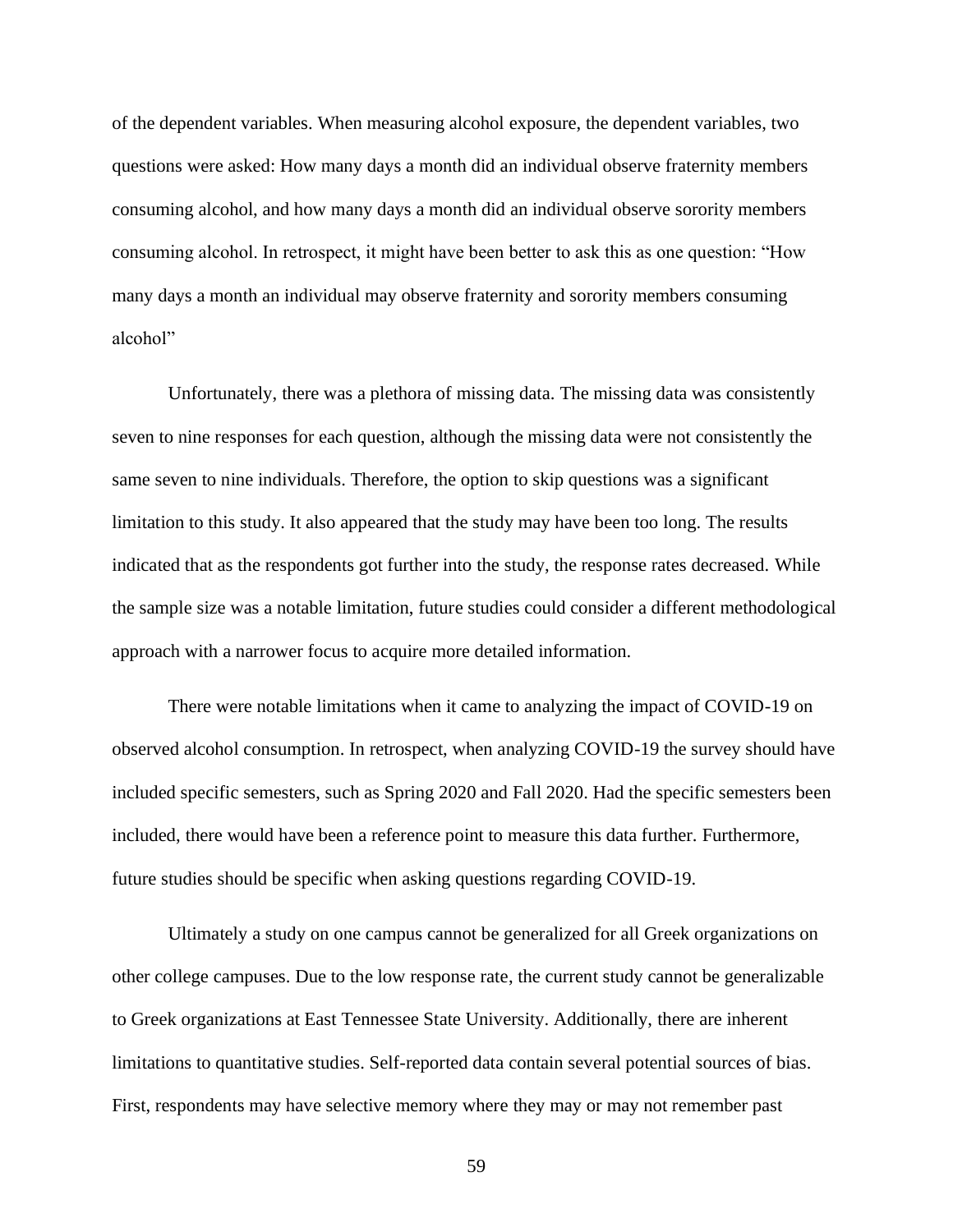experiences. Second, respondents may not remember the scope or timeline of events occurring. Next, the respondents could exaggerate events to be more or less significant than they were. Lastly, self-reported data must be taken at face value.

#### **Conclusion**

The current study attempted to build upon previous literature that suggested the link between Greek organizations and increased alcohol prevalence on college campuses. Research has suggested that being a member of a fraternity or sorority increases the likelihood of experiencing the negative repercussions of alcohol consumption (Turrisi et al., 2006). Researchers contend that there is limited research on effective programming and policy when it comes to fraternity and sorority members and alcohol use (Biddex et al., 2014). However, the research suggests that effective programming and policy should be specific and direct to the intended audience to ensure effective results (Calnan & Davoren 2021; Helle et al., 2021). Nonetheless, college campuses, more specifically Greek organization members, are experiencing ongoing and increasing issues surrounding alcohol use. Although the results revealed that the demographic characteristics that were explored in this study show little to no effect on observed alcohol use of fraternities and sororities at East Tennessee State University. While the demographics that do contribute to fraternity and sorority alcohol use are uncertain, further examination of this phenomenon should be explored to fully understand what factors do contribute to alcohol use. There is a need for policy changes and educational programming to reduce the negative results of alcohol use in this high-risk population.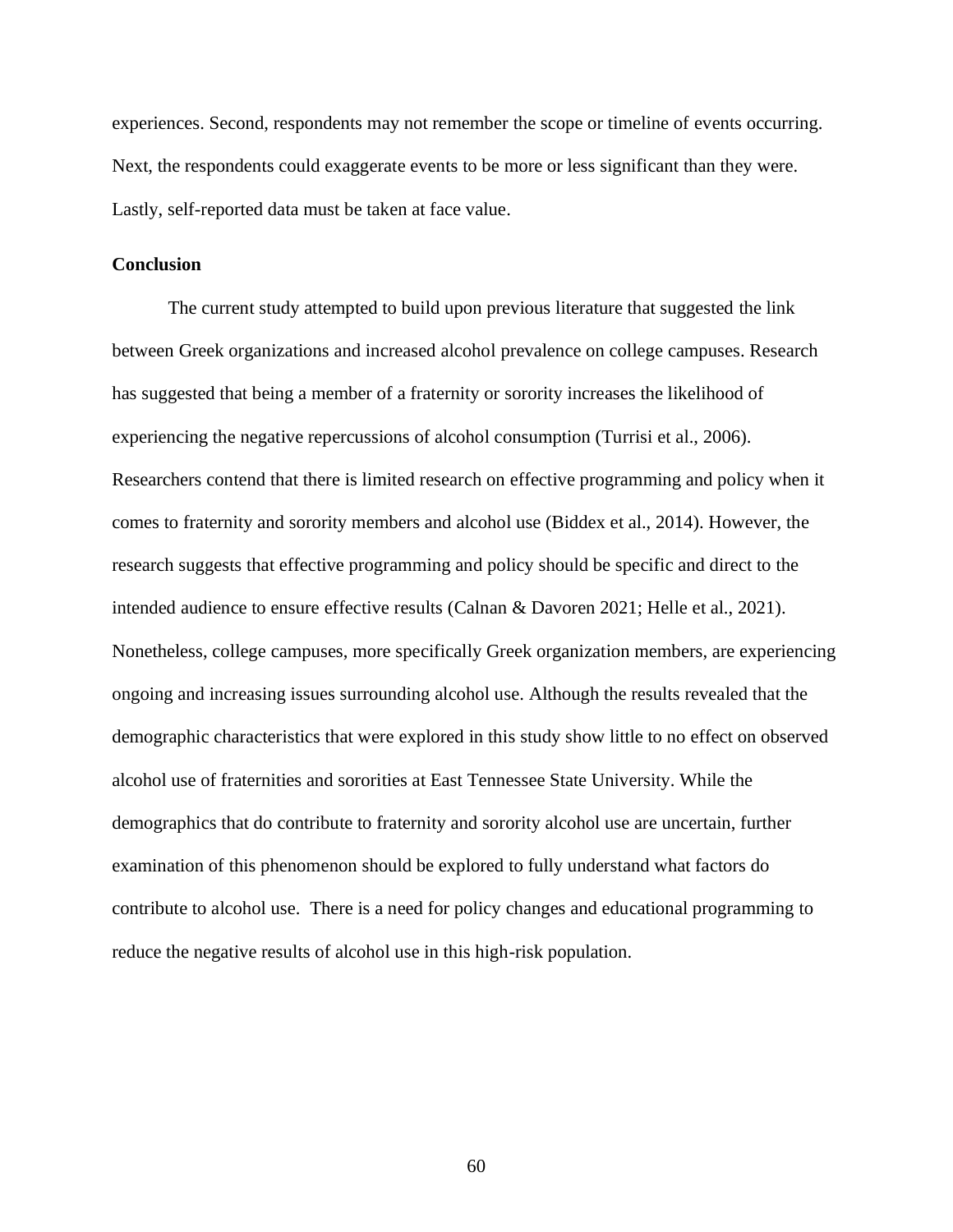#### **References**

- Arria, A. M., Caldeira, K. M., Allen, H. K., Bugbee, B. A., Vincent, K. B., & O'Grady, K. E. (2017). Prevalence and Incidence of Drug Use Among College Students: An 8-year longitudinal analysis. The American Journal of Drug and Alcohol Abuse, *43*(6), 711– 718. https://doi.org/10.1080/00952990.2017.1310219
- Asel, A.M., Seifert, T.A., & Pascarella, E. T. (2009) "The Effects of Fraternity/Sorority Membership on College Experiences and Outcomes: A Portrait of Complexity," *Oracle: The Research Journal of the Association of Fraternity/Sorority Advisors*: Vol. *4* : Iss. 2 , Article 2. DOI: [https://doi.org/10.25774/2p5f-gt14.](https://doi.org/10.25774/2p5f-gt14) Available at: https://scholarworks.wm.edu/oracle/vol4/iss2/2
- Banks, S. A., & Archibald, J. G. (2020). The State of Fraternity and Sorority Life in Higher Education. Georgia Journal of College Student Affairs, *36*(1). <https://doi.org/10.20429/gcpa.2020.360103>
- Benson, B. J., Gohm, C. L., & Gross, A. M. (2007). College women and sexual assault: The role of sex-related alcohol expectancies. Journal of Family Violence, *22*(6), 341-351.
- Berkowitz, A., & I. Padavic. (1999). "Getting a Man or Getting Ahead: A comparison of White and Black sororities" Journal of Contemporary ethnography *27*: 530-557.
- Biddix, J. P., Matney, M. M., Norman, E. M., & Martin, G. L. (Eds.). (2014). The influence of fraternity and sorority involvement : A critical analysis of research (1996 - 2013) : aehe volume *39*, number 6. ProQuest Ebook Central [https://ebookcentral.proques](https://ebookcentral.proquest.com/)
- Binder, R. (2003). Historically White men's fraternal organizations. In Dennis E. Gregory & Associates (Eds.) The administration of fraternal organizations on North American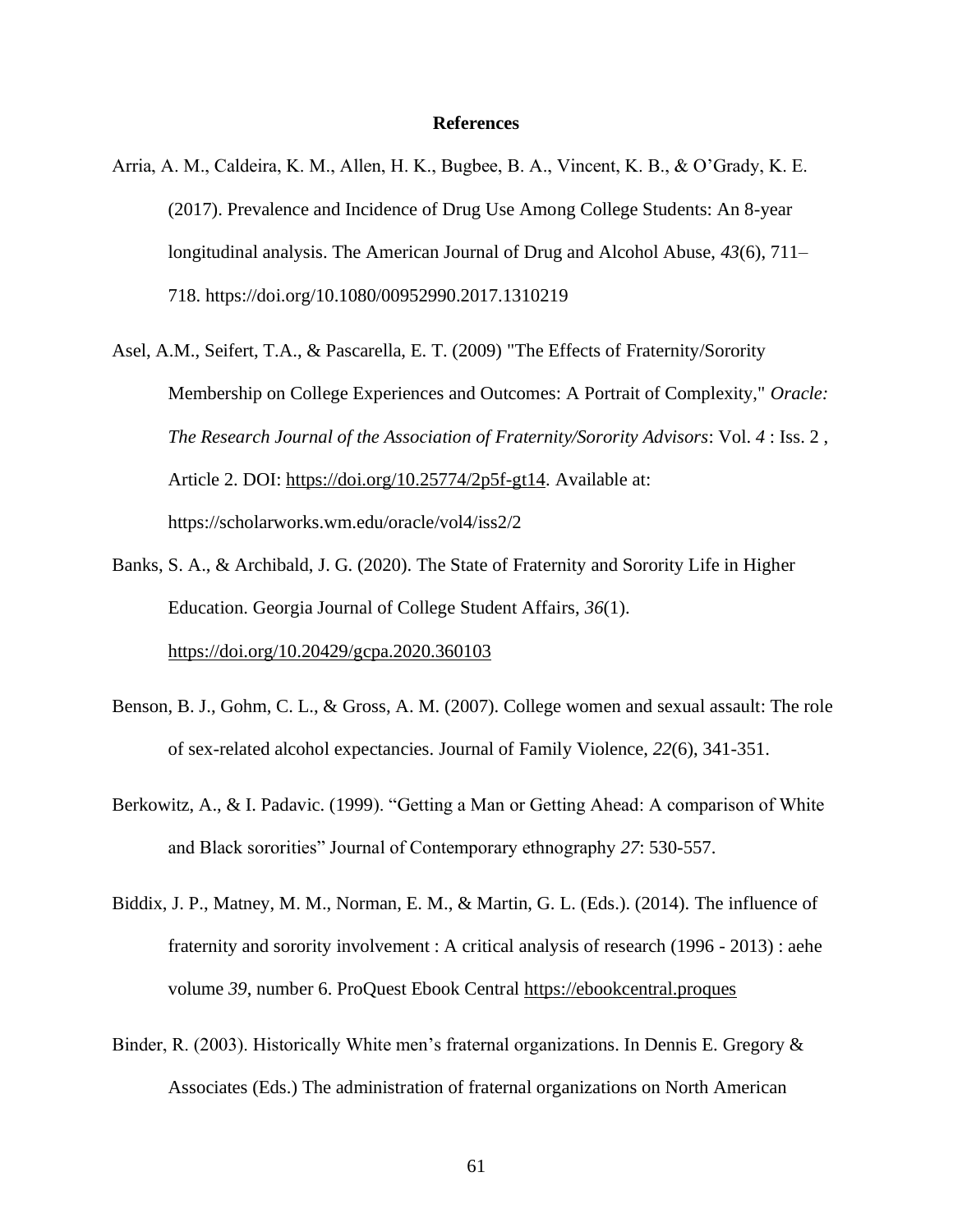campuses: A pattern for the new millennium (pp. 29–53). Asheville, NC: College Administration Publications.

- Boekeloo, B. O., Novik, M. G., & Bush, E. N. (2011). Drinking to get drunk among incoming freshman college students. American Journal of Health Education, *42*(2), 88-95.
- Borsari, B., Hustad, J. T., & Capone, C. (2009). Alcohol use in the Greek system, 1999-2009: A decade of progress. Current drug abuse reviews, *2*(3), 216-225.
- Borsari, B., Hustad, J., & Capone, C. (2009). Alcohol use in the Greek system, 1999-2009: A decade of progress. Current drug abuse reviews, *2*(3), 216-225.
- Bravo, A. J., Pearson, M. R., Pilatti, A., Read, J. P., Mezquita, L., Ibáñez, M. I., & Ortet, G. (2017). Cross-cultural examination of college drinking culture in spain, argentina, and USA: Measurement invariance testing of the college life alcohol salience scale. Drug and Alcohol Dependence, *180*, 349–355. https://doi.org/10.1016/j.drugalcdep.2017.08.016
- Brawner, R. D. (2015). Alcohol abuse, why not an issue for African American college students?. VISTAS Online. Retrieved from https://pdfs.semanticscholar.org/0c19/641fa0da539eabc3df8032ca4b790c1a9f22.pdf.
- Brown-Rice, K., & Furr, S. (2015) Differences in College Greek Members' Biingee Drinking Behaviors: A Dry/Wet House Comparison.

<https://files.eric.ed.gov/fulltext/EJ1069424.pdf>

Brown, T. L., Parks, G. S., & Phillips, C. M. (Eds.). (2012). *African American fraternities and sororities: The legacy and the vision*. University Press of Kentucky.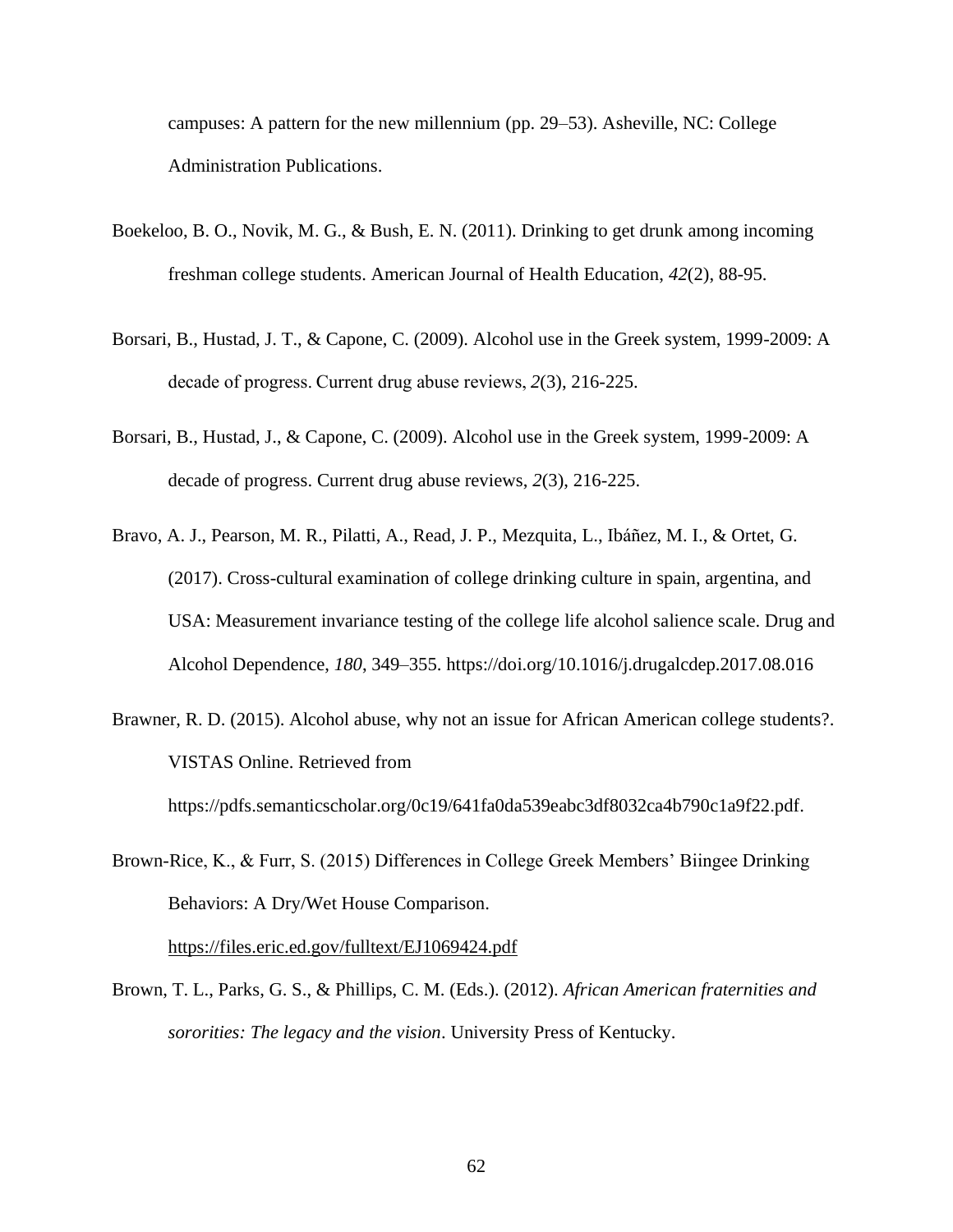- Bruckner, H. (2018). Students fall victim to hazing epidemic: Unity at what cost? Touro Law Review, *34*, 459-493.
- Bureau, D., & McCall, F. (2011, Spring). The difference of gender in perceptions of the fraternity/ sorority experience. Perspectives, *34* (3), 10-13.
- Butler, A. B., Dodge, K. D., & Faurote, E. J. (2010). College student employment and drinking: a daily study of work stressors, alcohol expectancies, and alcohol consumption. Journal of occupational health psychology, *15*(3), 291–303. https://doi.org/10.1037/a0019822
- Caboni, T. C., Hirschy, A. S., & Best, J. R. (2004). Student Norms of Classroom Decorum. New directions for teaching and learning, *99*, 59-66.
- Calnan, S., & Davoren, M. P. (2021). College students' perspectives on an alcohol prevention program and student drinking–A focus group study. Nordic Studies on Alcohol and Drugs, 14550725211007078.
- Calverley, H., Petrass, L., & Blitvich, J. (2020). A systematic review of alcohol education programs for young people: do these programs change behavior?. Health Education Research. *36*. 10.1093/her/cyaa049.
- Capece, M., Schantz, D., & Wakeman, R. (2002). Fraternity and Sorority Alcohol Use: Does Race Matter? Journal of Applied Sociology, *19*(2), 9-21. Retrieved August 26, 2021, from<http://www.jstor.org/stable/43481452>
- Capone, C., Wood, M. D., Borsari, B., & Laird, R. D. (2007). Fraternity and sorority involvement, social influences, and alcohol use among college students: a prospective examination. Psychology of Addictive Behaviors, *21*(3), 316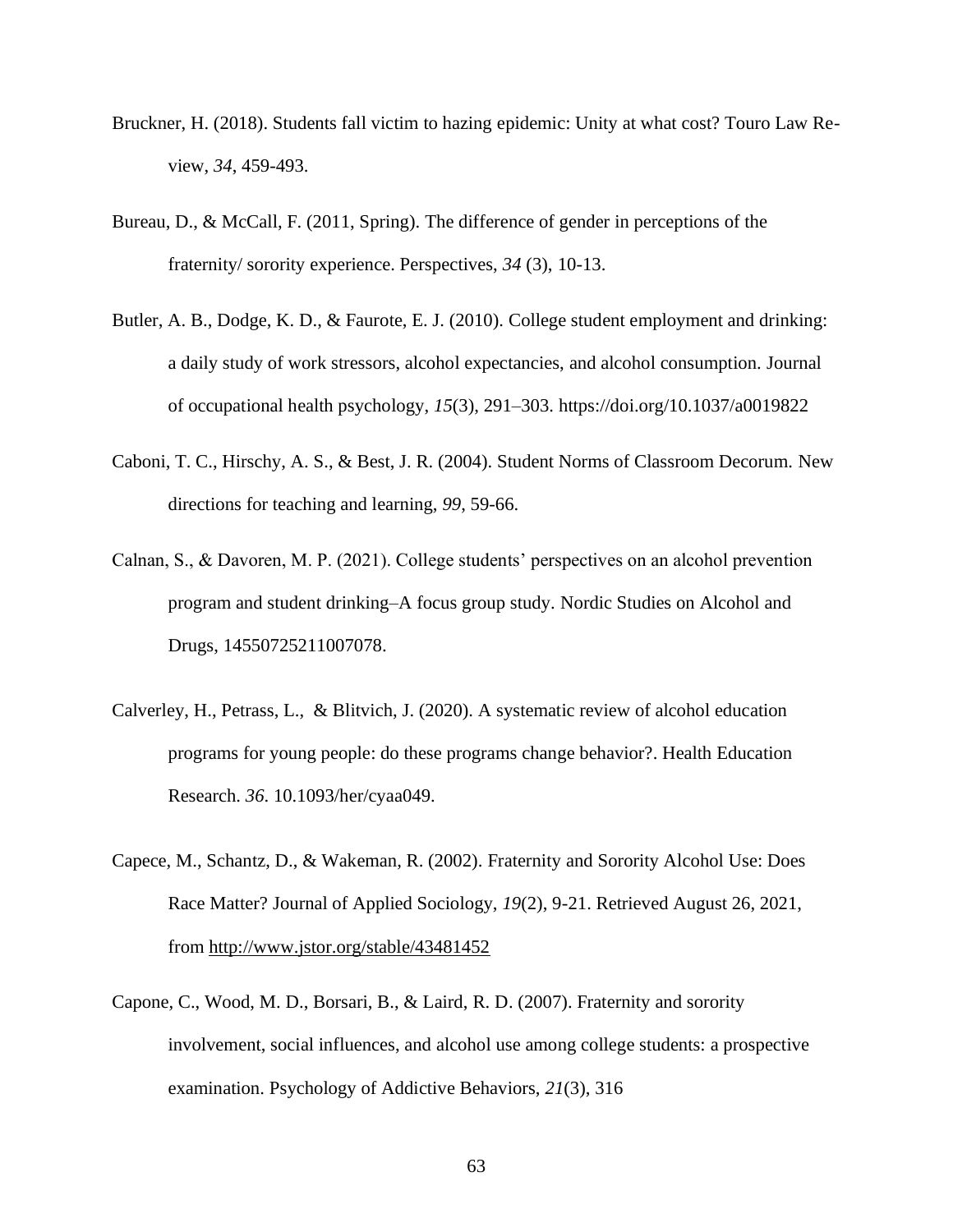- Caron, Moskey, & Hovey. (2004). Alcohol Use among Fraternity and Sorority Members: Looking at Change over Time. Journal of Alcohol and Drug Education. *47*.
- Carter, C. A., & Kahnweiler, W. M. (2000). The efficacy of the social norms approach to substance abuse prevention applied to fraternity men. *Journal of American College Health*, *49*(2), 66-71.
- Cashin, J. R., Presley, C. A., & Meilman, P. W. (1998). Alcohol use in the Greek system: Follow the leader?. Journal of Studies on Alcohol, *59*(1), 63-70.
- Chauvin, C. (2011) Social Norms and Motivations Associated with College Binge Drinking Behavior
- [Cheney,](https://go.gale.com/ps/advancedSearch.do?method=doSearch&searchType=AdvancedSearchForm&userGroupName=tel_a_etsul&inputFieldNames%5b0%5d=AU&prodId=AONE&inputFieldValues%5b0%5d=%22Marshall+K.+Cheney%22) S., [Huber,](https://go.gale.com/ps/advancedSearch.do?method=doSearch&searchType=AdvancedSearchForm&userGroupName=tel_a_etsul&inputFieldNames%5b0%5d=AU&prodId=AONE&inputFieldValues%5b0%5d=%22J.+Kathleen+Huber%22) K., [Eggleston](https://go.gale.com/ps/advancedSearch.do?method=doSearch&searchType=AdvancedSearchForm&userGroupName=tel_a_etsul&inputFieldNames%5b0%5d=AU&prodId=AONE&inputFieldValues%5b0%5d=%22Landon+Eggleston%22) E., [Naberhaus](https://go.gale.com/ps/advancedSearch.do?method=doSearch&searchType=AdvancedSearchForm&userGroupName=tel_a_etsul&inputFieldNames%5b0%5d=AU&prodId=AONE&inputFieldValues%5b0%5d=%22Bryce+Naberhaus%22) B., & [Nichols](https://go.gale.com/ps/advancedSearch.do?method=doSearch&searchType=AdvancedSearchForm&userGroupName=tel_a_etsul&inputFieldNames%5b0%5d=AU&prodId=AONE&inputFieldValues%5b0%5d=%22Brooklyn+Nichols%22) B. (2017).Beliefs about Alcohol Use and Smoking among Sorority and Fraternity Members
- Clarke, N., Kim, S. Y., White, H. R., Jiao, Y., & Mun, E. Y. (2013). Associations between alcohol use and alcohol-related negative consequences among Black and White college men and women. *Journal of studies on alcohol and drugs*, *74*(4), 521-531.
- Coleman, M., & Glover, D. (2010). *Educational Leadership And Management: Developing Insights And Skills: Developing Insights and Skills*. McGraw-Hill Education (UK).
- Corprew III, C. S., & Mitchell, A. D. (2014). Keeping it frat: Exploring the interaction among fraternity membership, disinhibition, and hypermasculinity on sexually aggressive attitudes in college-aged males. Journal of college student development, *55*(6), 548-562.
- Davis, J. P., Dumas, T. M., Briley, D. A., & Sussman, S. (2018). A meta-analysis of the association between substance use and emerging adult development using the IDEA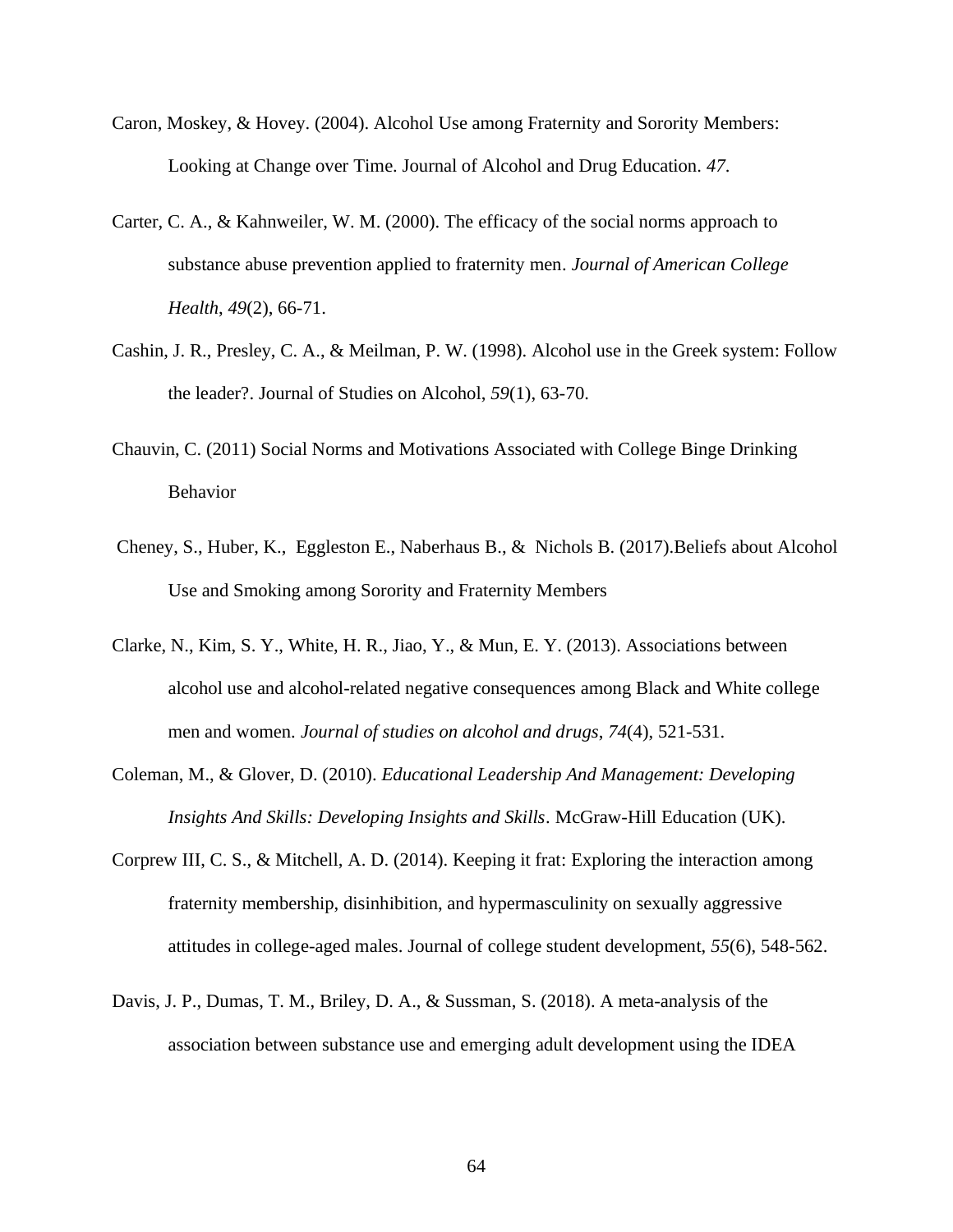scale. American Journal on Addictions, *27*(3), 166–176. https://doi.org/10.1111/ajad.12707

- DeBard, R., & Sacks, C. (2010). Fraternity/sorority membership: Good news about first-year impact. Oracle: The Research Journal of the Association of Fraternity/Sorority Advisors, *5*(1), 12-23.
- DeBard, R., Lake, T., & Binder, R. S. (2006). Greeks and grades: The first-year experience. NASPA Journal, *43*, 56-68.
- DeMayo, M. (2017). "Gender Differences in Drinking Habits Among College Students." Student Research Posters. *46*. https://doi.org/10.33015/dominican.edu/2017.HLTH.RP.03
- DiChiara, A. N. (2009). Fraternal leadership: Differences in leadership practices among four governing councils. Oracle: The Research Journal of the Association of Fraternity/Sorority Advisors, *4*(2), 16-29.
- Elmer, T., Mepham, K., & Stadtfeld, C. (2020). Students under lockdown: Comparisons of students' social networks and mental health before and during the COVID-19 crisis in Switzerland. *Plos one*, *15*(7), e0236337.
- Engs, R.C., & D.J. Hanson. 1985. "The Drinking patterns and problems of college students: 1983." Journal of alcohol drug education *31*: 65-82
- Fairlie, A. M., DeJong, W., Stevenson, J. F., Lavigne, A. M., & Wood, M. D. (2010). Fraternity and sorority leaders and members: A comparison of alcohol use, attitudes, and policy awareness. *The American Journal of Drug and Alcohol Abuse*, *36*(4), 187-193.
- Forse, J. N. (2021). Examining How Ethnicity and Country of Origin Relate to Collegiate Student-Athletes' Alcohol Use(Doctoral dissertation, The Florida State University).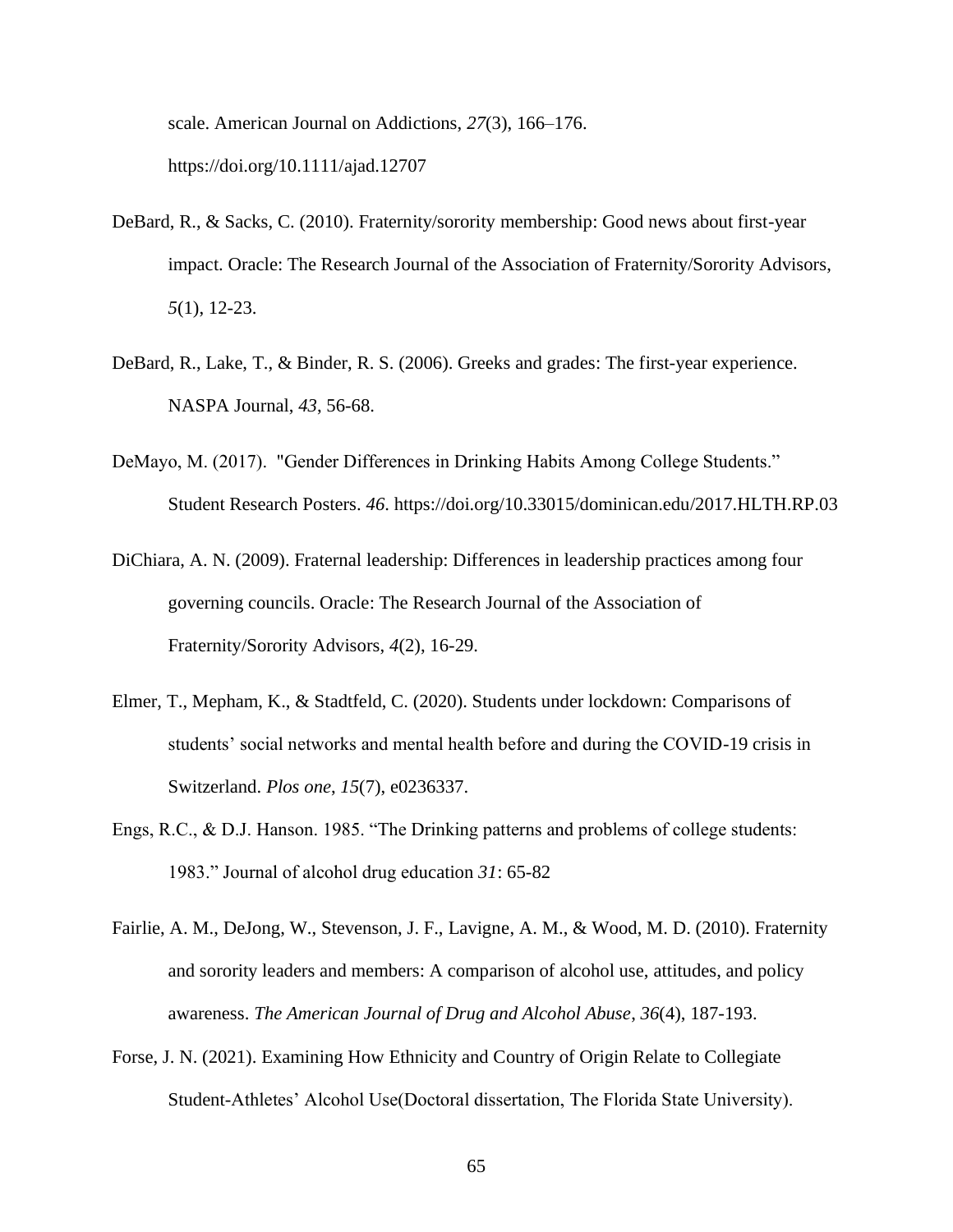Foster, H. A. (2010).  $4^{th}$  year  $5^{th}$  assessment (Unpublished Research). University of Virginia.

- Fraternity and sorority terminology | Student involvement & activities | University of Nevada, Las Vegas. (n.d.). University of Nevada, Las Vegas. [https://www.unlv.edu/sia/greek](https://www.unlv.edu/sia/greek-definitions)[definitions](https://www.unlv.edu/sia/greek-definitions)
- Garnier-Dykstra, L.M., Caldeira, K.M., Vincent, K.B., O'Grady, K.E., & Arria, A.M. (2012). Nonmedical use of prescription stimulants during college: four- year trends in exposure opportunity, use, motives, and sources. Journal of American College Health, *60*(3), 226– 234. https://doi.org/10.1080/07448481.2011.589876
- Gibson, S., Matto, H., & Keul, A. (2017). Should They Stay or Should They Go: Greek Housing on Campus as Substance Use Prevention?. Journal of Social Work Practice in the Addictions, *17*(3), 307-325.
- Grubb, F. (2006). Does going Greek impair undergraduate academic performance? A case study. *American Journal of Economics and Sociology*, *65*(5), 1085-1110
- Harrell, Z. A., & Karim, N. M. (2008). Is gender relevant only for problem alcohol behaviors? An examination of correlates of alcohol use among college students. Addictive behaviors, *33*(2), 359-365.
- Haworth-Hoeppner, Globetti, Stern, and Morasco. (1989). "The Quality and Frequency of Drinking Among Undergraduates at a southern University" The International Journal of the addictions *24*:829-857.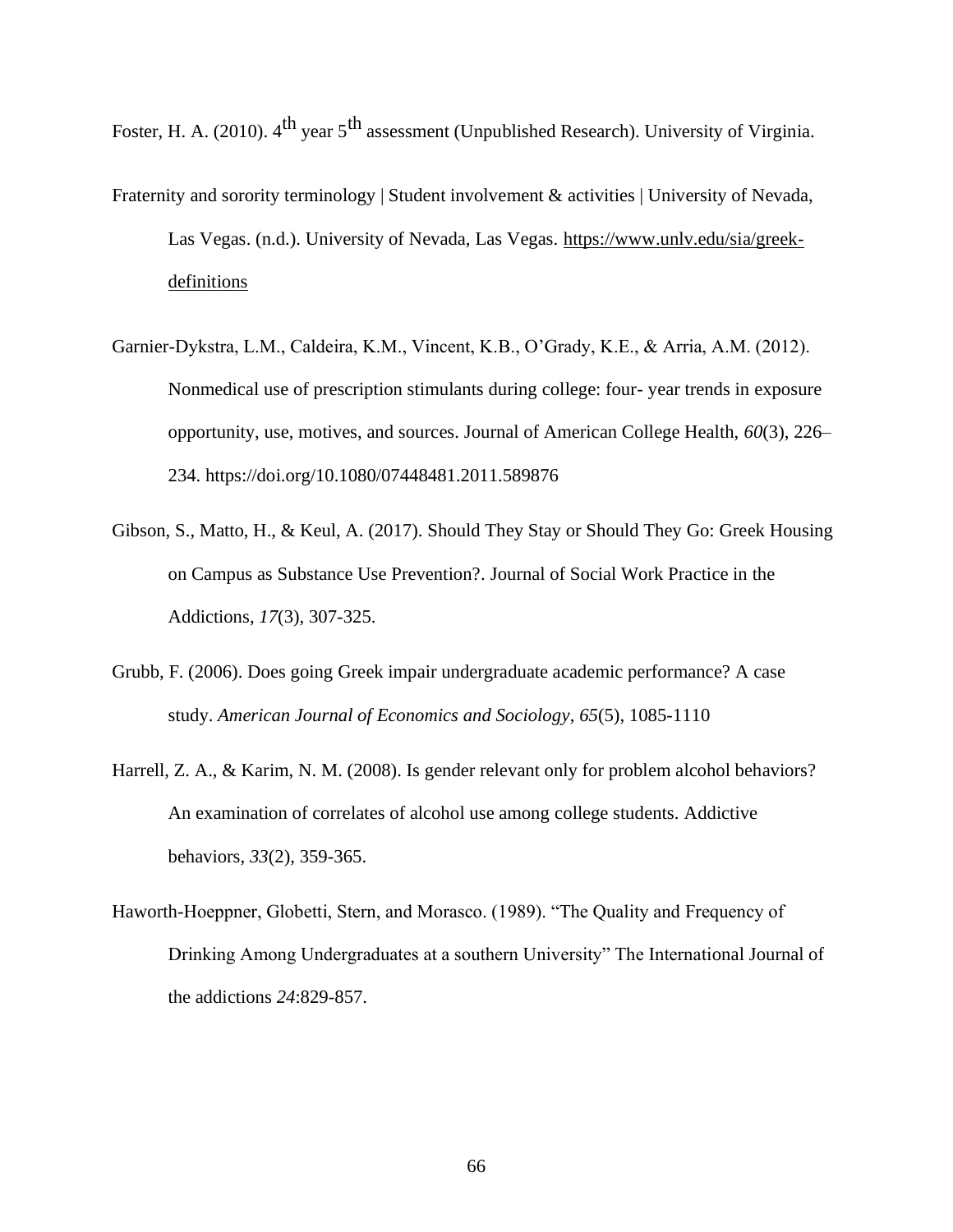- Hayek, J. C., Carini, R. M., O'Day, P. T., & Kuh, G. D. (2002). Triumph or tragedy: Comparing student engagement levels of members of Greekletter organizations and other students. Journal of College Student Development, *43*, 643-663.
- Helle, A. C., Boness, C. L., & Sher, K. J. (2021). College students' receptiveness to intervention approaches for alcohol and cannabis use. Psychology of Addictive Behaviors.
- Hingson, R. W., Heeren, T., Zakocs, R. C., Kopstein, A., & Wechsler, H. (2002). Magnitude of alcohol-related mortality and morbidity among US college students ages 18-24. *Journal of studies on alcohol*, *63*(2), 136-144.
- Huchting, K. K., Lac, A., Hummer, J. F., & LaBrie, J. W. (2011). Comparing Greek-affiliated students and student athletes: An examination of the behavior-intention link, reasons for drinking, and alcohol-related consequences. *Journal of alcohol and drug education*, *55*(3), 61.
- Iconis, R. (2014). Understanding Alcohol Abuse Among College Students: Contributing Factors and Strategies For Intervention.<https://files.eric.ed.gov/fulltext/EJ1073278.pdf>
- Interfraternity council (IFC)*.* (2019). NIC | North American Interfraternity Conference. <https://nicfraternity.org/about-interfraternity-council-ifc/>
- Jackson, K. M., Merrill, J. E., Stevens, A. K., Hayes, K. L., & White, H. R. (2021). Changes in alcohol use and drinking context due to the COVID‐19 pandemic: a multimethod study of college student drinkers. *Alcoholism: clinical and experimental research*, *45*(4), 752-764.
- Johansen, A., & Slantcheva- Durst, S. (2018). Governing councils and their role in the development of campus Greek communities: The case of the University of Toledo 1945- 2006. American Educational History Journal, *45*, 1-17.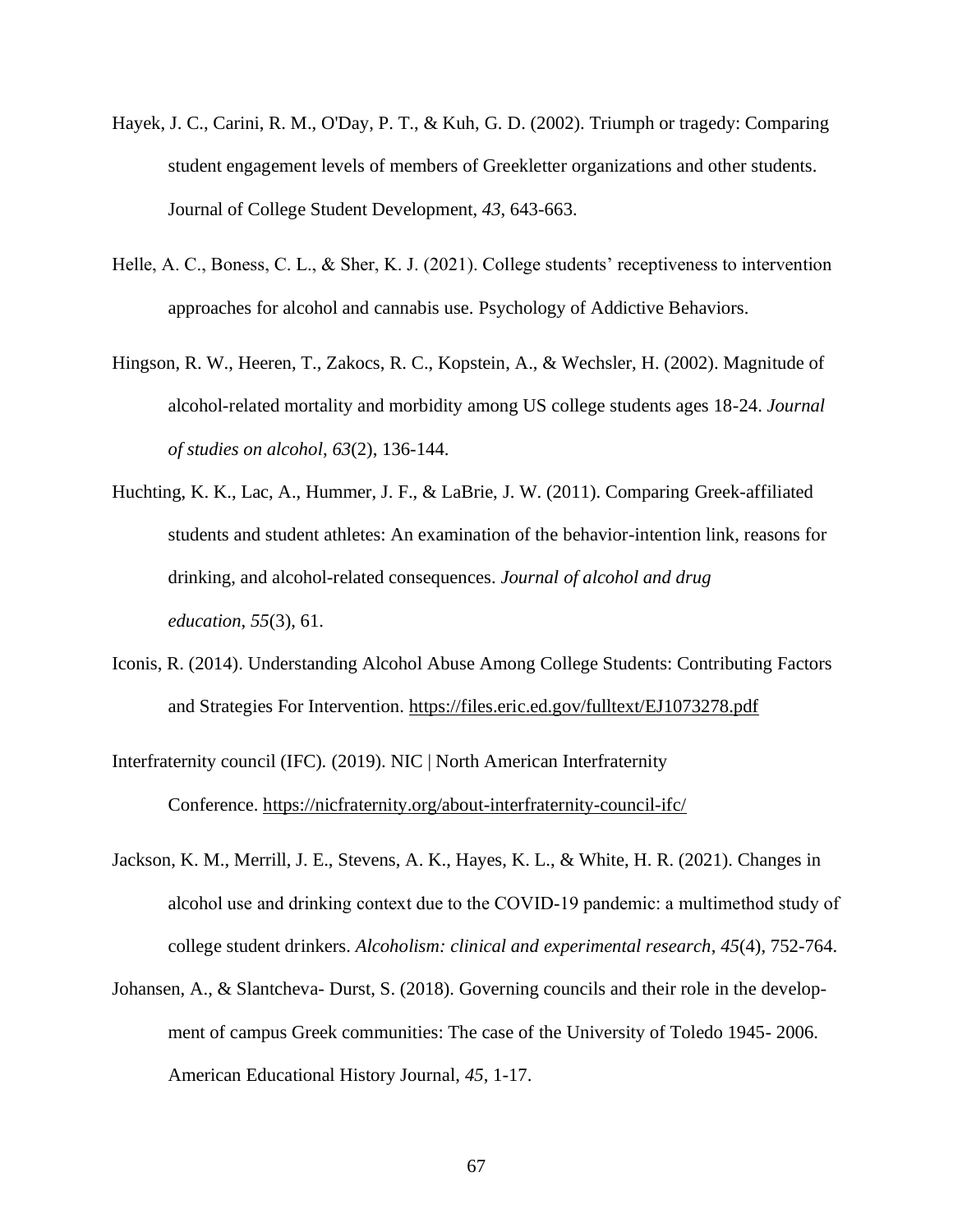- Johnston, L. D., O'Malley, P. M., & Bachman, J. G. (2003). Monitoring the future: National results on adolescent drug use: Overview of key findings. *Focus*, *1*(2), 213-234.
- Joyce, S. (2018). Perceptions of race and fit in the recruitment process of traditionally, predominantly white fraternities. Oracle: The Research Journal of the Association of Fraternity/Sorority Advisors, *13*, 29-45.
- Kelly-Weeder, S. (2008). Binge drinking in college-aged women: Framing a gender-specific prevention strategy. Journal of the American Academy of Nurse Practitioners, *20*(12), 577-584.
- Kimbrough, W. M. (1995). Self-assessment, participation, and value of leadership skills, activities, and experiences for Black students relative to their membership in historically Black fraternities and sororities. The Journal of Negro Education, *64*, 63-74.
- Koebler, J. (2013). Study: College women binge drink more often than men. *US News and World Report*.
- Leppel, K. (2006). College binge drinking: Deviant versus mainstream behavior. *The American Journal of Drug and Alcohol Abuse, 32*(4), 519–

525. [https://doi.org/10.1080/10623320600919144](https://psycnet.apa.org/doi/10.1080/10623320600919144)

Long, L. D. (2012). Unchallenged, Professed Core Values: Do undergraduate Fraternity/Sorority members actually benefit in the areas of scholarship, leadership, service, and friendship? College Student Affairs Journal, *30*(2), 15-30,92. Retrieved from <https://search.proquest.com/scholarly-journals/unchallenged>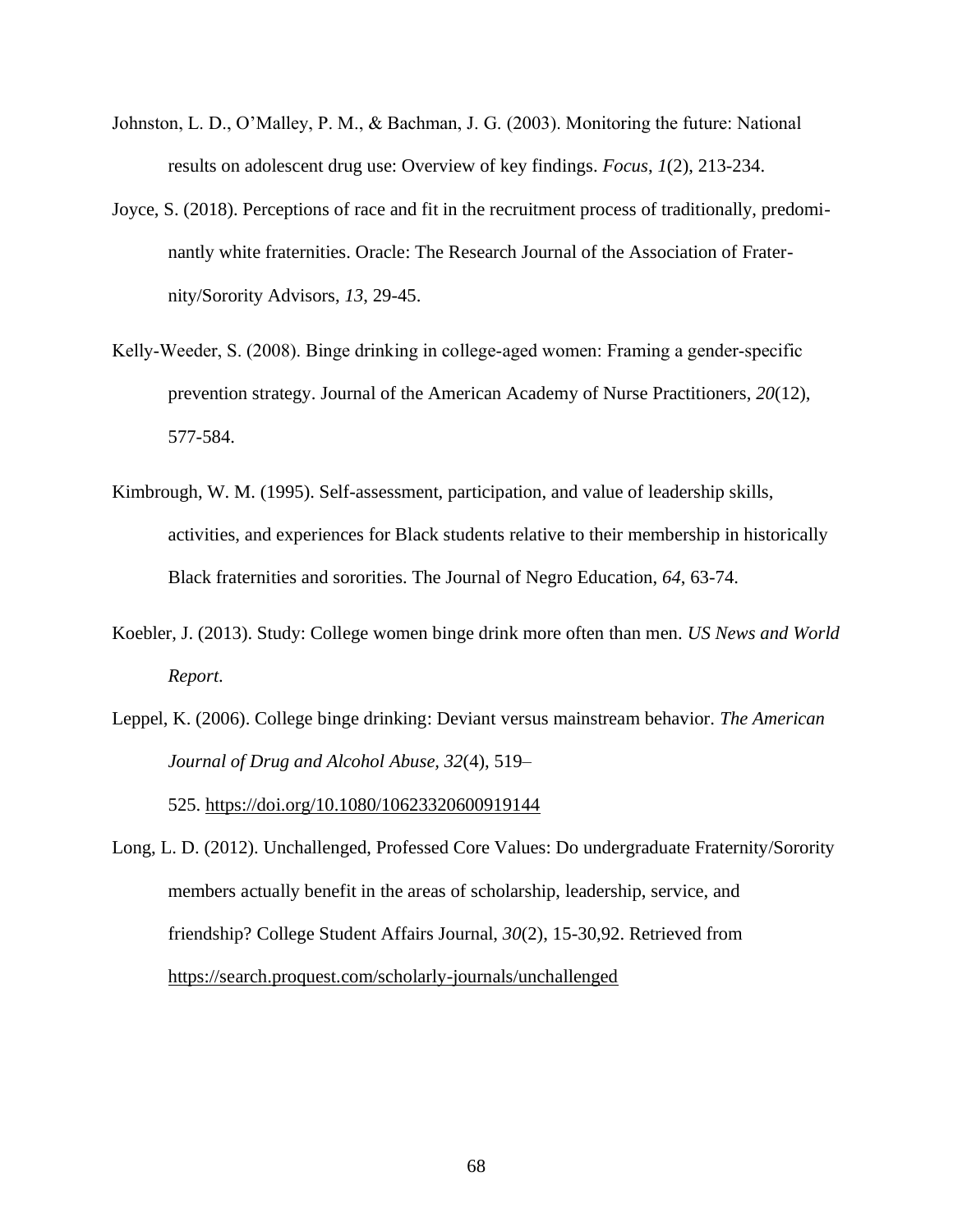- Lorant, V., Nicaise, P., Soto, V.E., and d'Hoore, W. (2013)*.* Alcohol drinking among college students: college responsibility for personal troubles. *BMC Public Health* **13,** *615* (2013). <https://doi.org/10.1186/1471-2458-13-615>
- Maisel, J. M. (1990). Social fraternities and sororities are not conducive to the educational process. NASPA Journal, *28*(1), 8-12.
- Mara, J., Davis, L., & Schmidt, S. (2018). Social Animal House: The Economic and Academic Consequences Of Fraternity Membership. Contemporary Economic Policy, *36*(2), 263+.https://link.gale.com/apps/doc/A536093330/AONE?u=tel\_a\_etsul&sid=AONE&xi d=b54ddda6
- Marmaros, D., & B. Sacerdote. (2002). "Peer and Social Networks in Job Search." European Economic Review, *46*, 2002, 870-79.
- Martinez, J. A., & Sher, K. J. (2010). Methods of "fake ID" obtainment and use in underage college students. Addictive behaviors, *35*(7), 738-740.
- McCabe, B. E., Lee, D. L., & Viray, T. (2019). Does ethnicity moderate the link between drinking norms and binge drinking in college students? International Journal of Mental Health and Addiction. https://doi-org.proxy1.library.eiu.edu/10.1007/s11469-018-0036-0
- McCabe, S. E., Schulenberg, J. E., Johnston, L. D., O'Malley, P. M., Bachman, J. G., & Kloska, D. D. (2005). Selection and socialization effects of fraternities and sororities on US college student substance use: a multi‐cohort national longitudinal study. Addiction, *100*(4), 512-524.
- McCauley, J. L., Conoscenti, L. M., Ruggiero, K. J., Resnick, H. S., Saunders, B. E., & Kilpatrick, D. G. (2009). Prevalence and correlates of drug/alcohol-facilitated and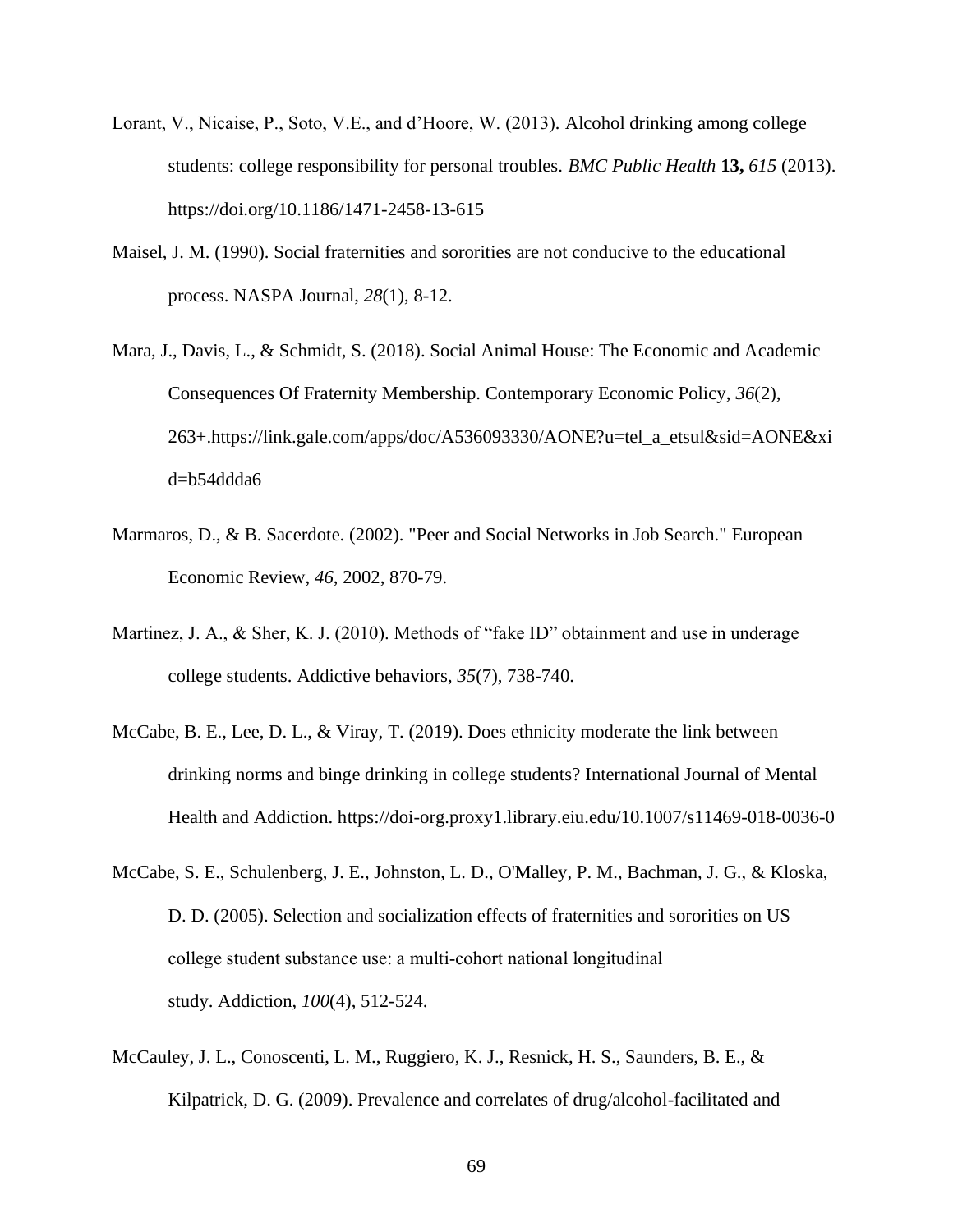incapacitated sexual assault in a nationally representative sample of adolescent girls. *Journal of Clinical Child & Adolescent Psychology*, *38*(2), 295-300.

McCreary, G., Schutts, J., & Davis, L. (2021). "The Impact of COVID-19 on the Fraternity Experience: Three Disturbing Trends" [https://static1.squarespace.com/static/5a1e24579f8dce42bdd24f28/t/6019e47417d5572b7](https://static1.squarespace.com/static/5a1e24579f8dce42bdd24f28/t/6019e47417d5572b7c248156/1612309620317/The+Impact+of+COVID.pdf)

[c248156/1612309620317/The+Impact+of+COVID.pdf](https://static1.squarespace.com/static/5a1e24579f8dce42bdd24f28/t/6019e47417d5572b7c248156/1612309620317/The+Impact+of+COVID.pdf) 

- Meilman, P., Leichliter, J. S., & Presley, C. A. (1999). Greeks and athletes: Who drinks more? Journal of American College Health, *47*(4), 187– 190. [https://doi.org/10.1080/07448489909595645](https://psycnet.apa.org/doi/10.1080/07448489909595645)
- Miller, B. (2020). How Leaders in Greek Life View Alcohol.
- Mohler-Kuo, M., Dowdall, G. W., Koss, M. P., & Wechsler, H. (2004). Correlates of rape while intoxicated in a national sample of college women. Journal of studies on alcohol, 65(1), 37-45.
- Moore, M. J., Soderquist, J., & Werch, C. (2005). Feasibility and efficacy of a binge drinking prevention intervention for college students delivered via the Internet versus postal mail. *Journal of American College Health*, *54*(1), 38-44.
- Murnen, S. K., & Kohlman, M. H. (2007). Athletic participation, fraternity membership, and sexual aggression among college men: A meta-analytic review. Sex roles, *57*(1-2), 145- 157.
- Myers, L. L., & Larson, R. S. (2005). Preparing students for early work conflicts. Business Communication Quarterly, *68*, 306-317. doi:10.1177/ 1080569905278967

National panhellenic conference. (n.d.). National Panhellenic Conference.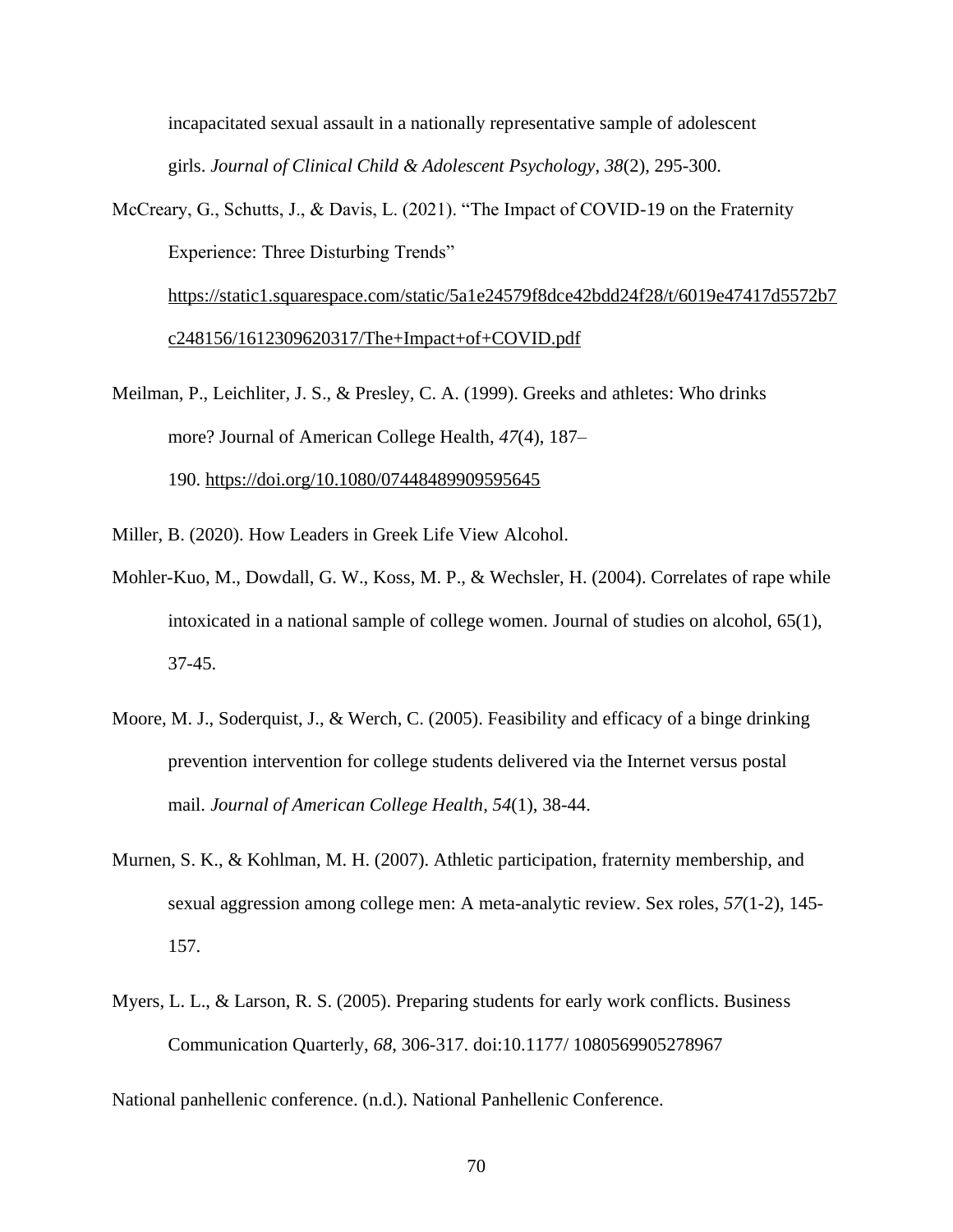- National Survey of Drug Use and Health *(NSDUH).* (2019). SAMHSA Substance Abuse and Mental Health Services Administration.
- National Survey on Drug Use and Health. (2019) Substance Abuse and Mental Health Service Administration. Table 6.21B – Types of Illicit Drug, Tobacco Product, and Alcohol Use in Past Month among Persons Aged 18 to 22, by College Enrollment Status and Gender: Percentages, 2018 and 2019.
- Nesloney, J. (2013). Overinvolvement of Greek life students (Doctoral dissertation, Master's thesis).
- Nguyen, N., Walters, S. T., Rinker, D. V., Wyatt, T. M., & DeJong, W. (2011). Fake ID ownership in a US sample of incoming first-year college students. Addictive behaviors, *36*(7), 759-761.

NIAAA. (2021). "National Institute on Alcohol Abuse and Alcoholism (NIAAA)."

- *NPHC*. (2020). About The NPHC.
- O'Connor, C. (2018). *The Impact of Greek Affiliation on Student Involvement Patterns*. The University of North Carolina at Greensboro.
- O'Malley, P. M. & Johnston, L. D. (2002) Epidemiology of alcohol and other drug use among American college students. Journal of Studies on Alcohol Supplement *14*, 23–39.
- Park, A., Sher, K. J., & Krull, J. L. (2008). Risky drinking in college changes as fraternity/sorority affiliation changes: a person-environment perspective. *Psychology of Addictive Behaviors*, *22*(2), 219.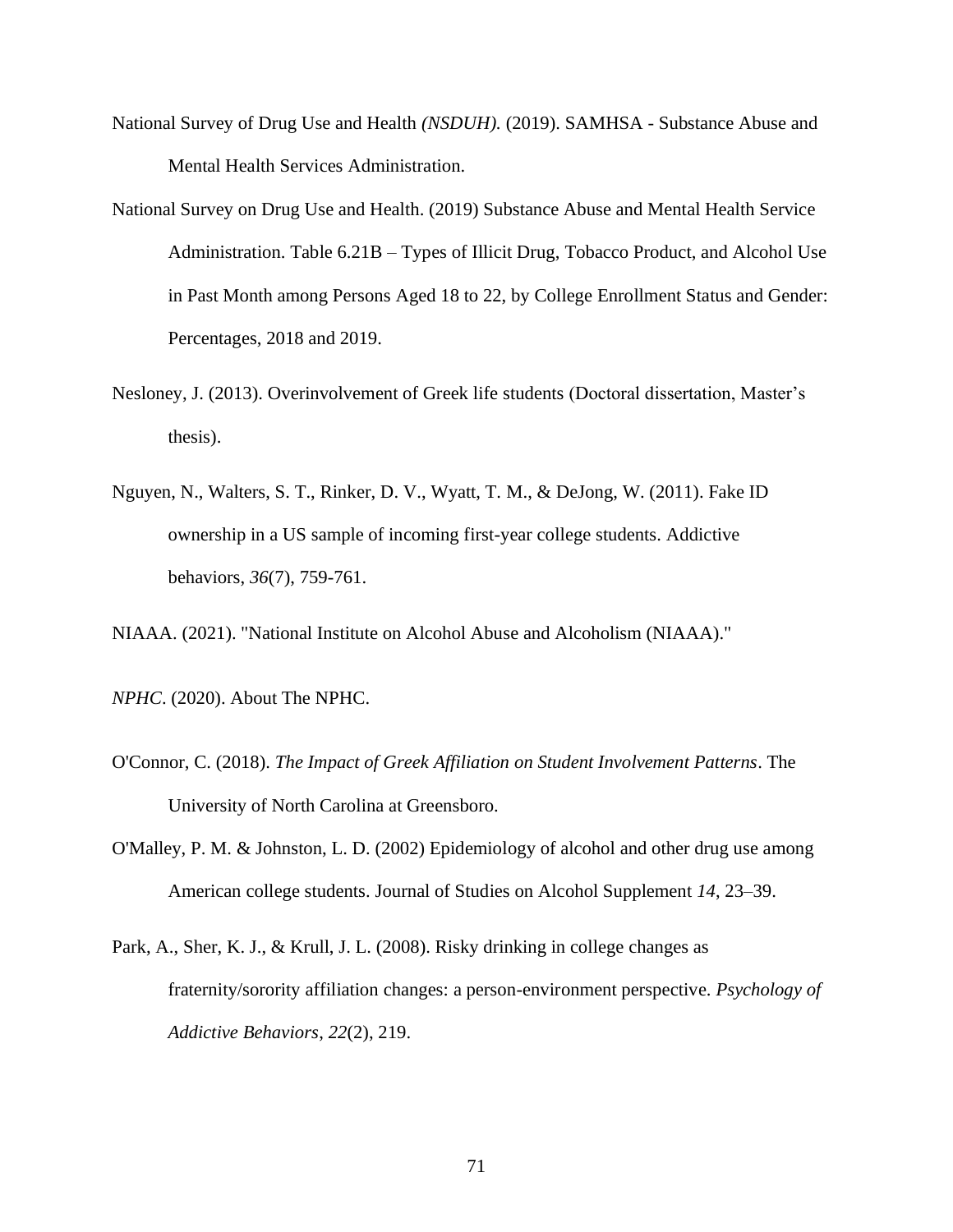- Piacentini, M. G., & Banister, E. N. (2009). Managing anti-consumption in an excessive drinking culture. Journal of Business Research, *62*(2), 279–288. https://doi.org/10.1016/j.jbusres.2008.01.035
- Pike, G. R. (2000). The influence of fraternity or sorority membership on students' college experiences and cognitive development. Research in Higher Education, *41*(1), 117-139.
- Popovska, A. V. (2012). College Student Perceptions of Alcohol Use on University Campuses (Doctoral dissertation).
- Premeaux, S. R. (2005). Undergraduate student perceptions regarding cheating: tier 1 versus tier 2 AACSB accredited business schools. Journal of Business Ethics, *62*(4), 407-418
- Radcliffe, S. (2019) "Binge Drinking: What It Does to Your Body." Healthline. Healthline Media.
- Ragsdale, K., Porter, J. R., Mathews, R., White, A., Gore-Felton, C., & McGarvey, E. L. (2012). 'Liquor before beer, you're in the clear': Binge drinking and other risk behaviors among fraternity/sorority members and their non-Greek peers. *Journal of Substance Use*, *17*, 323–339. doi:10.3109/14659891.2011.583312
- Read, J. P., Wood, M. D., Kahler, C. W., Maddock, J. E., & Palfai, T. P. (2003). Examining the role of drinking motives in college student alcohol use and problems. *Psychology of addictive behaviors*, *17*(1), 13.
- Rockey, D. L., Beason, K. R., Howington, E. B., Rockey, C. M., & Gilbert, J. D. (2005). Gambling by Greek-affiliated college students: An association between affiliation and gambling. Journal of College Student Development, *46*(1), 75-87.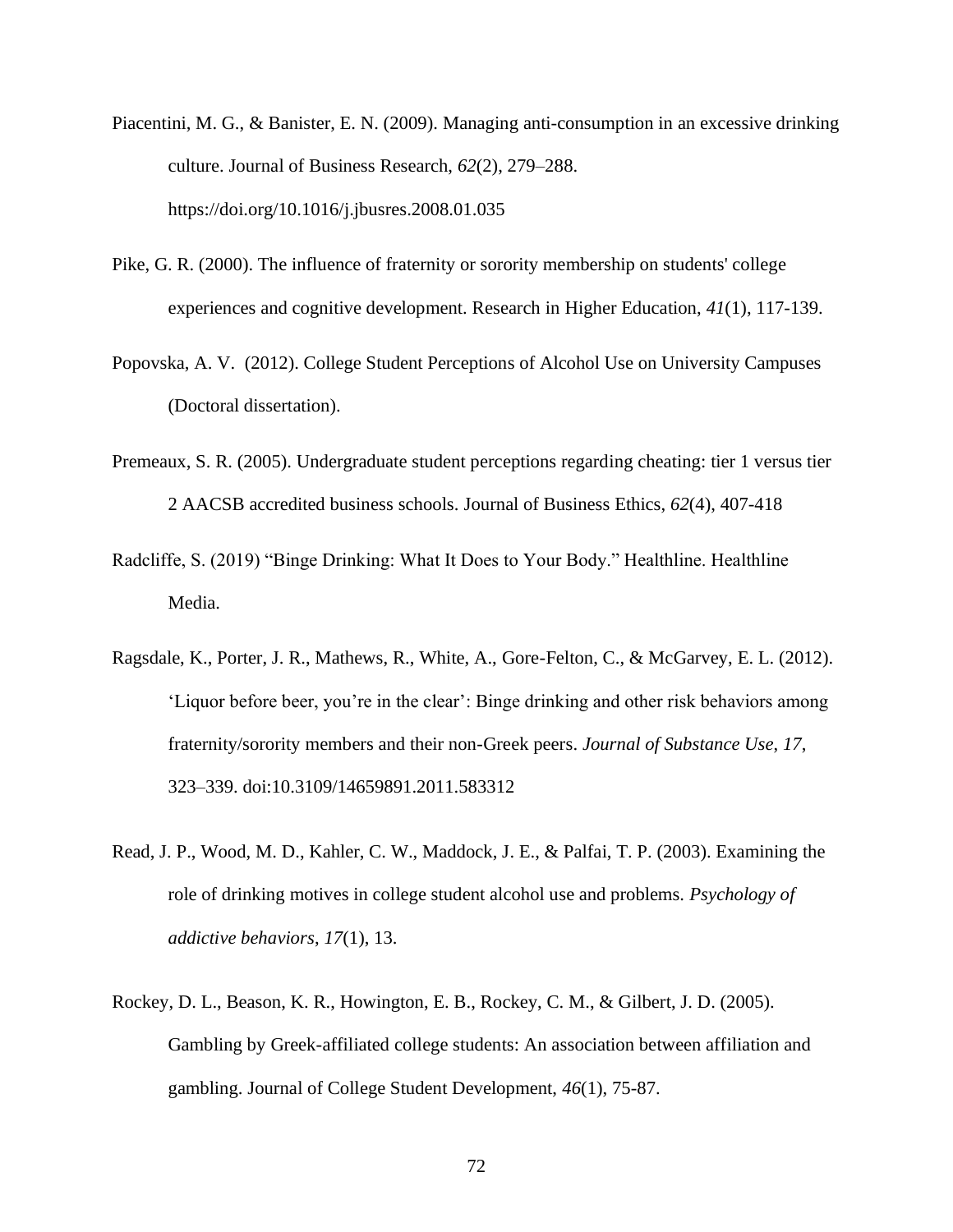- Rollins, C. F. (2021). Work-School Conflict, Stress, and Alcohol Use Among Employed College Students.
- Ross, V., & DeJong, W. (2008). Alcohol and Other Drug Abuse among First-Year College Students. Infofacts/Resources. *Higher Education Center for Alcohol and Other Drug Abuse and Violence Prevention*.
- Routon, P. W., & Walker, J. K. (2014). The impact of Greek organization membership on collegiate outcomes: Evidence from a national survey. *Journal of Behavioral and Experimental Economics*, *49*, 63-70.
- Sahu, P. (2020). Closure of universities due to coronavirus disease 2019 (COVID-19): impact on education and mental health of students and academic staff. *Cureus*, *12*(4).

Sanday, P. R. (2007). Fraternity Gang Rape: Sex. Brotherhood, and Privilege on Campus. 2nd.

- Schulenberg, J. E. & Maggs, J. L. (2002) A developmental perspective on alcohol use and heavy drinking during adolescence and the transition to young adulthood. Journal of Studies on Alcohol Supplement *14,* 54–70.
- Sidani, J. E., Shensa, A., & Primack, B. A. (2013). Substance and hookah use and living arrangement among fraternity and sorority members at US colleges and universities. Journal of community health, *38*(2), 238-245.
- Strange, C. (1986). Greek Affiliation and Goals of the Academy: A Commentary. Journal of College Student Personnel, *27*(6), 519-23.students and points of intervention. American journal of health behavior, *29*(2), 137-149.
- Syrett, N. L. (2009). The company he keeps: A history of white college fraternities. Univ of North Carolina Press.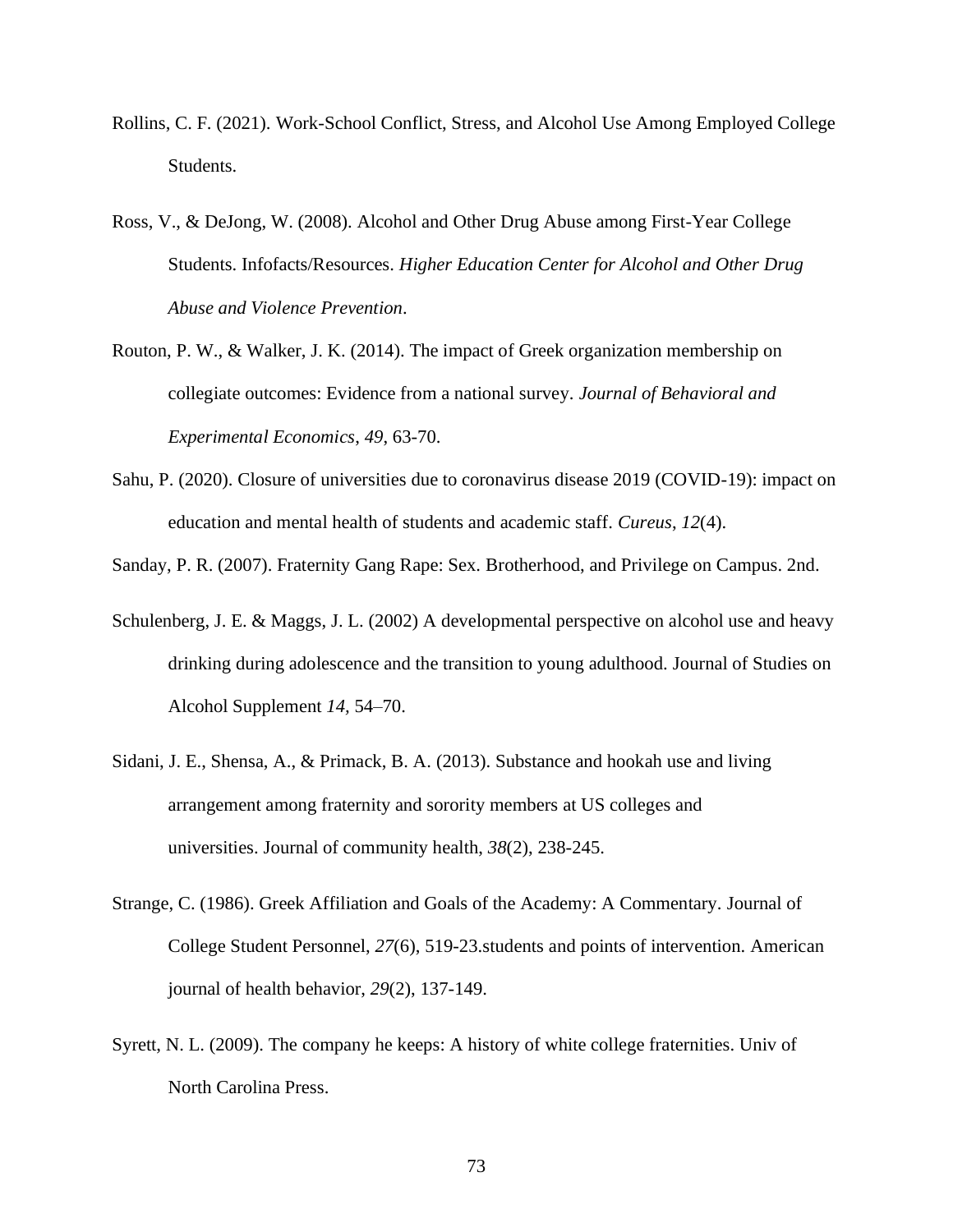- Torbenson, C. L. (2012). The origin and evolution of college fraternities and sororities. In T. L. Brown, G. S. Parks, & C. M. Phillips (Eds.), African American fraternities and sororities: The legacy and the vision (pp. 33-62). Lexington, KY: The University Press of Kentucky.
- Torbenson, C. L., & Parks, G. (Eds.). (2009). *Brothers and sisters: Diversity in college fraternities and sororities*. Associated University Presse.
- Turrisi, R., Mallett, K. A., Mastroleo, N. R., & Larimer, M. E. (2006). Heavy drinking in college students: who is at risk and what is being done about it?. *The Journal of general psychology*, *133*(4), 401–420. https://doi.org/10.3200/GENP.133.4.401-420
- Tyler, K. A., Schmitz, R. M., Ray, C. M., Adams, S. A., & Simons, L. G. (2018). The role of protective behavioral strategies, social environment, and housing type on heavy drinking among college students. Substance use & misuse, *53*(5), 724-733.
- *Univistats. (2021) ETSU student population and demographics*. Retrieved from: [https://www.univstats.com/colleges/east-tennessee-state-university/student](https://www.univstats.com/colleges/east-tennessee-state-university/student-population/)[population/](https://www.univstats.com/colleges/east-tennessee-state-university/student-population/)
- Vandehey, M., Diekhoff, G., & LaBeff, E. (2007). College cheating: A twenty-year follow-up and the addition of an honor code. Journal of College Student Development, *48*(4), 468- 480.

Webster's new world dictionary and thesaurus. (2004). New York: Macmillan.

Wechsler, H., Dowdall, G. W., Maenner, G., Gledhill-Hoyt, J., & Lee, H. (1998). Changes in binge drinking and related problems among American college students between 1993 and 1997 Results of the Harvard School of Public Health College Alcohol Study. Journal of American college health, *47*(2), 57-68.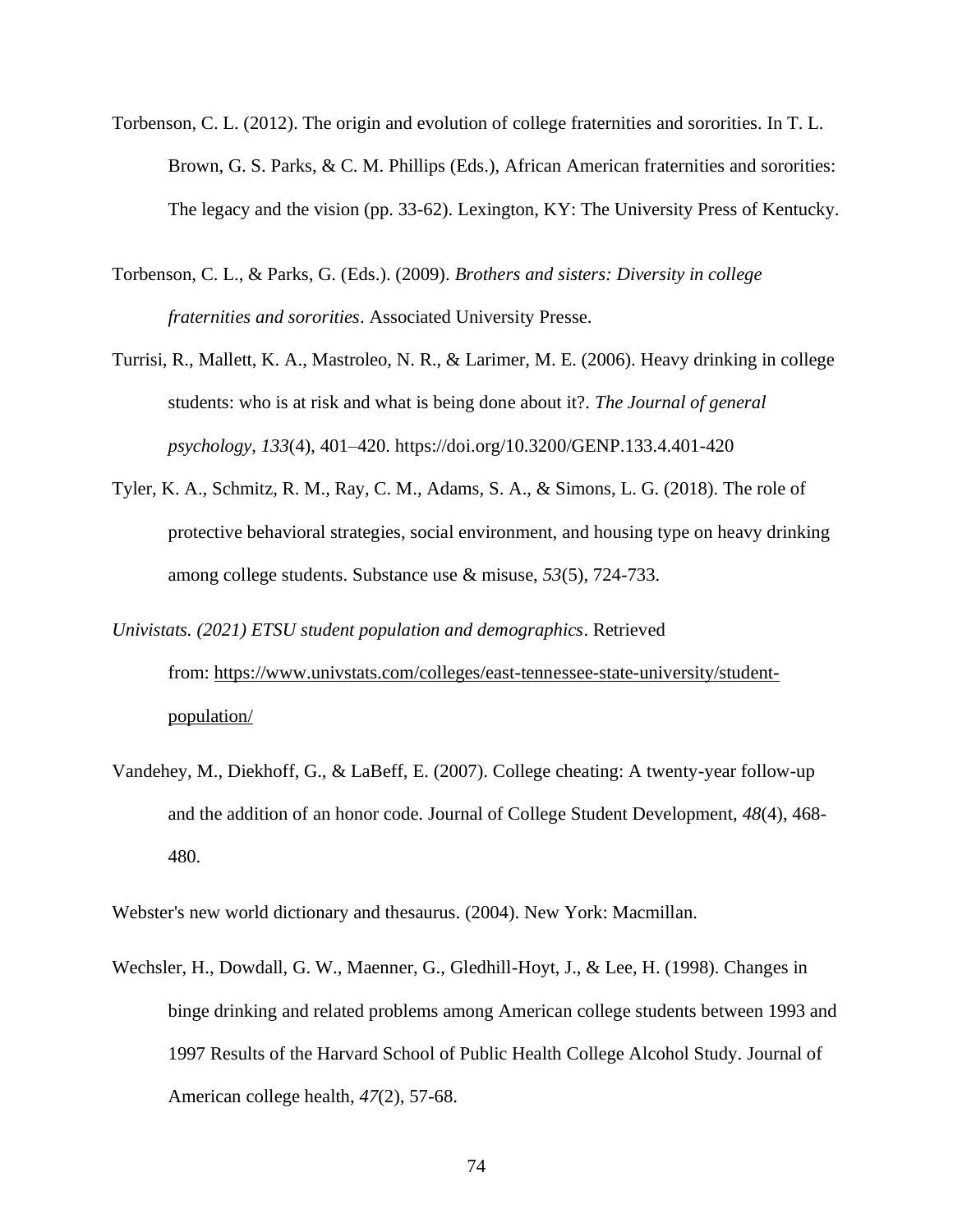- Wechsler, H., Lee, J. E., Kuo, M., & Lee, H. (2000). College binge drinking in the 1990s: A continuing problem results of the Harvard School of Public Health 1999 College Alcohol Study. Journal of American College Health, *48*(5), 199-210.
- Wechsler, H., Lee, J. E., Kuo, M., Seibring, M., Nelson, T. F. & Lee, H.(2002) Trends in college binge drinking during a period of increased prevention efforts. Findings from 4 Harvard School of Public Health College Alcohol Study Surveys: 1993–2001. Journal of American College Health, *50*, 203–217.
- Welty, L., Harrison, A., Abram, K., Olson, N., Aaby, D., & McCoy, K. (2019). Substance Abuse and Mental Health Services Administration.(2017). Key substance use and mental health indicators in the United States: Results from the 2016 National Survey on Drug Use and Health (HHS Publication No. SMA 17-5044, NSDUH Series H-52). Rockville, MD: Center for Behavioral Health Statistics and Quality. *Substance Abuse and Mental Health Services Administration. Retrieved. College of Health Sciences*, *106*(5), 128.
- Whipple, E. G., & Sullivan, E. G. (1998). Greek Letter Organizations: Communities of Learners?. *New Directions for Student Services*, *81*, 7-18.
- Whipple, E., Baier, J. and D. Grady. (1991). "A Comparison of Black and White Greeks at a predominately White Universitty." National association of student personnel administrators Journal *28*: 140-148.
- White, A., & Hingson, R. (2013). The burden of alcohol use: excessive alcohol consumption and related consequences among college students. Alcohol research: *current reviews.*
- WHO: *Global status report on alcohol and health 2018*. (2018). | World Health Organization. <https://www.who.int/publications/i/item/9789241565639>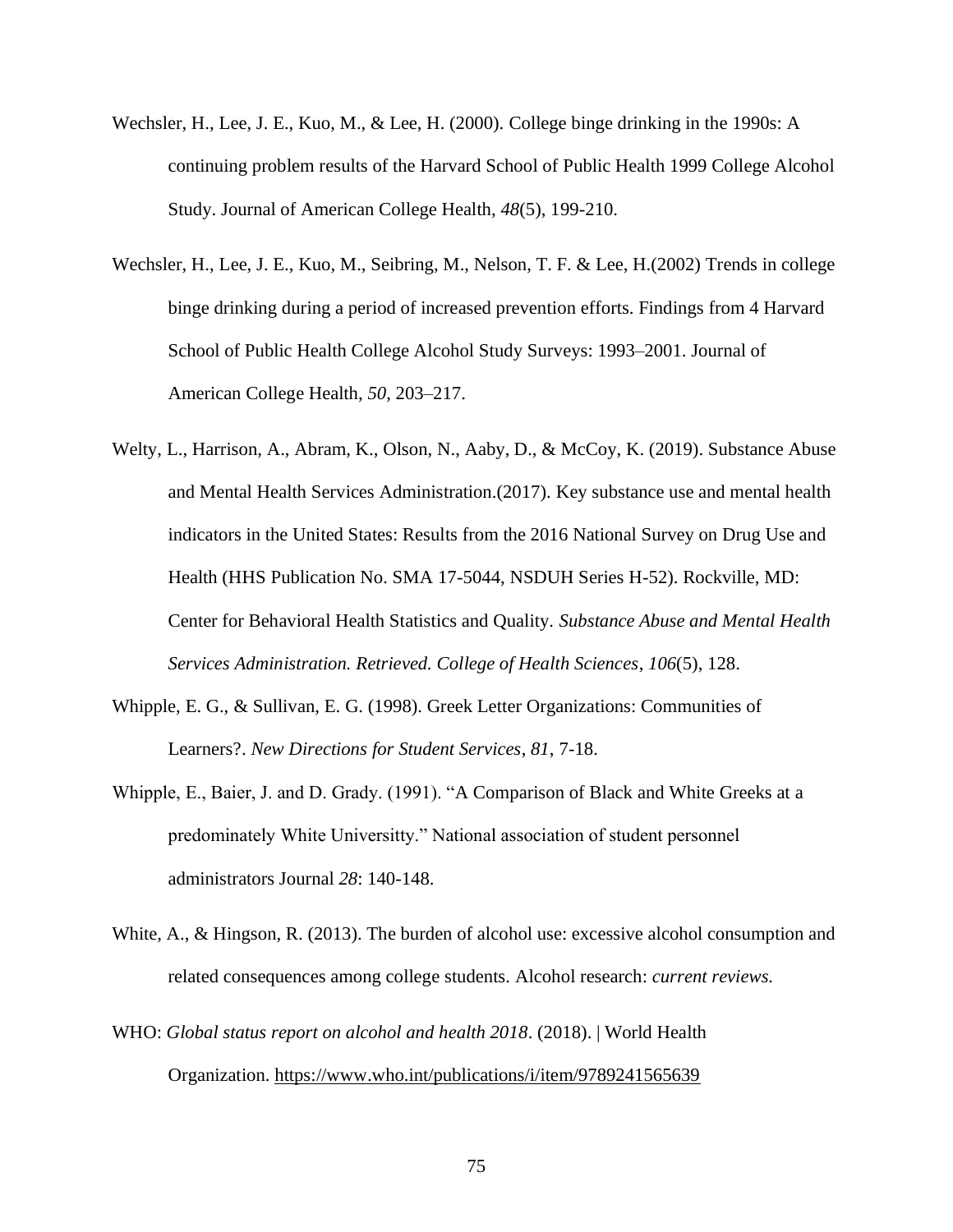Windle, M., Haardörfer, R., Lloyd, S. A., Foster, B., & Berg, C. J. (2017). Social influences on college student use of tobacco products, alcohol, and marijuana. Substance Use & Misuse, *52*(9), 1111–1119. https://doi.org/10.1080/10826084.2017.1290116

Yagoda, R. (2016). US News and World Report. Retrieved from:

[https://health.usnews.com/health-care/for-better/articles/2016-11-09/college-students](https://health.usnews.com/health-care/for-better/articles/2016-11-09/college-students-and-binge-drinking-when-a-rite-of-passage-becomes-a-path-to-destruction)[and-binge-drinking-when-a-rite-of-passage-becomes-a-path-to-destruction](https://health.usnews.com/health-care/for-better/articles/2016-11-09/college-students-and-binge-drinking-when-a-rite-of-passage-becomes-a-path-to-destruction)

Yanoschik, M. M. (2016). A Rhetorical Approach to Greek Life Scandal.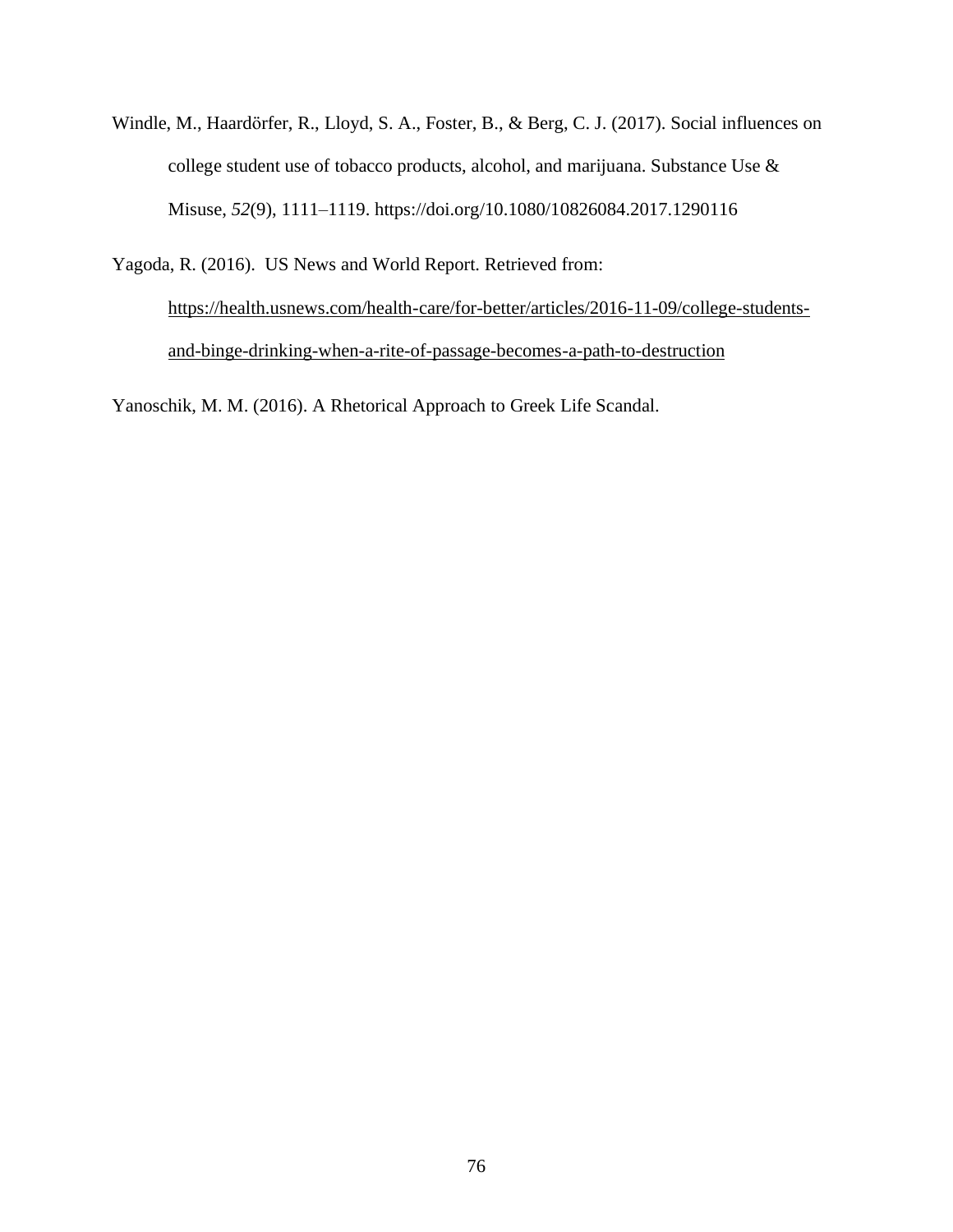The Influence Fraternity And Sorority Characteristics on Alcohol Exposure: Who is at Risk?

The first section will ask about demographic characteristics.

- 1. What is your age?
- 2. Which of the following best describes your gender?
	- a. Female
	- b. Male
	- c. Other
	- d. Prefer not to say
- 3. Which of the following best describes your race?
	- a. Black or African American
	- b. White or Caucasian
	- c. Asian or Asian American
	- d. American India or Alaskan Native
	- e. Native Hawaiian or other Pacific Islander
	- f. Other
- 4. What is your current employment status?
	- a. Not employed
	- b. Employed part time (20 hours a week or more)
	- c. Employed full time (21 hours a week or more)
- 5. How many semesters (Fall or Spring) have you been a member of your Greek organization? \_\_\_\_\_\_\_\_
- 6. How many hours per week do you spend doing chapter related task or obligations?
	- a. Less than 1 hour
	- b. 1-3 hours
	- c. 3.1-6 hours
	- d. 6.1.-8 hours
	- e. More than 8 hours
- 7. Do you currently hold a leadership role (executive board) within your Greek organization?
	- a. Yes
	- b. No
- 8. How many hours per week do you spend on your leadership position within your chapter?
	- a. Less than 1 hour
	- b. 1-3 hours
	- c. 3.1-6 hours
	- d. 6.1.-8 hours
	- e. More than 8 hours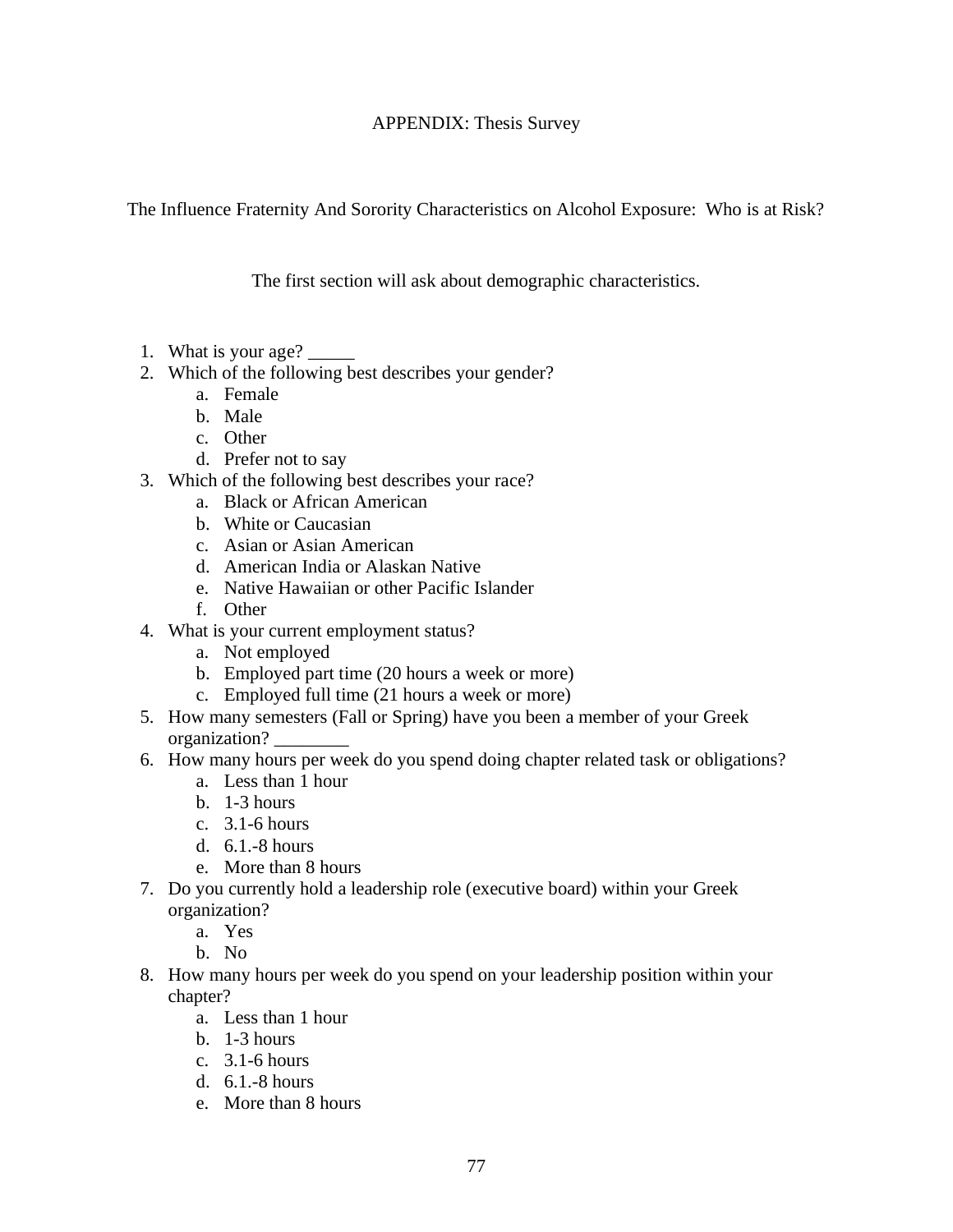The next section will ask about characteristics specific to the fraternity or sorority member and the Greek organization.

- 9. How would you classify your organization?
	- a. Academic
	- b. Religious
- 10. Social Which national council does the chapter you are affiliated with fall under?
	- a. National Panhellenic council (NPC)
	- b. National Pan-Hellenic (NPHC)
	- c. Inter-fraternity council (IFC)
- 11. Where do you officially reside during the current semester while at college?
	- a. Campus residence hall or dorm
	- b. Fraternity or sorority living
	- c. Off campus apartment or house with roommates
	- d. Off campus apartment or house with parents/family
	- e. Other:
- 12. Are your roommates' members of a Greek organization?
	- f. Yes
		- i. If yes, are they members of the same Greek organization as you?
			- 1. Yes
				- 2. no

g. No

## **The next section will ask about alcohol observations and perceptions within fraternities and sororities.**

- 13. How many times a month do you attend a fraternity or sorority party?
	- a. Every day
	- b. A few times a week
	- c. About once a week
	- d. A few times a month
	- e. Once a month
	- f. Less than once a month
- 14. How many days a month do you observe members of sorority members consuming alcohol?
	- a. Every day
	- b. A few times a week
	- c. About once a week
	- d. A few times a month
	- e. Once a month
	- f. Less than once a month
- 15. How many days a month do you observe members of fraternity members consuming alcohol?
	- a. Every day
	- b. A few times a week
	- c. About once a week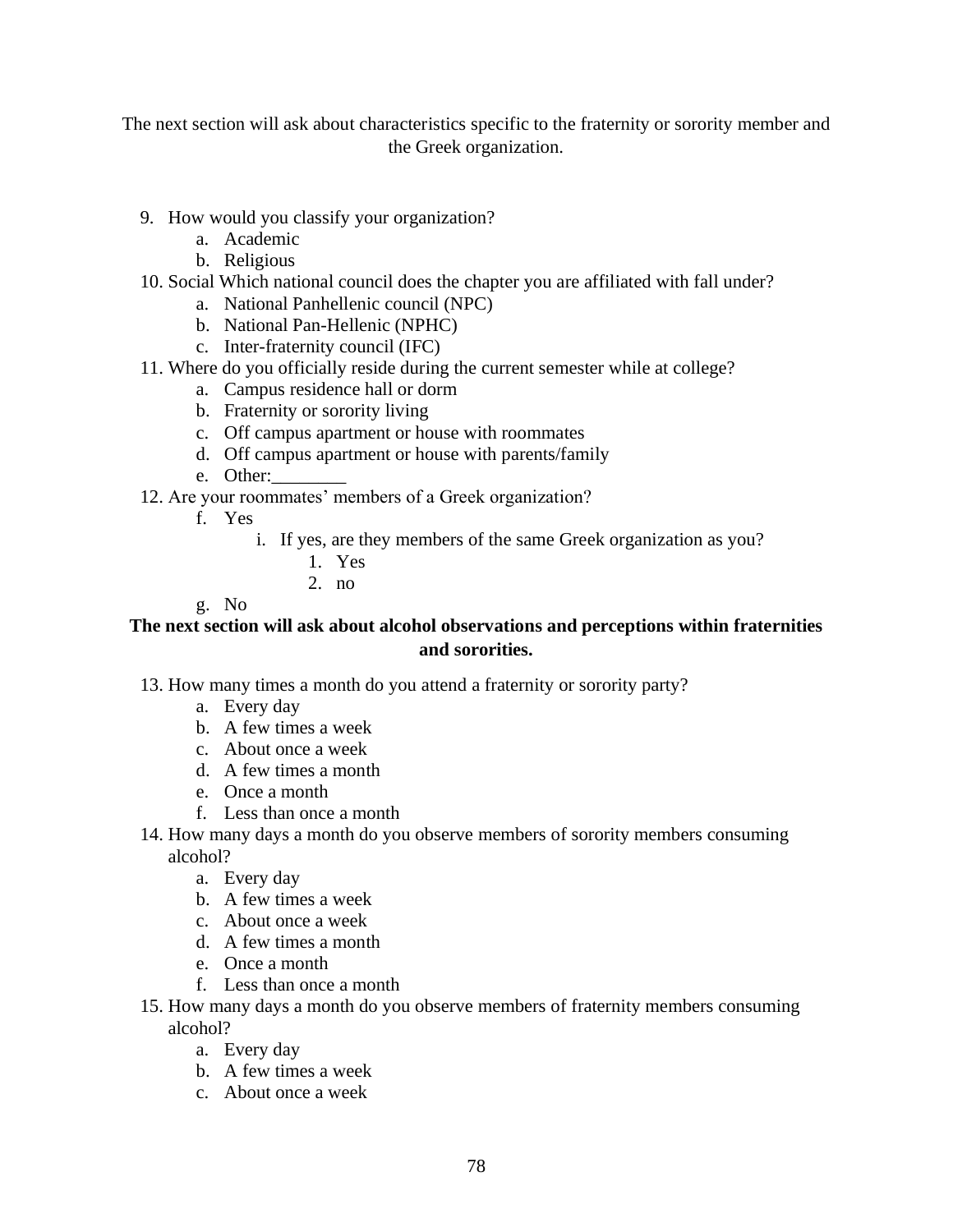- d. A few times a month
- e. Once a month
- f. Less than once a month
- 16. How many days per month do you usually observe a sorority member binge drinking? NIAAA defines binge drinking as a pattern of drinking alcohol that brings blood alcohol concentration (BAC) to 0.08 percent - or 0.08 grams of alcohol per deciliter - or higher. For a typical adult, this pattern corresponds to 4 or more drinks (female), in about 2 hours.
	- a. \_\_\_\_\_\_\_\_\_
- 17. How many days per month do you usually observe a fraternity member binge drinking? NIAAA defines binge drinking as a pattern of drinking alcohol that brings blood alcohol concentration (BAC) to 0.08 percent - or 0.08 grams of alcohol per deciliter - or higher. For a typical adult, this pattern corresponds to consuming 5 or more drinks (male), in about 2 hours.
- 18. Where do you perceive the heaviest drinking among fraternities and sororities to occur?
	- a. On campus housing (residence hall or dorm)
	- b. Off campus apartments or house
	- c. Fraternity parties
	- d. Sorority parties
	- e. At local bars
	- f. Other:

 $a_{\cdot}$ 

- 19. Which of the following best describes your current academic standing?
	- a. Freshman
	- b. Sophomore
	- c. Junior
	- d. Senior

Contingency questions: If the answer to previous question is Junior or Senior.

## **The next section will ask about alcohol observations and perceptions within fraternities and sororities during COVID-19.**

- 20. Did it appear that members of a fraternity or sorority drank more often because of COVID-19?
	- a. Yes
	- b. No
- 21. Did it appear that members of a fraternity or sorority consumed more alcohol (binge drinking) because of COVID-19?

NIAAA defines binge drinking as a pattern of drinking alcohol that brings blood alcohol concentration (BAC) to 0.08 percent - or 0.08 grams of alcohol per deciliter - or higher. For a typical adult, this pattern corresponds to consuming 5 or more drinks (male), or 4 or more drinks (female), in about 2 hours.

- c. Yes
- d. No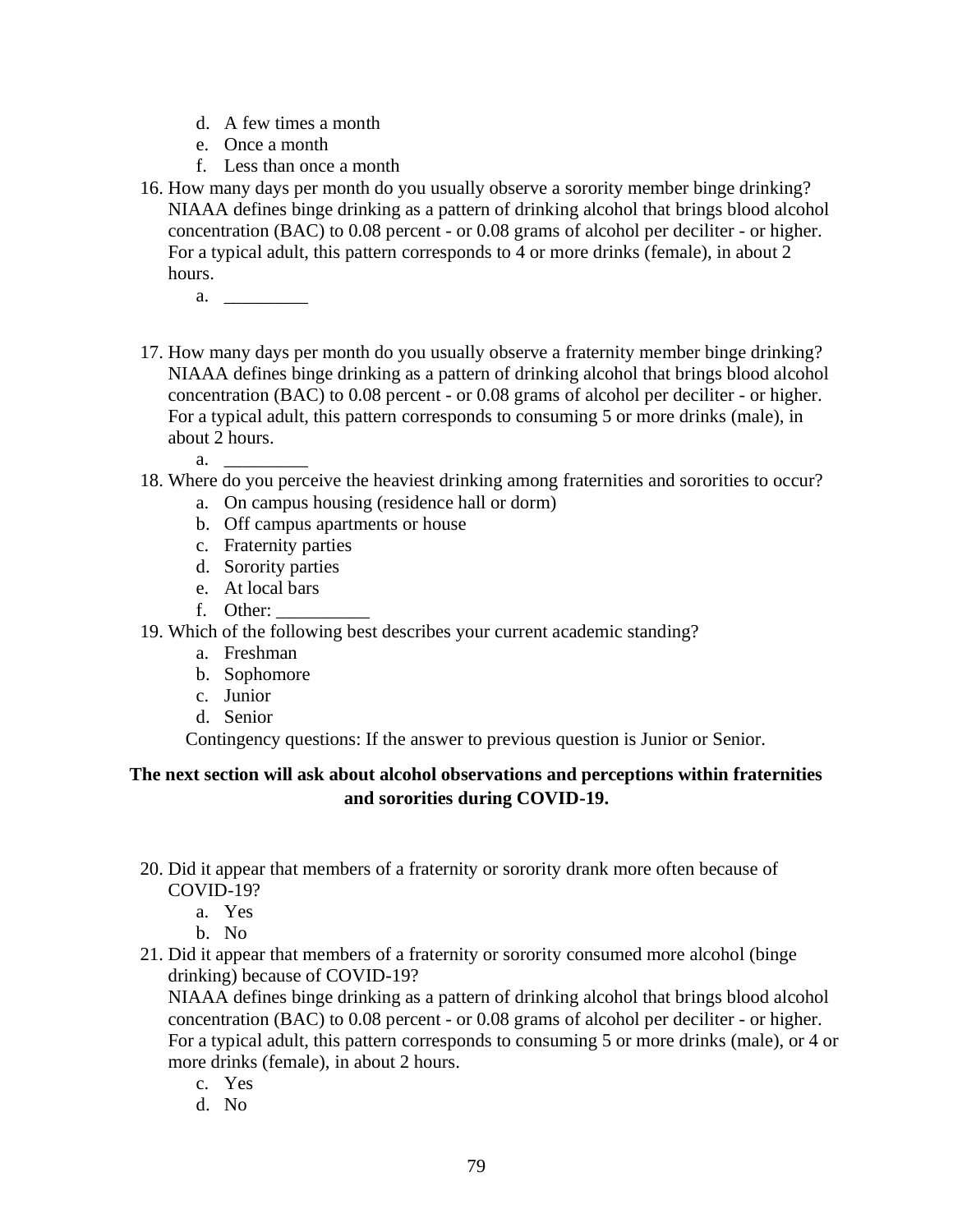- 22. During COVID-19, Where do you perceive the heaviest drinking among fraternities and sororities to occur?
	- a. On campus housing (residence hall or dorm)
	- b. Off campus apartments or house
	- c. Fraternity parties
	- d. Sorority parties
	- e. At local bars
	- f. Other:
- 23. During COVID-19, where did you perceive the heaviest drinking among fraternities and sororities to occur?
	- a. On Campus housing (residence hall or dorm)
	- b. Off campus apartments or houses
	- c. Greek affiliated fraternity events
	- d. Greek affiliated sorority events
	- e. At local bars
	- f. Other (please specify)
	- g. Other:  $\_\_$
- 24. Since the resumption of normal activities has your observation of alcohol use among fraternity or sorority members:
	- a. Increased
	- b. Decreased
	- c. N/A

East Tennessee State University offers a variety of resources related to alcohol use. Find policies and laws related to alcohol use and how to get help below:

<https://www.etsu.edu/students/counseling/aod/aodresources.php>